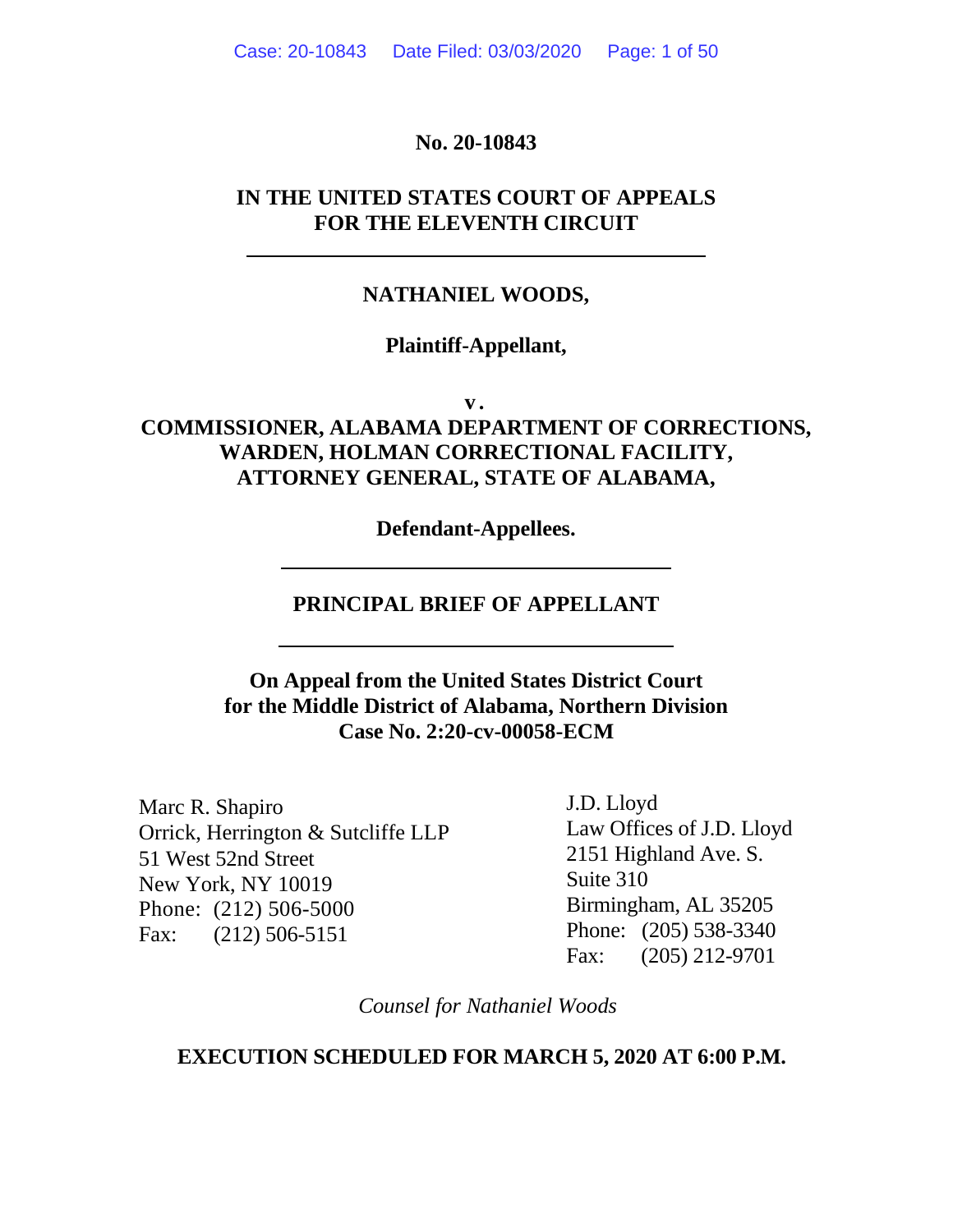*Woods v. Comm'r, Dep't of Corr., et al.***, No. 20-10843**  Case: 20-10843 Date Filed: 03/03/2020 Page: 2 of 50

### **CERTIFICATE OF INTERESTED PERSONS**

Undersigned counsel certifies the following persons may have an interest in the outcome of this case:

Briles, Rita – Trial counsel for Appellant;

Carroll, John – Counsel for Appellant in state post-conviction proceedings;

Collins, Michael – Victim;

- Coogler, L. Scott United States District Court judge;
- Davis, LaJuana Counsel for Appellant in state post-conviction proceedings;

Dunn, Jefferson – Appellant; Commissioner, Dept. of Corrections;

- King, Troy Counsel for State in direct appeal and post-conviction proceedings and former Attorney General of Alabama;
- LaCour Jr., Edmund G. Counsel for State in federal habeas appellate proceedings and Alabama Solicitor General;
- Lloyd, J.D. Counsel for Appellant in federal habeas proceedings and § 1983 litigation;
- Marks, Emily C. United States District Judge;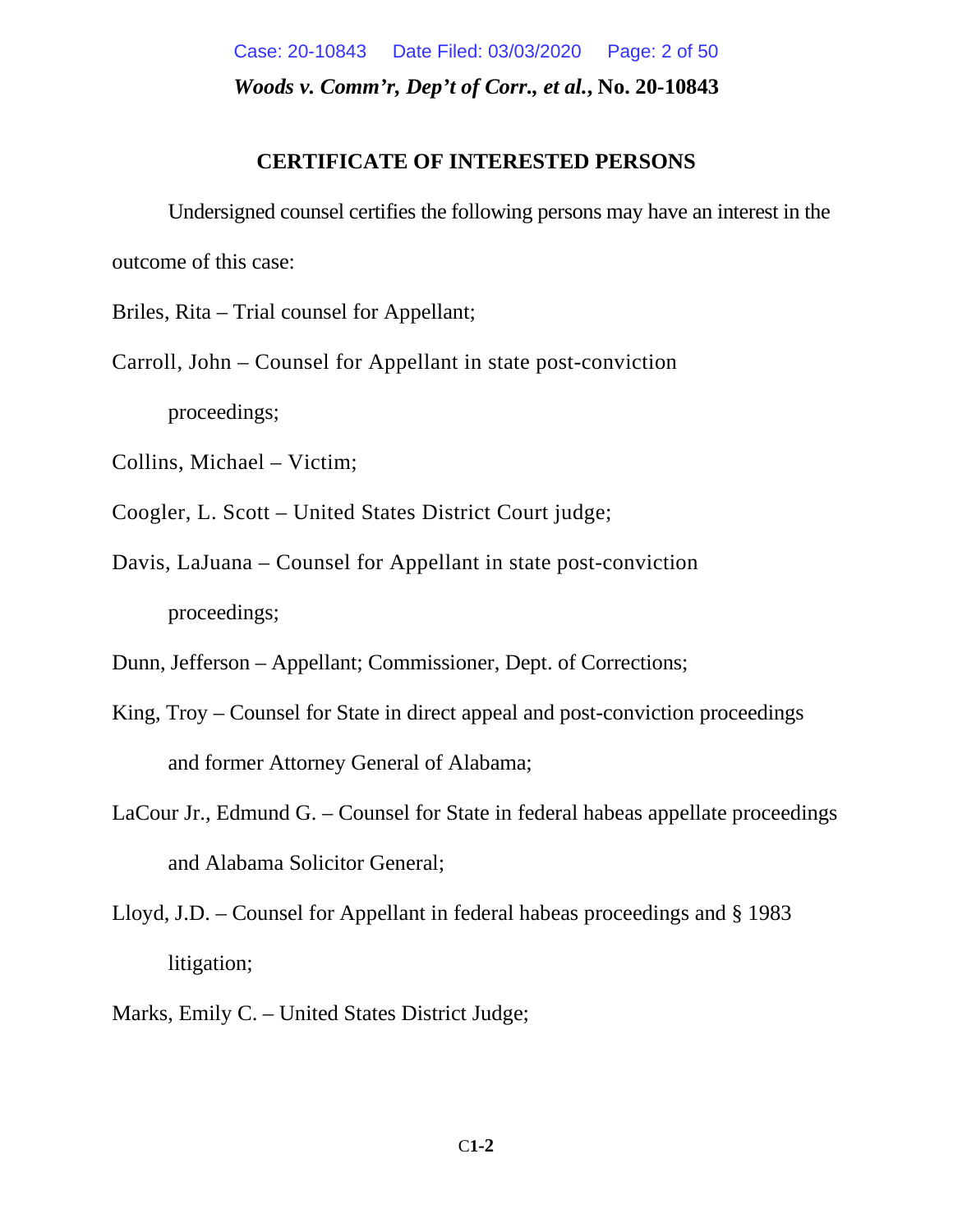# *Woods v. Comm'r, Dep't of Corr., et al.***, No. 20-10843**  Case: 20-10843 Date Filed: 03/03/2020 Page: 3 of 50

Marshall, Steve – Appellant; Attorney General for the State of Alabama; counsel for State in federal habeas appellate proceedings and § 1983 litigation;

Matthews, Robert – Counsel for Appellant in federal habeas appellate proceedings;

McCammon, Shane – Counsel for Appellant;

Nail, Tommy – Trial judge, Jefferson Circuit Court.

- Roberts, Jasper B., Jr. Counsel for State on direct appeal and Assistant Attorney General of Alabama;
- Reiland, Stephanie E. Assistant Attorney General and counsel for State in state post-conviction relief proceedings;

Shapiro, Marc R. – Counsel for Appellant;

Simpson, Lauren A. – Assistant Attorney General of Alabama; counsel for State in state post-conviction relief and federal habeas proceedings; counsel for Appellees in § 1983 litigation;

Stewart, Cynthia – Appellant; Warden, Holman Correctional Facility;

Strange, Luther – Counsel for State in state post-conviction relief proceedings;

Threatt, Glennon Fletcher, Jr. – Counsel for Appellant on direct appeal; and

Umstead, Cynthia – Trial counsel for Appellant.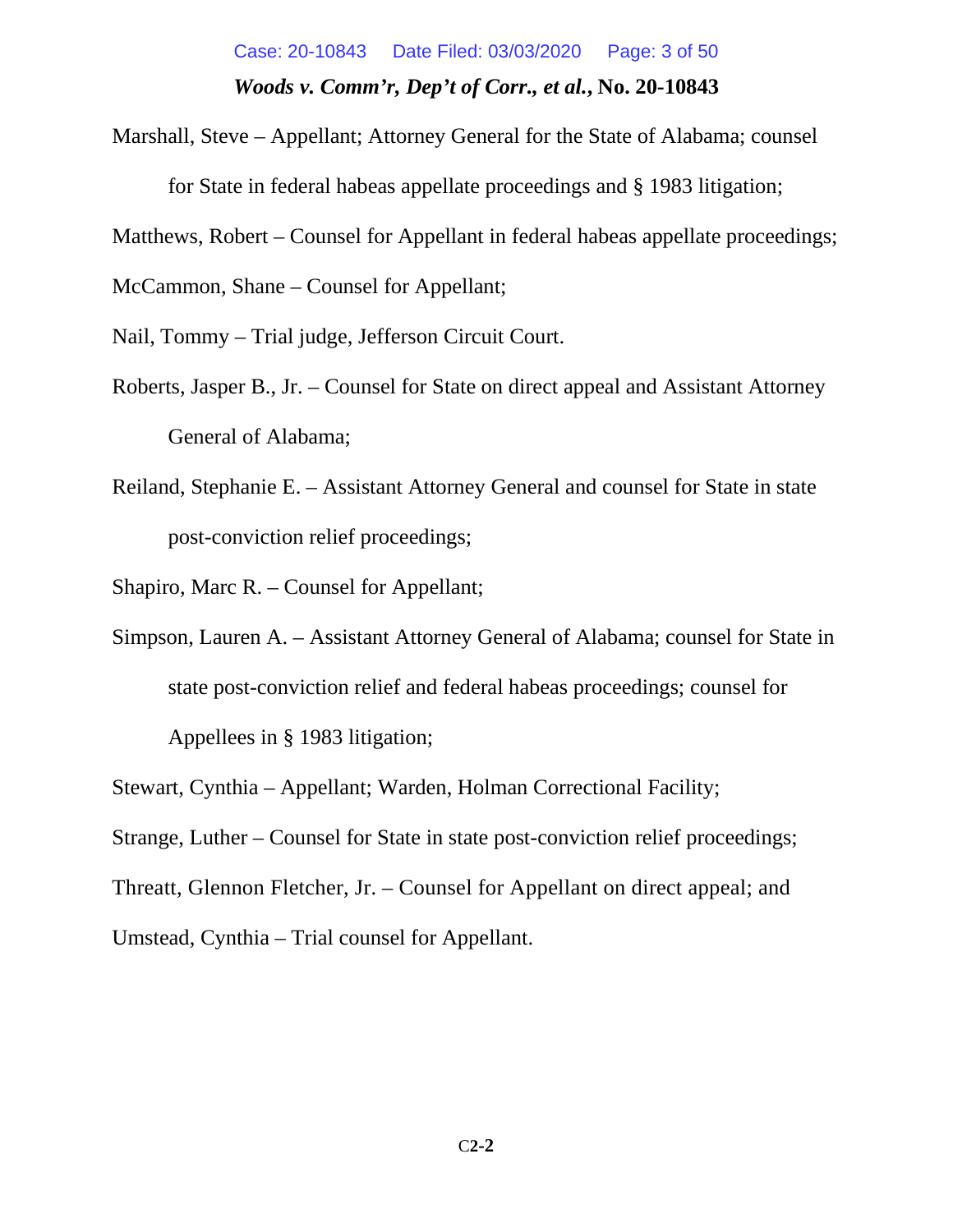#### **STATEMENT REGARDING ORAL ARGUMENT**

Appellant Nathaniel Woods respectfully requests oral argument pursuant to Federal Rule of Appellate Procedure 34(a)(1) and Rule 28-1(c) of the Eleventh Circuit Rules. This is a capital case in which the death penalty has been imposed. Mr. Woods is scheduled to be executed on March 5, 2020 via lethal injection and has requested a stay from this court. The State of Alabama has scheduled Mr. Woods' execution based on the arbitrary and erroneous determination that he knowingly and voluntarily did not choose to be executed via nitrogen hypoxia—a decision he did not make due to the State's unconstitutional withholding of vital information. Appellees have violated Mr. Woods' rights under the Eighth and Fourteenth Amendments, the Alabama State Constitution, and Alabama state law.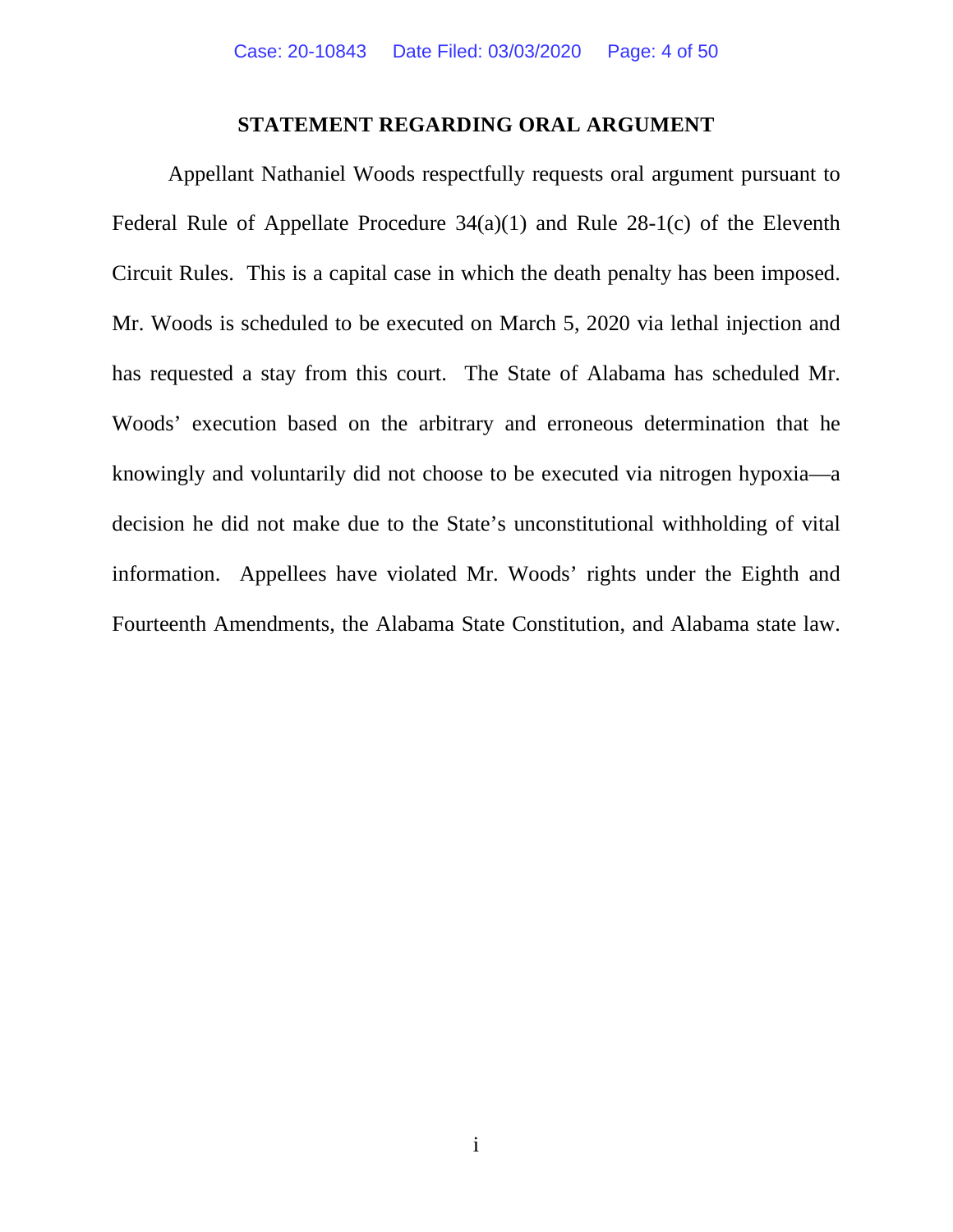# **TABLE OF CONTENTS**

| $\mathbf{I}$ . | THE STATE'S PLAN TO EXECUTE MR. WOODS VIA<br>LETHAL INJECTION WILL VIOLATE HIS EIGHTH<br>AMENDMENT RIGHT TO BE FREE FROM CRUEL AND |
|----------------|------------------------------------------------------------------------------------------------------------------------------------|
| $\Pi$ .        | APPELLEES VIOLATED MR. WOODS' RIGHT TO<br>DUE PROCESS UNDER THE FOURTEENTH                                                         |
| Ш.             | THE STATE IS TREATING MR. WOODS DIFFERENTLY<br>THAN SIMILARLY SITUATED INMATES IN VIOLATION                                        |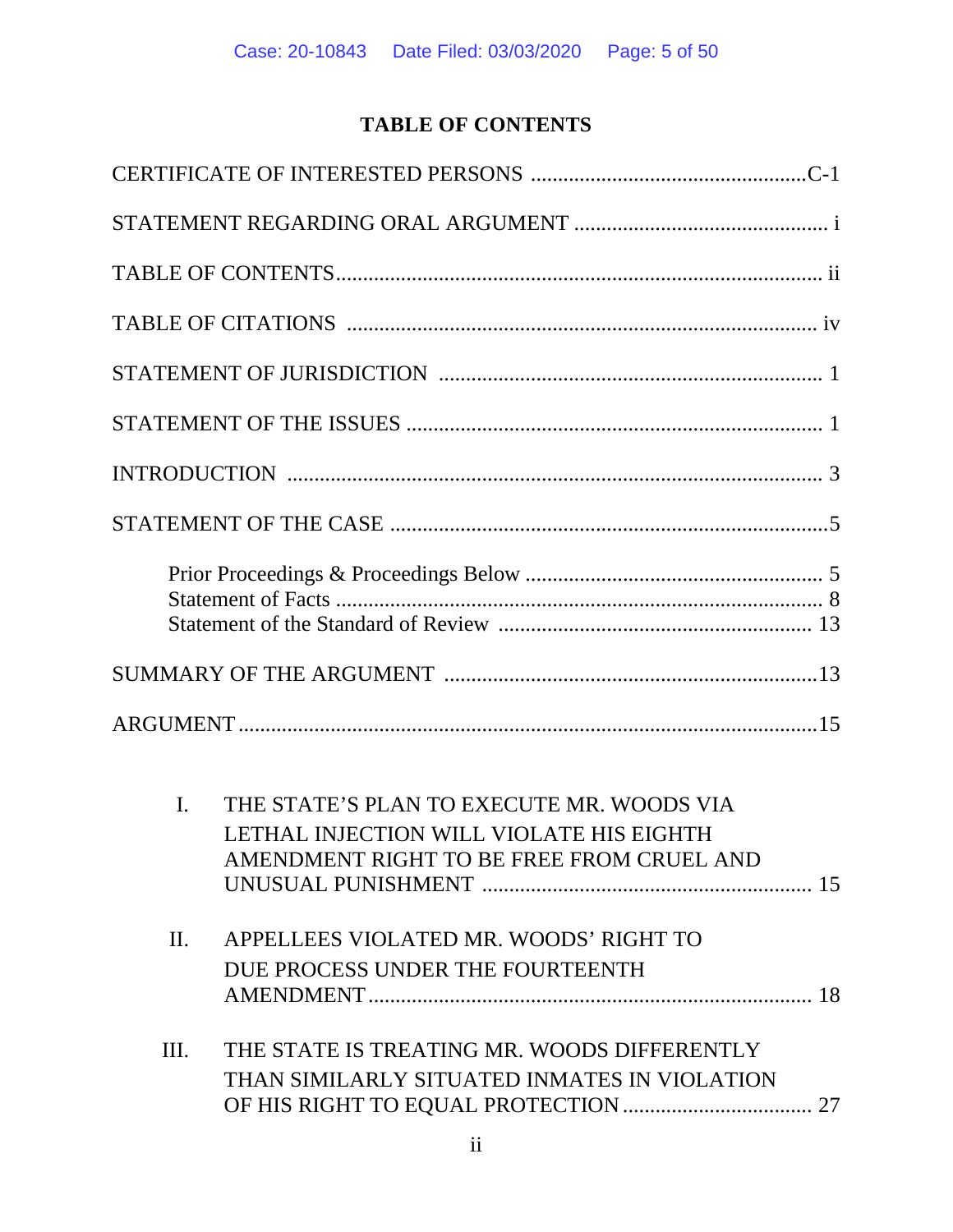| IV. | APPELLEES VIOLATED MR. WOODS' RIGHTS UNDER |    |  |  |
|-----|--------------------------------------------|----|--|--|
|     | ALABAMA STATE LAW BY MISREPRESENTING AND   |    |  |  |
|     |                                            |    |  |  |
|     |                                            |    |  |  |
| V.  | THE ALABAMA ATTORNEY GENERAL CREATED       |    |  |  |
|     | AND IMPLEMENTED A "RULE" IN VIOLATION OF   |    |  |  |
|     | THE ALABAMA ADMINISTRATIVE PROCEDURE       |    |  |  |
|     |                                            |    |  |  |
|     |                                            |    |  |  |
|     |                                            | 38 |  |  |
|     |                                            |    |  |  |
|     |                                            |    |  |  |
|     |                                            |    |  |  |
|     |                                            |    |  |  |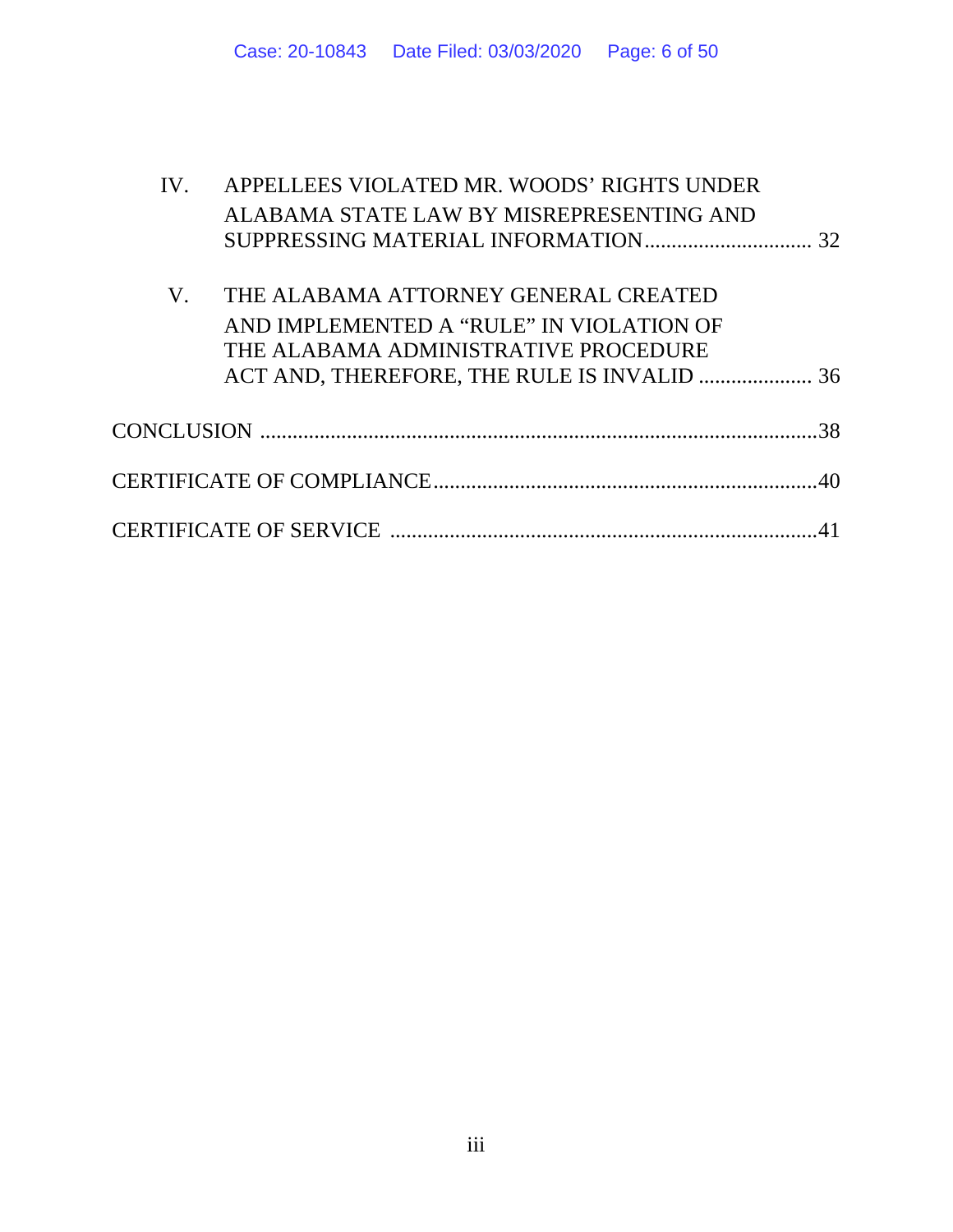# **TABLE OF CITATIONS**

# **Cases**

| Hardeman-Monier-Hutcherson v. United States, 458 F.2d                     |
|---------------------------------------------------------------------------|
|                                                                           |
| Helene Curtis Indus. v. United States, 312 F.2d 774 (Ct. Cl. 1963) 35, 36 |
|                                                                           |
|                                                                           |
|                                                                           |
| Landrigan v. Brewer, No. 10-02246, 2010 WL 4269559,                       |
|                                                                           |
|                                                                           |
|                                                                           |
|                                                                           |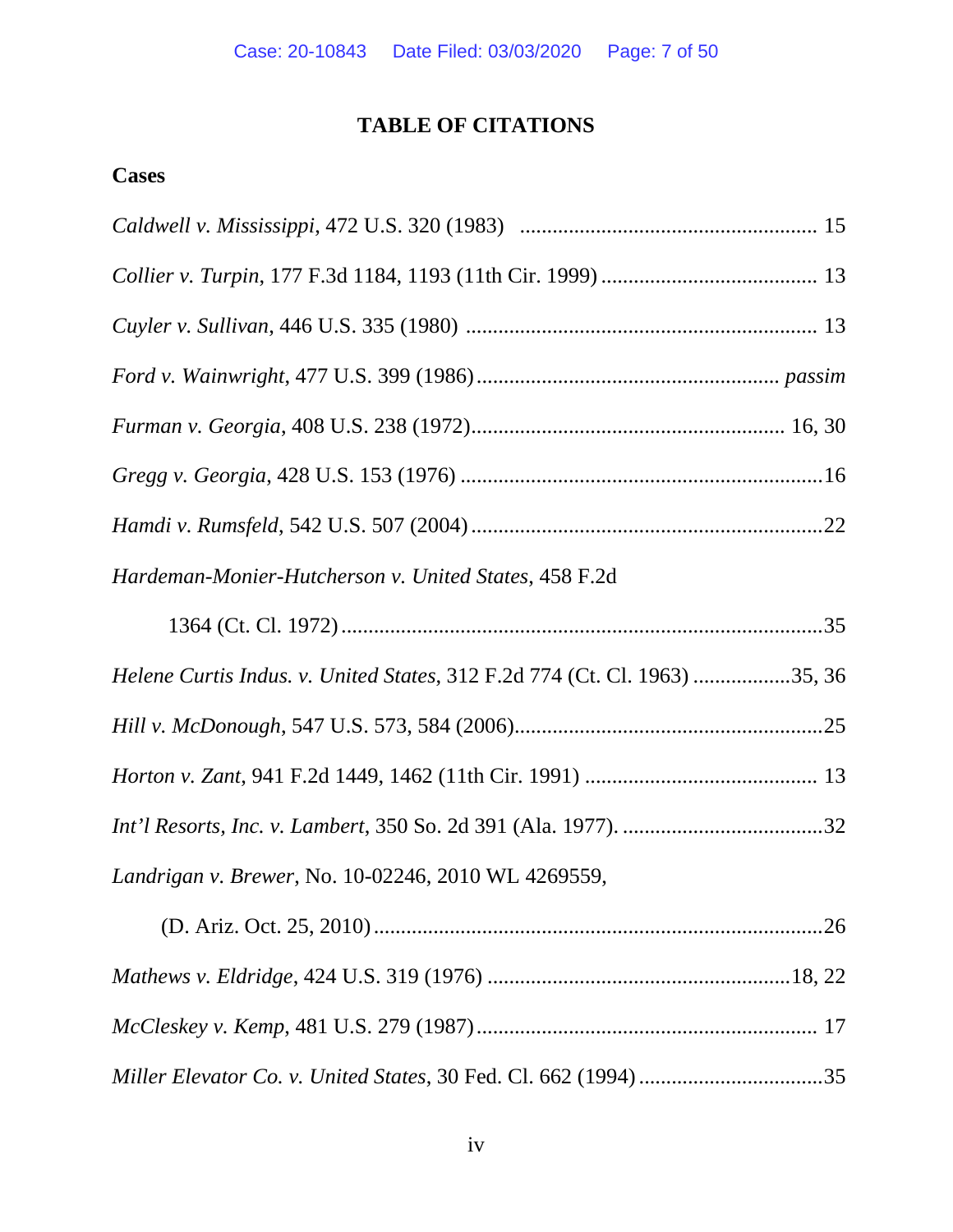| Ohio Adult Parole Auth. v. Woodard, 523 U.S. 272 (1998)19, 22, 24       |  |
|-------------------------------------------------------------------------|--|
| Price v. Comm'r, Dep't of Corr., 920 F.3d 1317 (11th Cir. 2019)  passim |  |
|                                                                         |  |
|                                                                         |  |
|                                                                         |  |
|                                                                         |  |
|                                                                         |  |
|                                                                         |  |
|                                                                         |  |
|                                                                         |  |
|                                                                         |  |
|                                                                         |  |
| <b>Statutes</b>                                                         |  |
|                                                                         |  |
|                                                                         |  |
|                                                                         |  |
|                                                                         |  |
|                                                                         |  |
|                                                                         |  |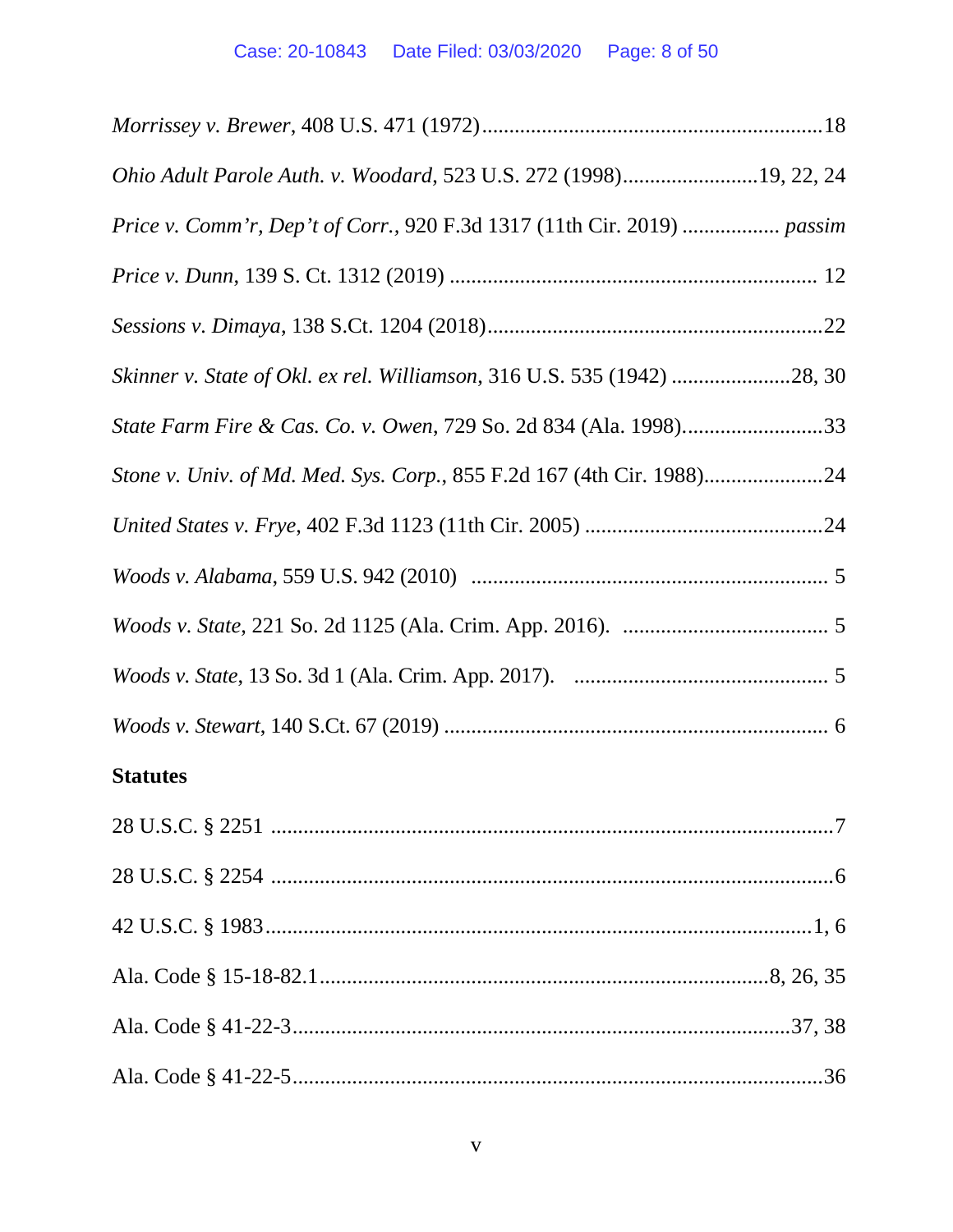| <b>Other Authorities</b> |  |
|--------------------------|--|
|                          |  |
|                          |  |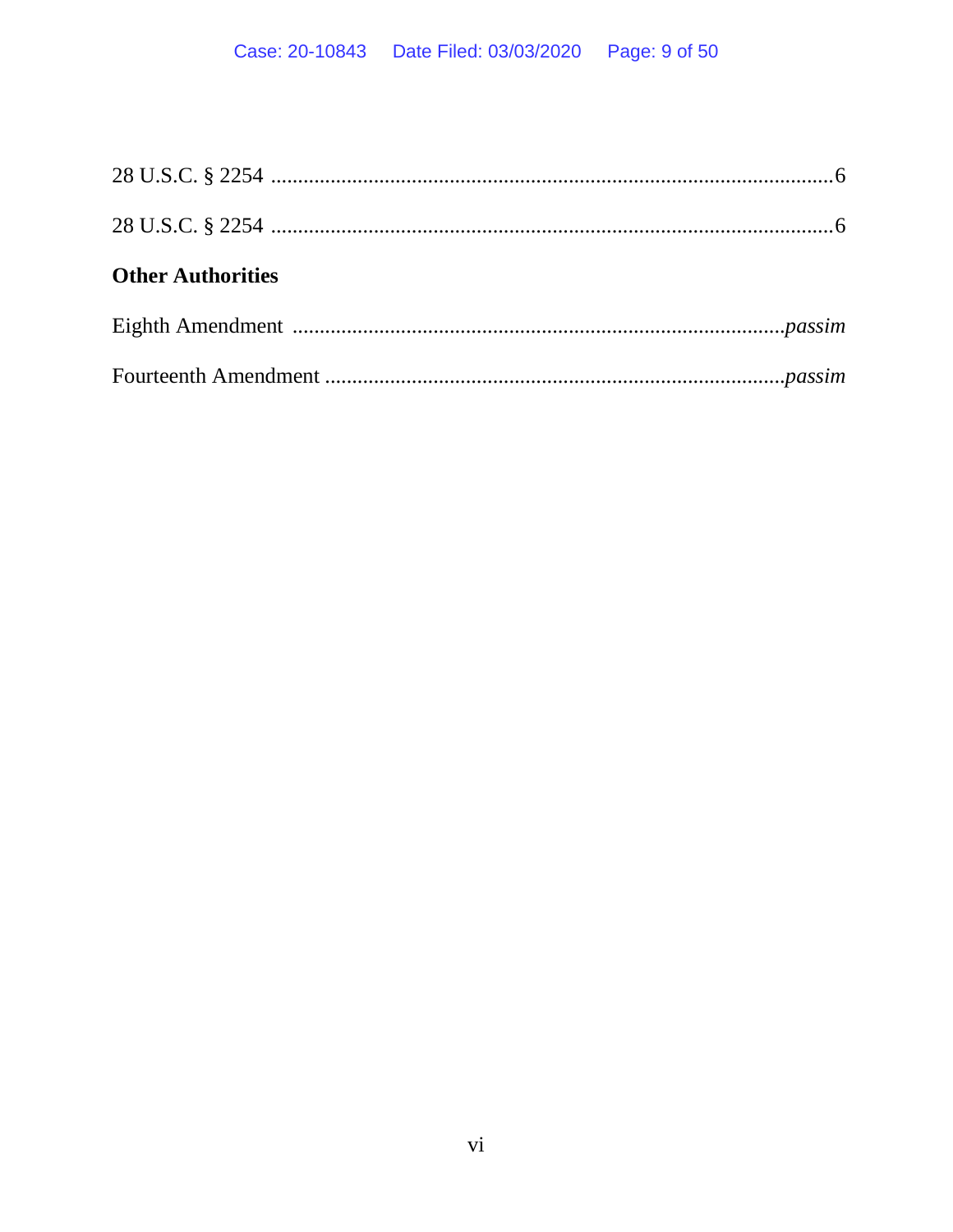#### **STATEMENT OF JURISDICTION**

Jurisdiction for this § 1983 proceeding was proper in the United States District Court for the Middle District of Alabama under 28 U.S.C. § 1331, because Mr. Woods' claims arise under the Constitution and laws of the United States. The District Court also had supplemental jurisdiction, pursuant to 28 U.S.C. § 1637(a), to adjudicate Mr. Woods' state-law claims, which are related to and form part of the same controversy created by Appellees' ongoing violations of the Constitution and laws of the United States. Further, Mr. Woods' claims do not involve a novel or complex interpretation of Alabama law, nor do they predominate over Mr. Woods' federal claims. *See* 28 U.S.C. § 1367(c). The district court entered final judgment against petitioner as to all claims on March 2, 2020. On March 3, 2020, Mr. Woods filed a timely notice of appeal. Jurisdiction in this Court is proper under 28 U.S.C. §§ 1291, 1294(1), and 2253(a).

#### **STATEMENT OF THE ISSUES**

I. Did the State violate Mr. Woods' Eighth Amendment right to be free from arbitrary imposition of the death penalty when, unlike fourteen (14) other inmates on death row who still do not have execution dates (despite their federal habeas proceedings having been completed for months), it targeted Mr. Woods for execution based on his supposed "choice" of lethal injection (over nitrogen gas), notwithstanding that the State withheld vital information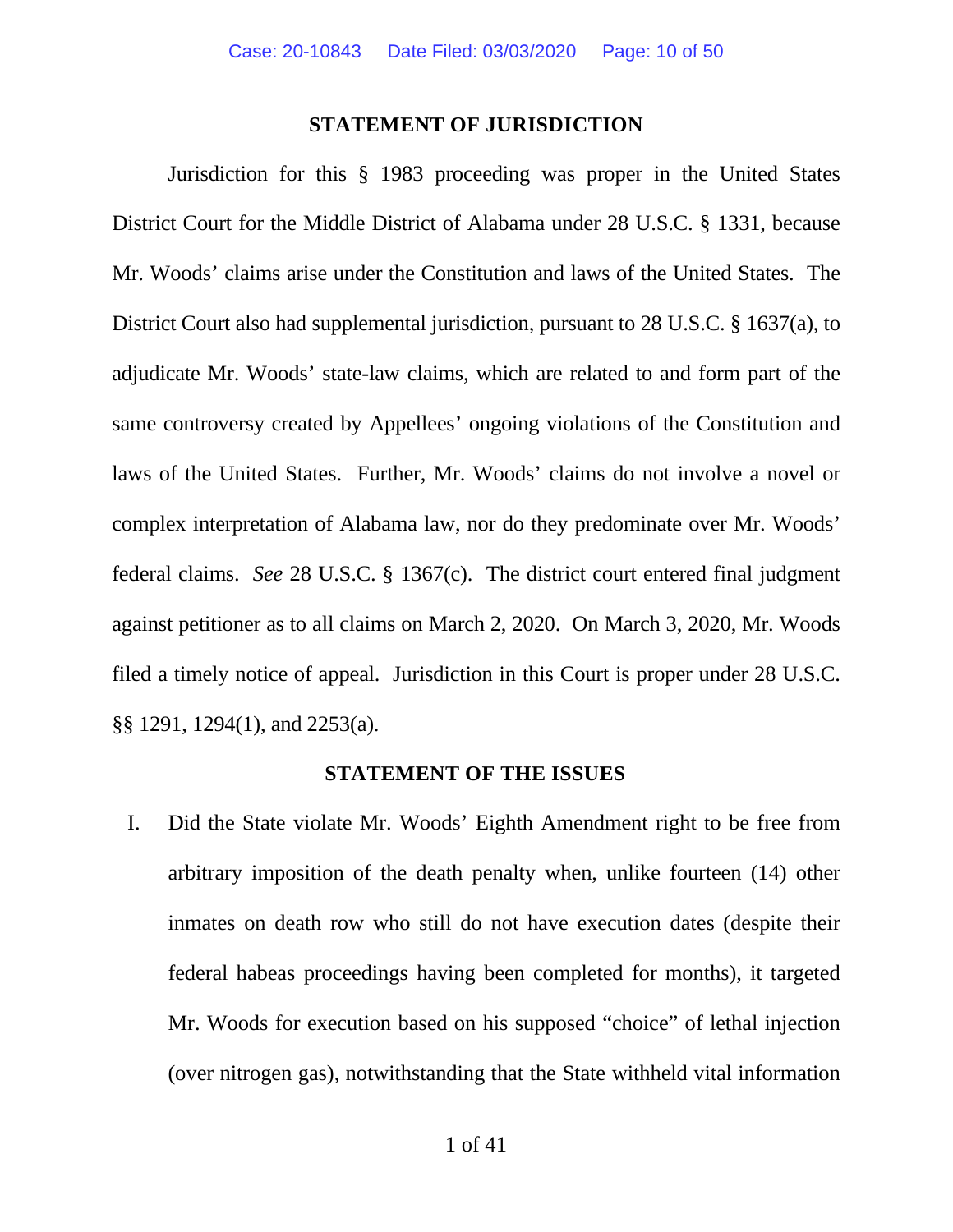bearing upon that decision—namely, that it, in fact, had no means of executing inmates via nitrogen gas and would proceed with executions it could still carry out?

- II. Did the State violate Mr. Woods' Fourteenth Amendment right to due process when it failed to disclose—and actively withheld—the material facts that, during the June 2018 election period, the State did not have a nitrogenhypoxia protocol in place, that any death-row inmate who elected to die via nitrogen would have his execution stayed until a protocol was implemented, and that the State would be deviating from its long-standing policy of scheduling executions based only on when an inmate exhausted his judicial review?
- III. Did the State violate Mr. Woods' Fourteenth Amendment right to equal protection by treating him differently than the fourteen (14) other death-row inmates who have exhausted their judicial review, on the sole basis that the other inmates stumbled into a right under Alabama state law whereas Mr. Woods did not?
- IV. Did the State violate Mr. Woods' rights under Alabama state law by fraudulently misrepresenting and suppressing material information to the detriment of Mr. Woods, who now faces looming death as a result of the State's unlawful silence?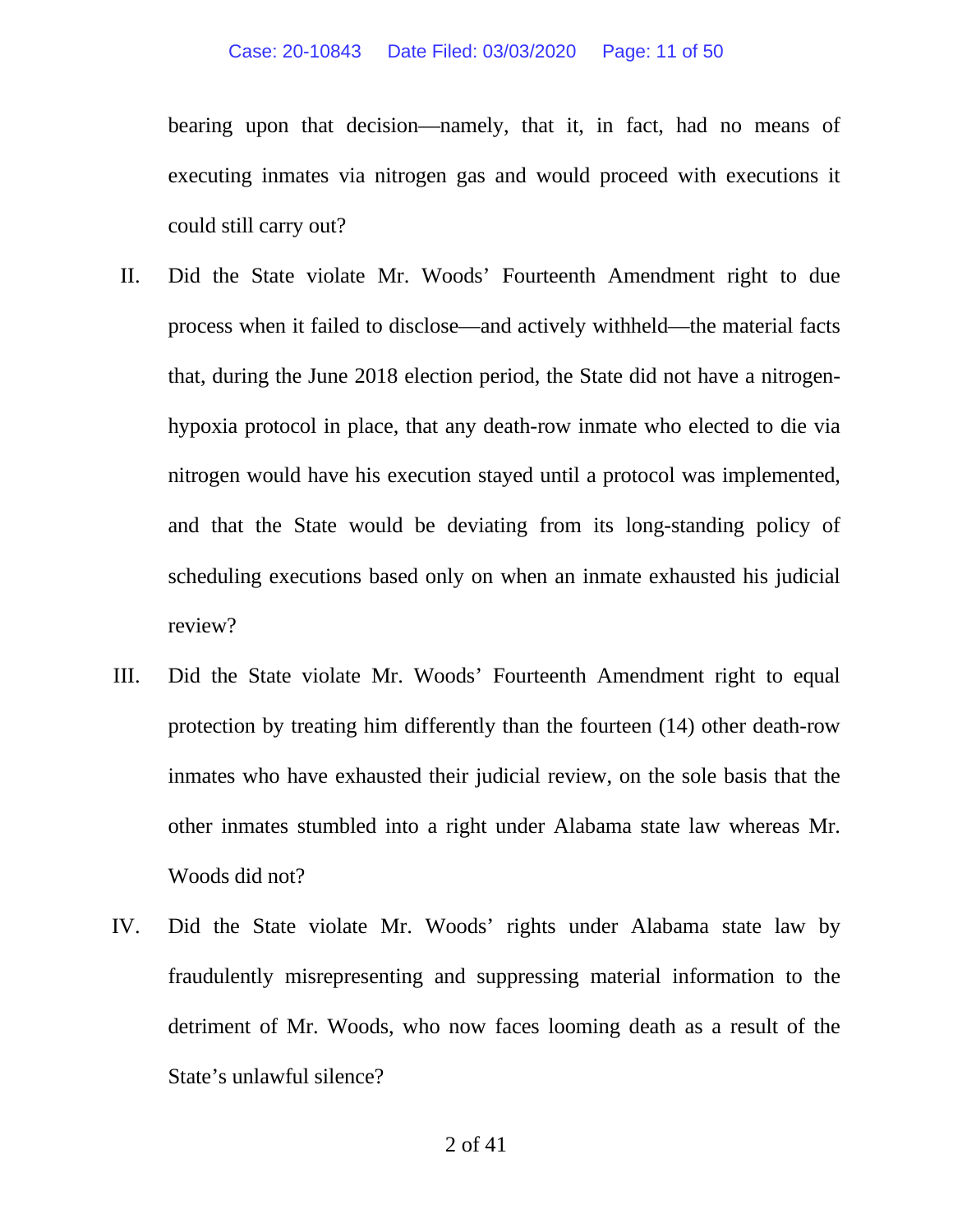V. When it adopted a new policy of scheduling executions based on whether the inmate opted into dying via nitrogen hypoxia, did the State violate the Alabama Administrative Procedure Act by failing to provide the statutoryrequired notice and opportunity for public comment?

### **INTRODUCTION**

Consider this scenario: prison officials ask inmates to choose between green shirts and yellow shirts. They have four weeks in which to make the choice. With no further information, the inmates naturally choose their preferred colors. Some choose green. Some choose yellow. A year and a half later, it comes to light that the Attorney General is exercising his discretion to execute only green-shirted inmates. The Eighth and Fourteenth Amendments would prohibit such arbitrary, capricious, and discriminatory treatment. And the Due Process Clause would preclude the State from withholding such information and claiming it is simply honoring each inmate's "choice." That, of course, would be no choice at all. If these facts would void (or nullify) a basic contract, they certainly should give this Court pause in assessing the State's decision on who should be executed. Accordingly, in most any setting, courts would recognize the suppression of such vital information necessitates unwinding the contract—only more so when constitutional rights are at stake.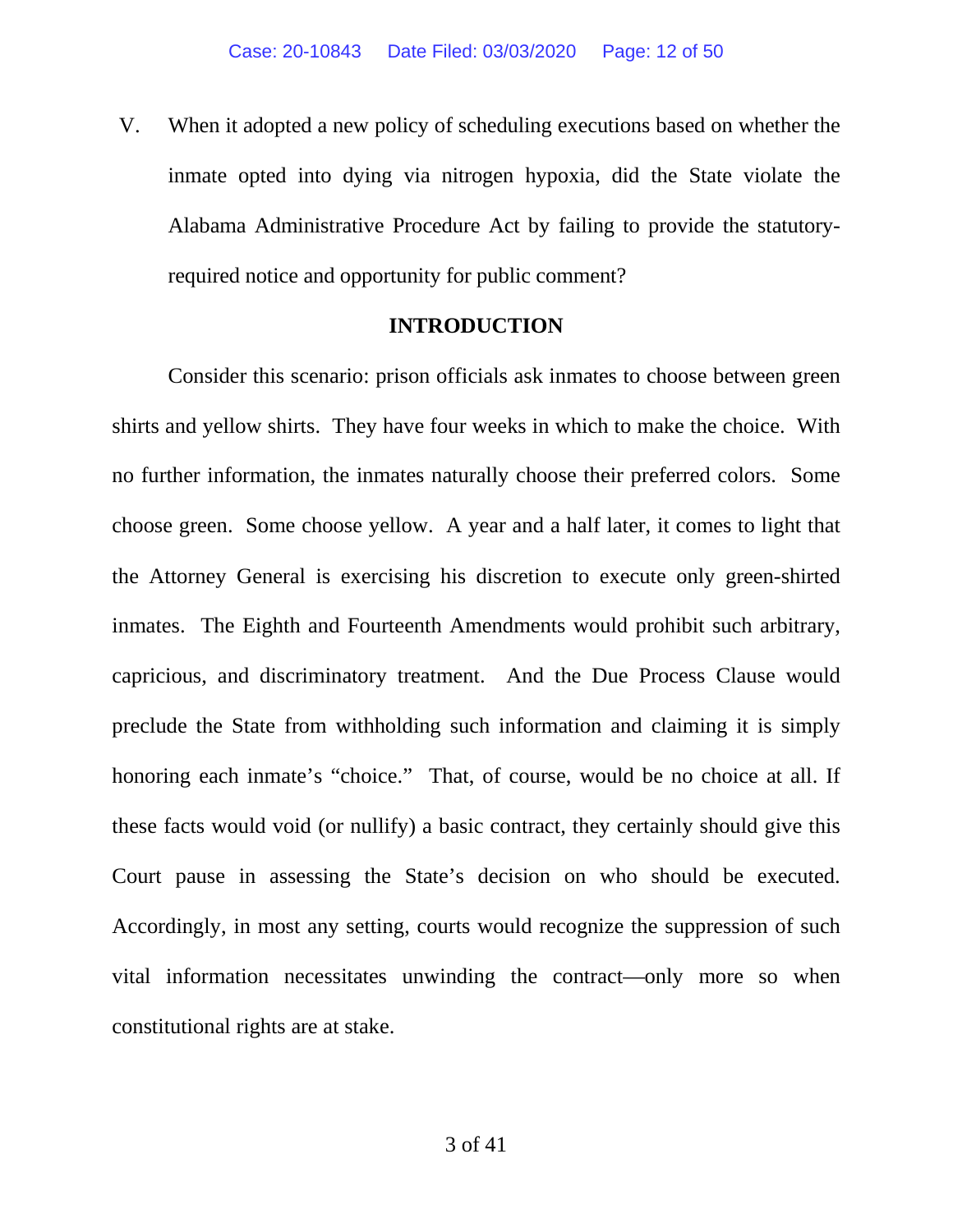That is precisely what is playing out in the State of Alabama. In June 2018, the State told inmates to choose between lethal injection and nitrogen gas. They had thirty days. With what information they had available, some chose lethal injections; others chose nitrogen gas. Others simply declined to participate in their own execution process and made no choice at all. In the months following that 30 day time period, the State first moved to execute a couple inmates whose federal habeas proceedings had been completed. The State appeared to be focusing its execution efforts on inmates scheduled to die by lethal injection but, with such a small sample size, there was no way to definitively know. Then came the execution of Jarrod Taylor.

In the summer of 2019, the State moved to set Mr. Taylor's execution. In so doing, the State represented that Mr. Taylor had chosen nitrogen gas. The State was mistaken. Mr. Taylor's counsel apprised the Attorney General's Office as much. The State then moved to withdraw Mr. Taylor's execution, explaining, "ADOC is not yet prepared to proceed with an execution by nitrogen hypoxia" because it does not have—nor has it ever—a protocol in place. But what the State could not withdraw was its unintended disclosure that it was now singling out for execution inmates scheduled to die by lethal injection.

Though fourteen other inmates (whose federal habeas proceedings had been exhausted) were awaiting execution at the time these events played out for Jarrod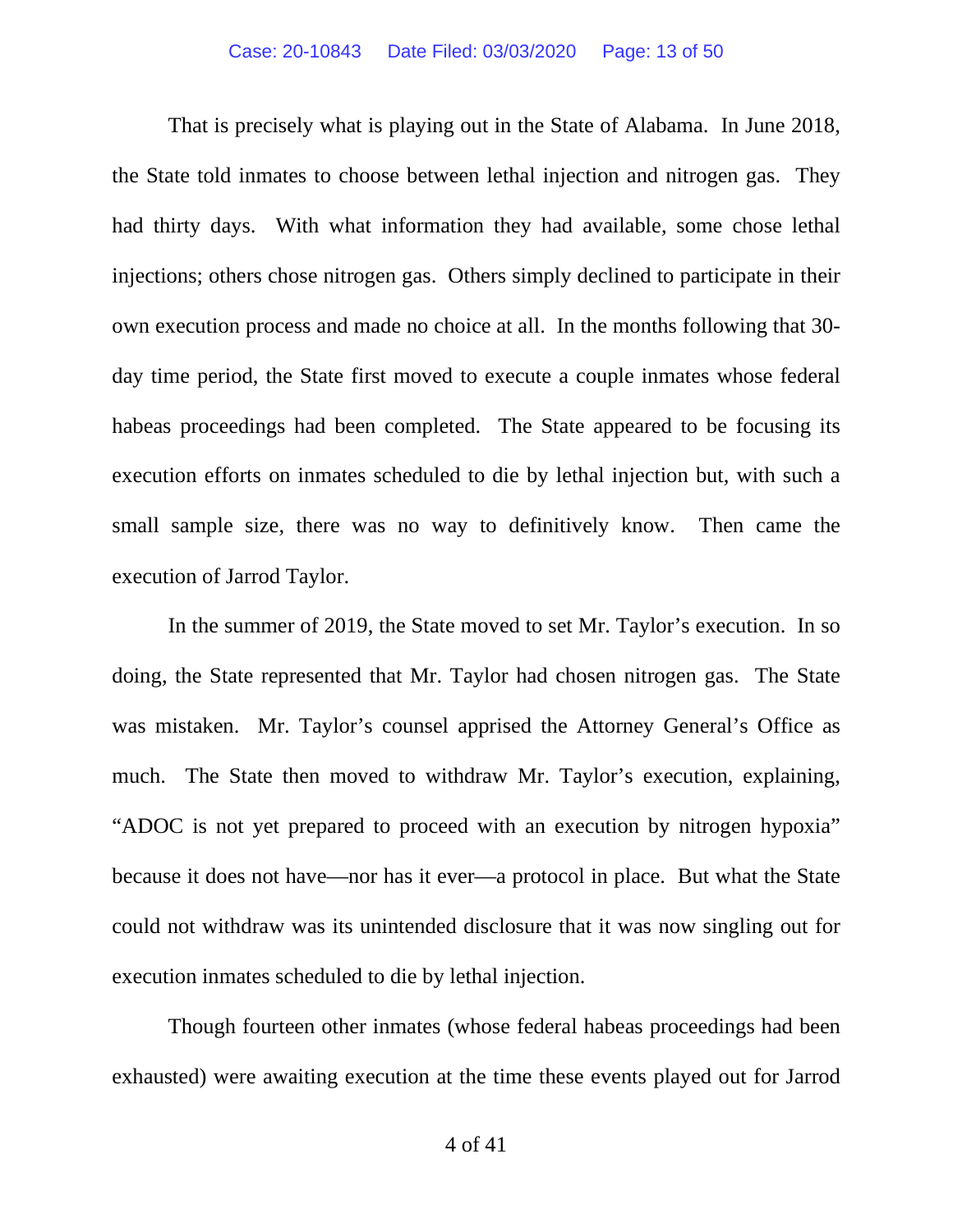Taylor in August 2019, the State did not—and has not—moved to execute any of them. That's because they all chose nitrogen gas. Instead, the next execution date the State pursued was Nathaniel Woods', whose certiorari petition was denied by the United States Supreme Court a little over a month later on October 27, 2019, making his claims of arbitrary treatment and suppressed information ripe. This Court must not sanction the State's unlawful actions.

### **STATEMENT OF THE CASE**

#### Prior Proceedings & Proceedings Below

On October 2005, Mr. Woods was convicted of capital murder and sentenced to death. *E.g.*, Appendix, Ex. 10 at 2. His convictions and sentence were affirmed by the Alabama Court of Criminal Appeals and the Alabama Supreme Court. *Id.* at 2-3 (citing *Woods v. State*, 13 So. 3d 1 (Ala. Crim. App. 2017). The United States Supreme Court denied certiorari. *Id.* at 3 (citing *Woods v. Alabama*, 559 U.S. 942 (2010) (mem.)).

Mr. Woods filed a Rule 32 petition for postconviction relief, which the circuit court summarily dismissed on December 1, 2010. *Id.* The Alabama Court of Criminal Appeals affirmed the dismissal of Mr. Woods' Rule 32 petition, and the Alabama Supreme Court denied certiorari. *Id.* (citing *Woods v. State*, 221 So. 3d 1125 (Ala. Crim. App. 2016).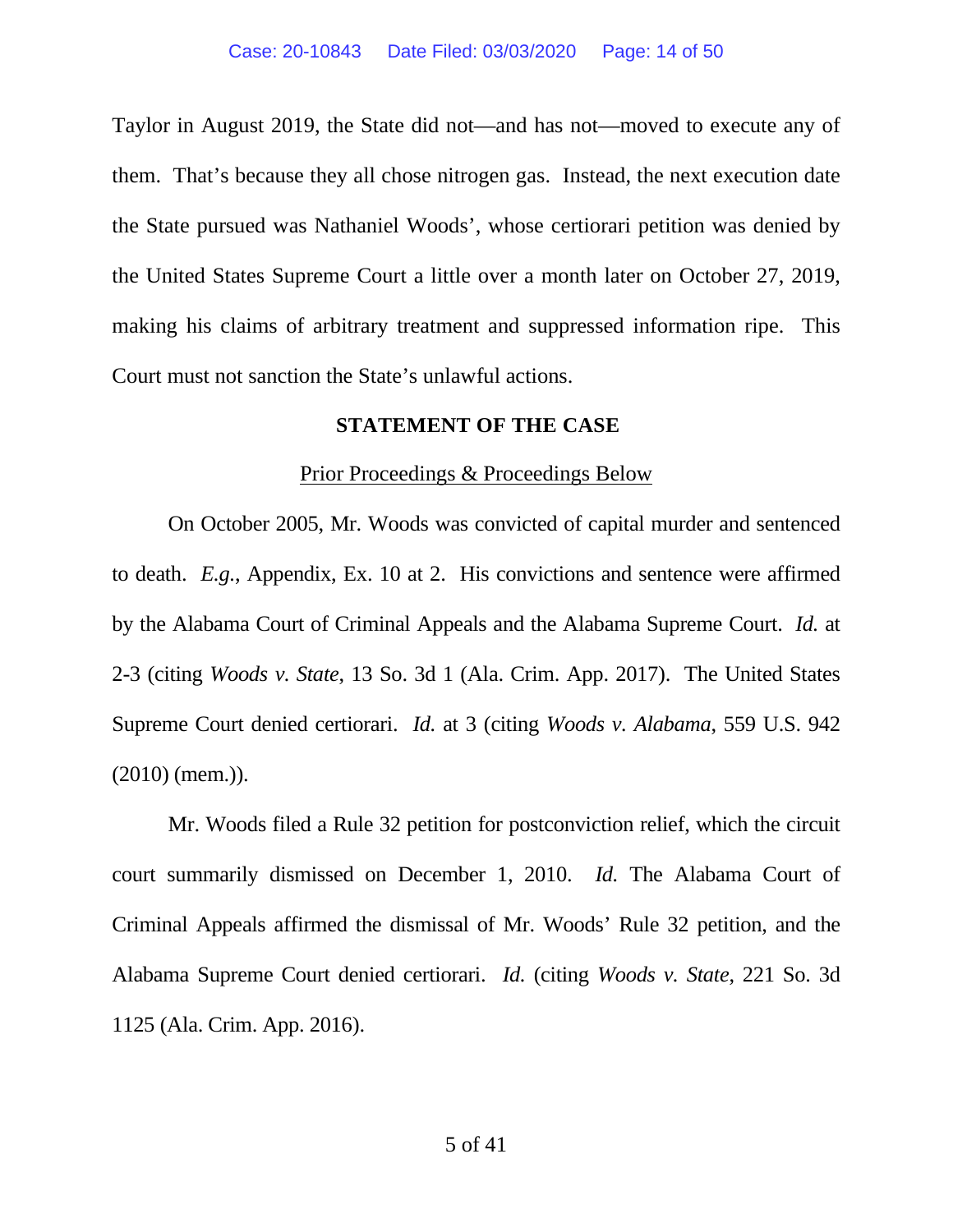#### Case: 20-10843 Date Filed: 03/03/2020 Page: 15 of 50

Mr. Woods then filed a petition for habeas corpus under 28 U.S.C. § 2254 in October 2016, which was denied in July 2018. *Id.* at 3-4. He then moved in the Eleventh Circuit Court of Appeals for a certificate of appealability, which was denied in February 2019. *Id.* at 4. The U.S. Supreme Court denied certiorari on October 7, 2019. *Id.* (citing *Woods v. Stewart*, 140 S.Ct. 67 (2019) (mem.)).

On October 29, 2019, the State moved the Alabama Supreme Court to set an execution date, specifically requesting that Mr. Woods be executed via lethal injection. *Id.* at 36. Mr. Woods opposed the motion on December 5, 2019.

Mr. Woods filed the instant Complaint pursuant to 42 U.S.C. § 1983 on January 23, 2020—a full week before the Alabama Supreme Court scheduled his execution, forty-three (43) days before that execution is due to take place, and nearly six (6) weeks ago. *E.g.*, Ex. 2 at 1. In his Complaint, Mr. Woods alleges that Appellees violated his rights under the U.S. Constitution, Alabama state constitution, and Alabama state law by wrongfully withholding from him the vital fact that electing—during June 2018—to die via nitrogen hypoxia was choosing to live indefinitely, whereas not so electing was an unknowing and involuntary choice for rapidly looming death. Ex. 2 at  $\mathbb{P}$  72-115.

On January 30, 2020, the Alabama Supreme Court scheduled Mr. Woods' execution for March 5, 2020. *E.g.*, Ex. 10 at 9.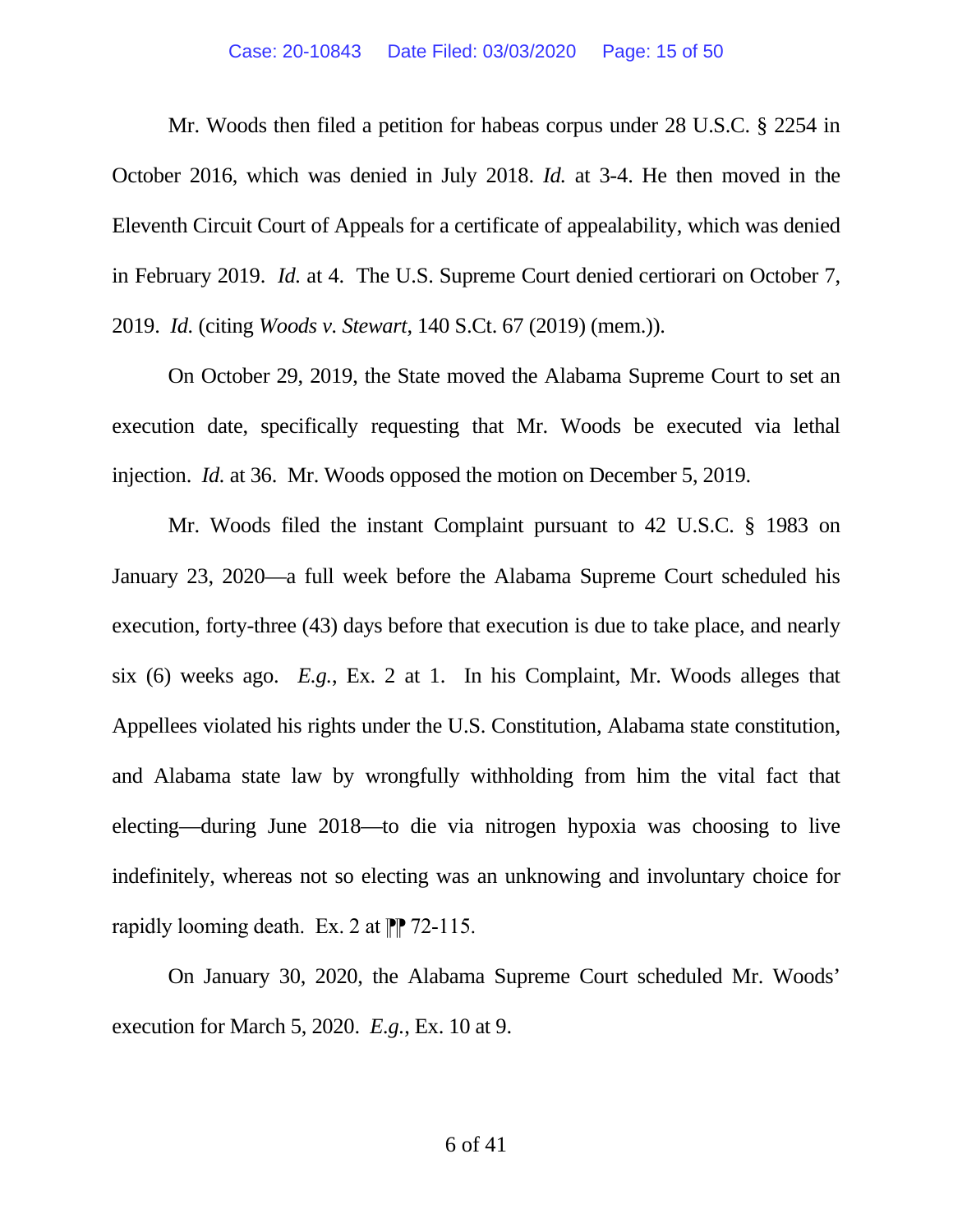On February 6, 2020, Appellees moved for summary judgment on the Complaint. *Id.*

On February 7, 2020, Mr. Woods petitioned the Alabama Supreme Court to temporarily stay his execution. *Id.* at 45. The Alabama Supreme Court summarily denied the petition on February 14, 2020. *Id.* 

Believing there were no genuine issues of material fact—and wanting to give the district court sufficient time to reach the merits of his claims—Mr. Woods expeditiously cross-moved for summary judgment in the district court on February 13, 2020. *See id.* at 9. As a prophylactic measure and as a courtesy to the district court, Mr. Woods submitted a stay motion in the lower court on February 24, 2020 while simultaneously maintaining that the court had before it the necessary facts to reach the merits with enough time to permit this Court to review any forthcoming appeal. *See* Ex. 9 at 82.

On March 2, 2020, at 3:31 p.m. Central Standard Time, the district court granted Appellees' motion for summary judgment, denied Mr. Woods' cross-motion for summary judgment, and denied Mr. Woods' motion for a stay. *See* Ex. 11 at 1.

Mr. Woods has filed a notice of appeal. This Court has jurisdiction to grant a stay of execution. See 28 U.S.C.  $\S$  2251(a)(1).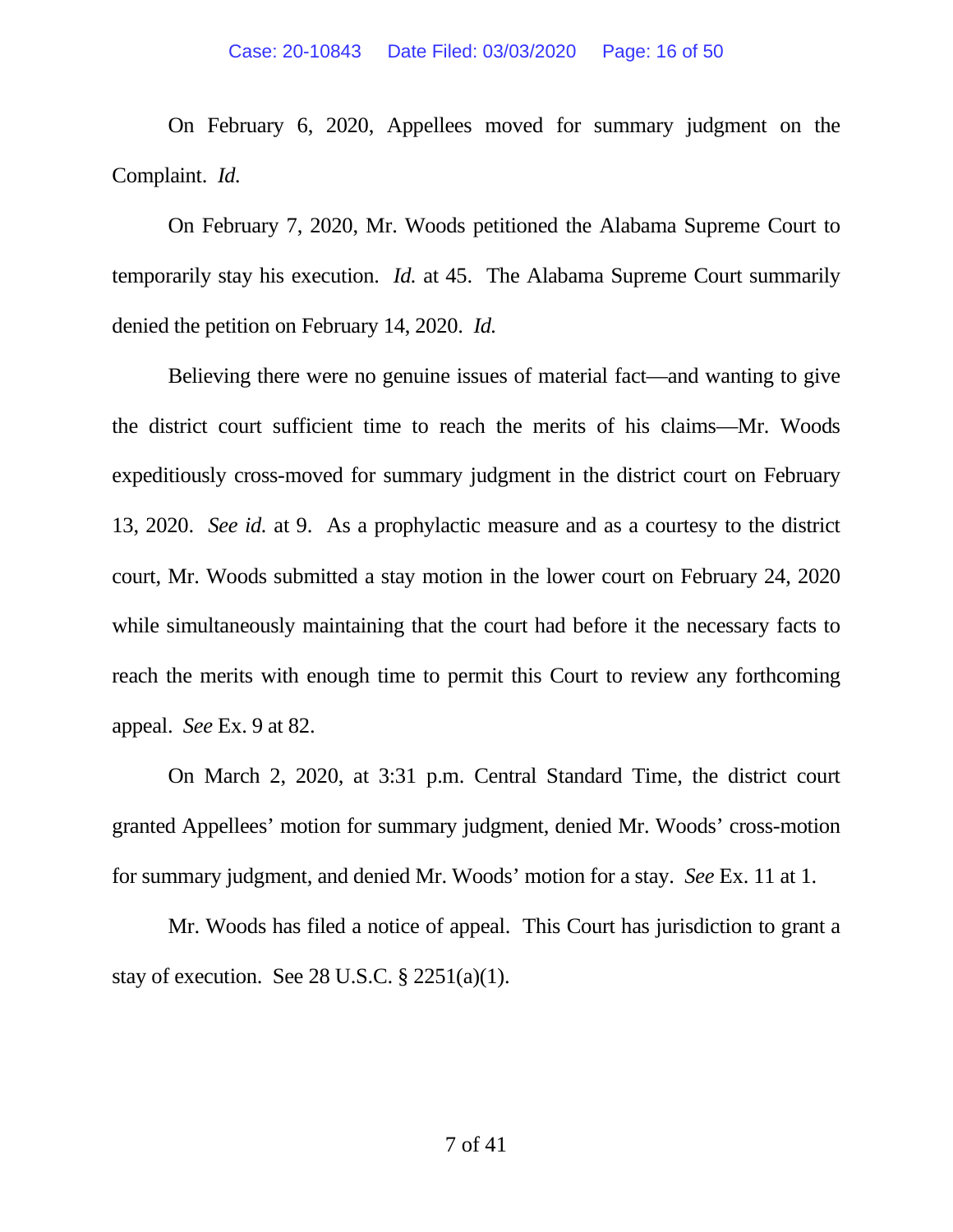#### Statement of Facts

### **1.** *The nitrogen-hypoxia opt-in process.*

Lethal injection is Alabama's default method of execution. Ex. 10 at 4 (citing Ala. Code § 15-18-82.1(a)). On April 6, 2012, inmate Carey Dale Grayson sued the State of Alabama, alleging that the State's lethal-injection protocol (and the secrecy then surrounding it) violated his Eighth and Fourteenth Amendment rights. *Id.* Other death-sentenced inmates eventually filed their own complaints, which were consolidated in the U.S. District Court, Middle District of Alabama, as *In Re: Alabama Lethal Injection Protocol Litigation, Case No. 12-cv-00316 (M.D.* Ala.). *Id.* at 5-6. In that litigation, plaintiffs proposed nitrogen gas as an alternative method of execution. *Id.* at 6.

While *In Re: Alabama Lethal Injection Protocol Litigation* was pending, on June 1, 2018, the State of Alabama amended its laws to allow death-sentenced inmates to choose the manner by which they would be executed: by Alabama's default method of lethal injection or by nitrogen hypoxia. *Id.* at 4. Inmates whose death sentences had become final prior to the amendment's enactment, like Mr. Woods, were given 30 days to make this election. *Id.* (citing Ala. Code § 15-18- 82.1(b)(2)). After June 30, 2018, inmates who did not opt into death by nitrogen hypoxia would be deemed to have forever waived their right to make such election. *See id.* at 4-5.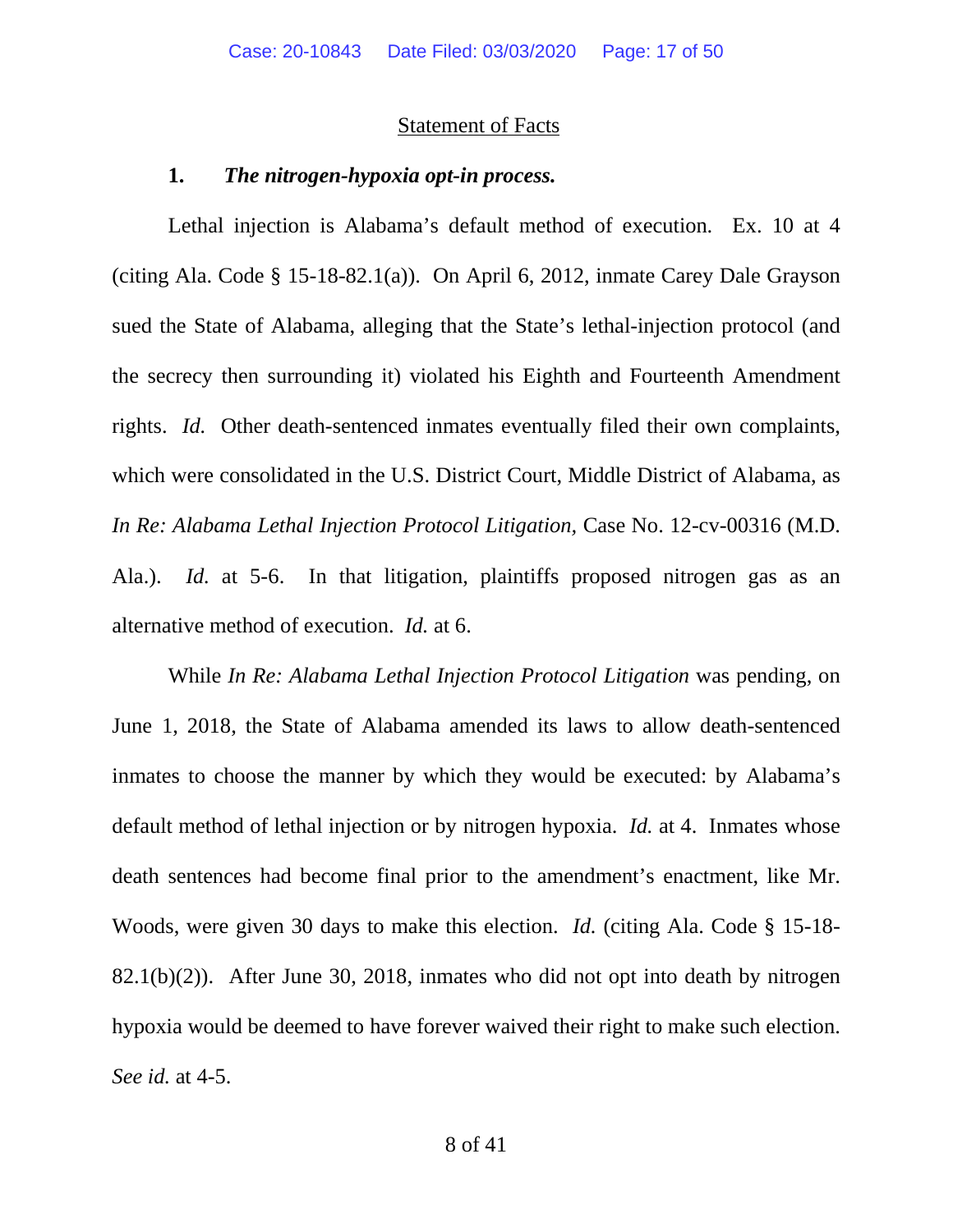At the time of the amendment's enactment and throughout the 30-day election period, the State of Alabama had not created or implemented a protocol by which it could carry out executions using nitrogen hypoxia. *Id.* at 7; *see also Price v. Comm'r, Dep't of Corr.,* 920 F.3d 1317, 1327 (11th Cir. 2019) (noting Attorney General's disclosure that, as of April 2019, "ADOC ha[d] not yet finalized a nitrogen-hypoxia protocol"). As conceded by Appellees in the court below, State officials—such as Appellees—were aware of this. *See* Ex. 3 at 45-46 (State law did not "require[] the ADOC to have a hypoxia protocol in place by the time of enactment or to inform inmates of the status of the protocol's development.... [C]reating a new execution protocol is not a quick or easy process…. Even if the ADOC had been able to create a workable protocol between the approval and enactment dates, that protocol would surely now be the subject of a method-ofexecution challenge"). And they were aware of the consequences of it: no executions via nitrogen hypoxia would take place until a protocol was adopted. However, they did not share this information with inmates on death row, including Mr. Woods, during the 30-day election period.

On or after June 26, 2018, Appellee Stewart—the Holman Correctional Facility warden—ordered that an election form be distributed to all death-row inmates. *E.g.*, Ex. 10 at 6. The form consisted of the following, in its entirety: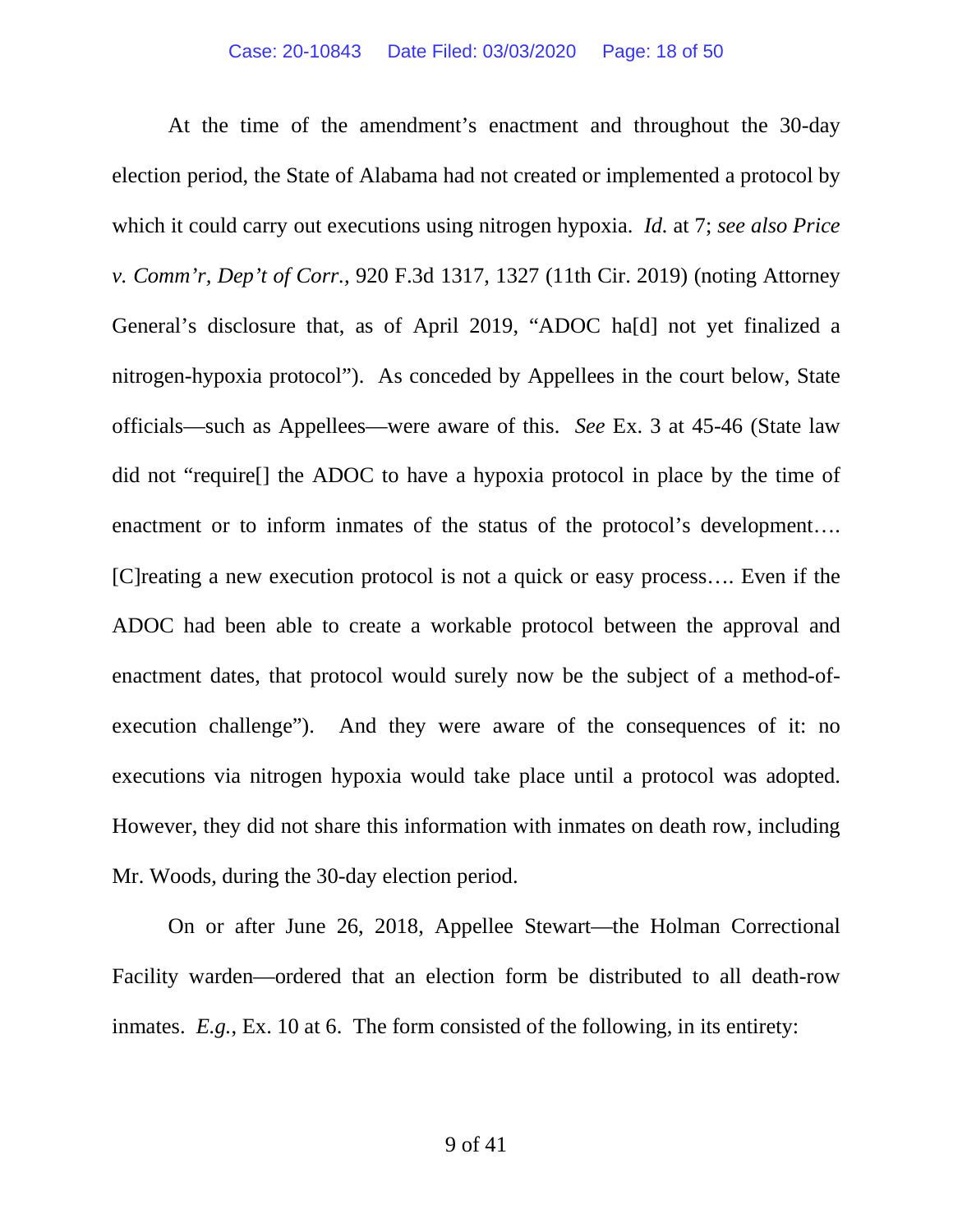#### ELECTION TO BE EXECUTED BY NITROGEN HYPOXIA

Pursuant to Act No. 2018-353, if I am to be executed, I elect that it be by nitrogen hypoxia rather than by lethal injection. This election is not intended to affect the status of any challenge(s) (current or future) to my conviction(s) or sentence(s), nor waive my right to challenge the constitutionality of any protocol adopted for carrying out execution by nitrogen hypoxia. Dated this day of June, 2018.

Name/Inmate Number

Mr. Woods did not return the form at that juncture.

## **2.** *Post-amendment executions in Alabama.*

Signature

Since June 30, 2018, eighteen (18) Alabama death-sentenced inmates have completed federal habeas review. *Id.* at 5. The State has moved to execute five inmates since that time, believing all of them were scheduled to die by lethal injection: Domineque Ray, Michael Brandon Samra, Christopher Lee Price, Jarrod Taylor, and Nathaniel Woods. *Id.* at 7-8 ("While the State is currently unable to perform nitrogen hypoxia executions, it has proceeded with the executions of death row inmates who have completed their appeals and who did not elect nitrogen hypoxia.").

## *Domineque Ray*

Domineque Ray was executed on February 7, 2019 via lethal injection. *Id.* at 8.

## *Michael Brandon Samra*

Michael Brandon Samra was executed on May 16, 2019 via lethal injection. *Id.*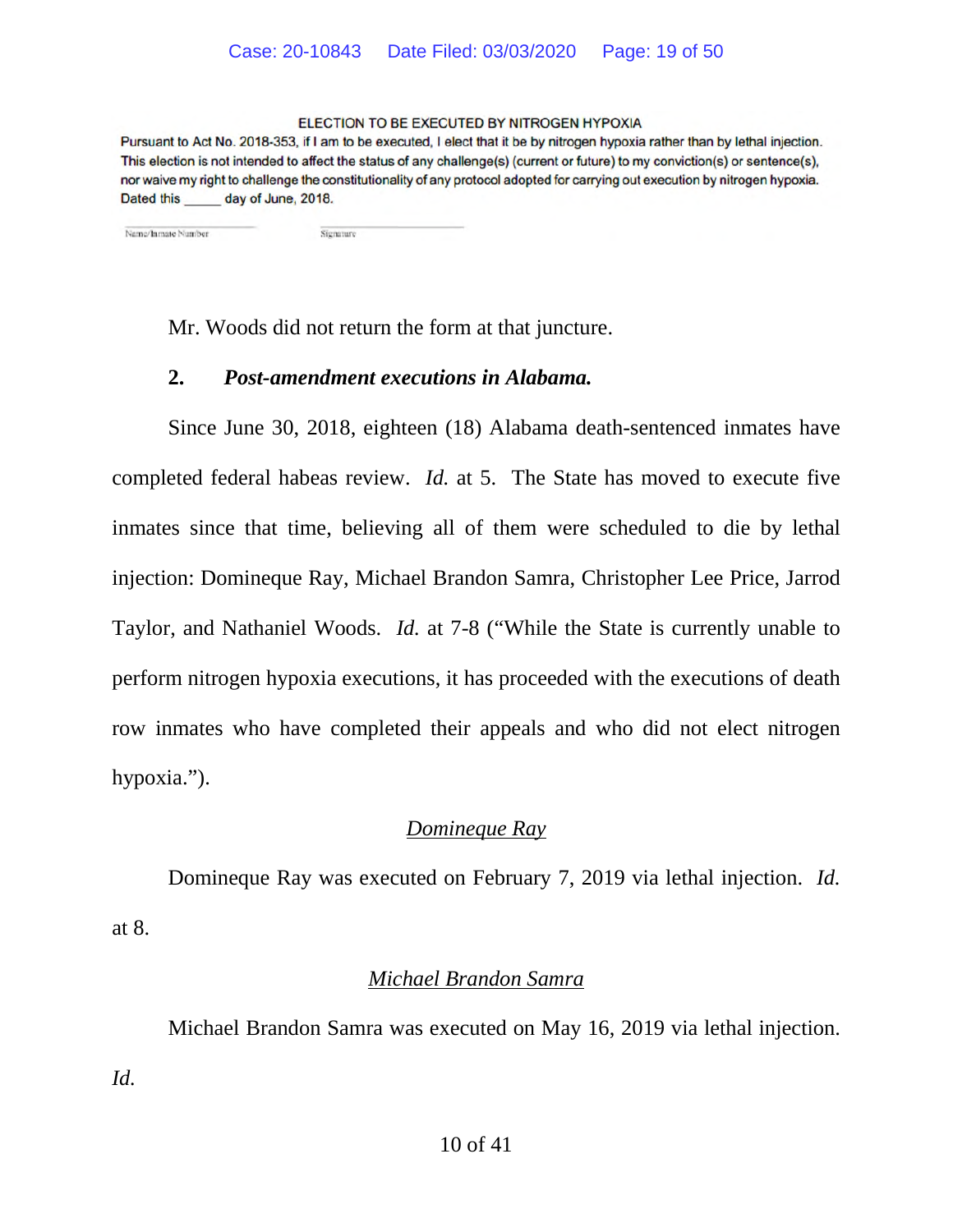### *Christopher Lee Price*

Christopher Lee Price desired to be executed via nitrogen hypoxia. On January 27, 2019—more than a month before the Alabama Supreme Court scheduled the execution—Mr. Price asked the warden of Holman Correctional Facility to allow him to be executed by nitrogen hypoxia. *Price*, 920 F.3d at 1322. The warden claimed to "not have the authority to grant, deny, or reject the request," and instead referred Mr. Price and his counsel to the State Attorney General. *Id*. The Attorney General ultimately denied Mr. Price's request, "citing the thirty-day period to opt into the protocol." *Id*.

On February 8, 2019, Mr. Price sued the State in U.S. District Court, raising various constitutional objections to the State's refusal to allow him to die by nitrogen hypoxia. During the litigation of Mr. Price's lawsuit, the State admitted that it did not have a protocol or the means by which to execute individuals via nitrogen hypoxia. *Id.* at 1327. Until that point, the State had not definitively disclosed whether it had an execution protocol for nitrogen hypoxia. Mr. Price's lawsuit eventually was dismissed. This Court affirmed. *Price*, 920 F.3d 1317.

Before this Court entered its mandate, however, the lower court received new evidence (in the form of a final version of a draft report that was at issue) and stayed Mr. Price's execution. *Price v. Dunn et al.*, 1:19-cv-57 (S.D. Ala. Apr. 11, 2019), Dkt. 49. This Court affirmed the stay. *Price v. Dunn*, No. 19-11268-P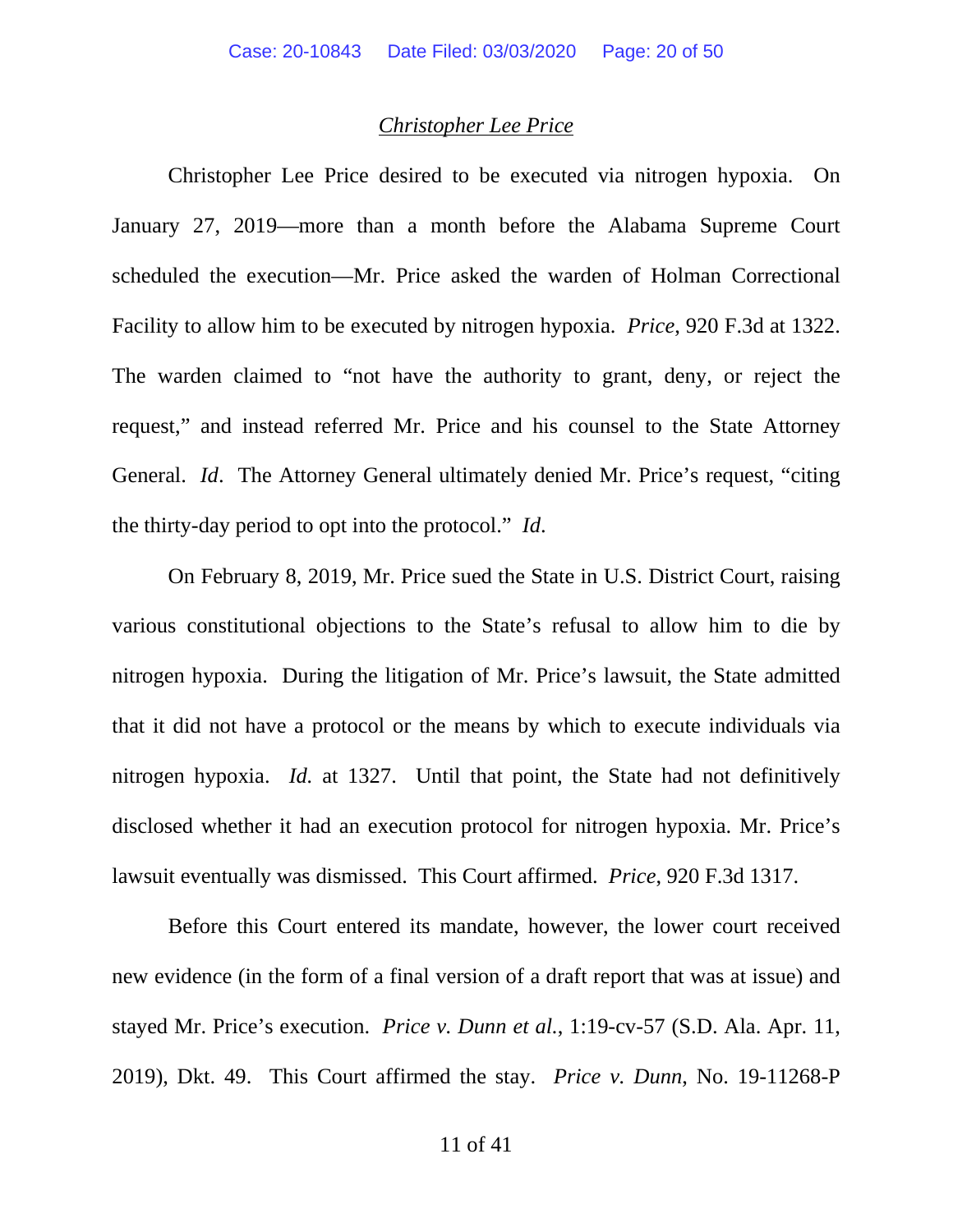(11th Cir. Apr. 11, 2019). On April 12, 2019, the U.S. Supreme Court vacated the stay, *Price v. Dunn*, 139 S. Ct. 1312 (2019), but the execution order expired before the vacatur was communicated to Alabama correctional facilities. In a concurring opinion written a month later, when Mr. Price unsuccessfully sought a petition for a writ of certiorari to challenge the lethal-injection protocol, Justice Thomas explained that vacating the stay in April 2019 was necessary because the district court did not have jurisdiction to enter the stay in the first instance. *Id.* at 1537 (Thomas, J., concurring).

Mr. Price was executed on May 30, 2019 via lethal injection.

### *Jarrod Taylor*

On July 29, 2019, the State moved the Alabama Supreme Court to schedule Jarrod Taylor's execution. *E.g.*, Ex. 4 at 7. As part of the motion, the State represented that Mr. Taylor had not made a timely election of death by nitrogen hypoxia. *Id.* On July 30, 2019, Mr. Taylor's counsel informed the State that Mr. Taylor had, in fact, timely elected death by nitrogen hypoxia. *Id*. A day later, Mr. Taylor's counsel provided the State documentation showing Mr. Taylor's timely election. *Id*. On August 2, 2019, the State moved to withdraw the motion to set Mr. Taylor's execution date. *Id*. In support of the motion to withdraw, the State affirmed that "ADOC is not yet prepared to proceed with an execution by nitrogen hypoxia[.]" *Id.*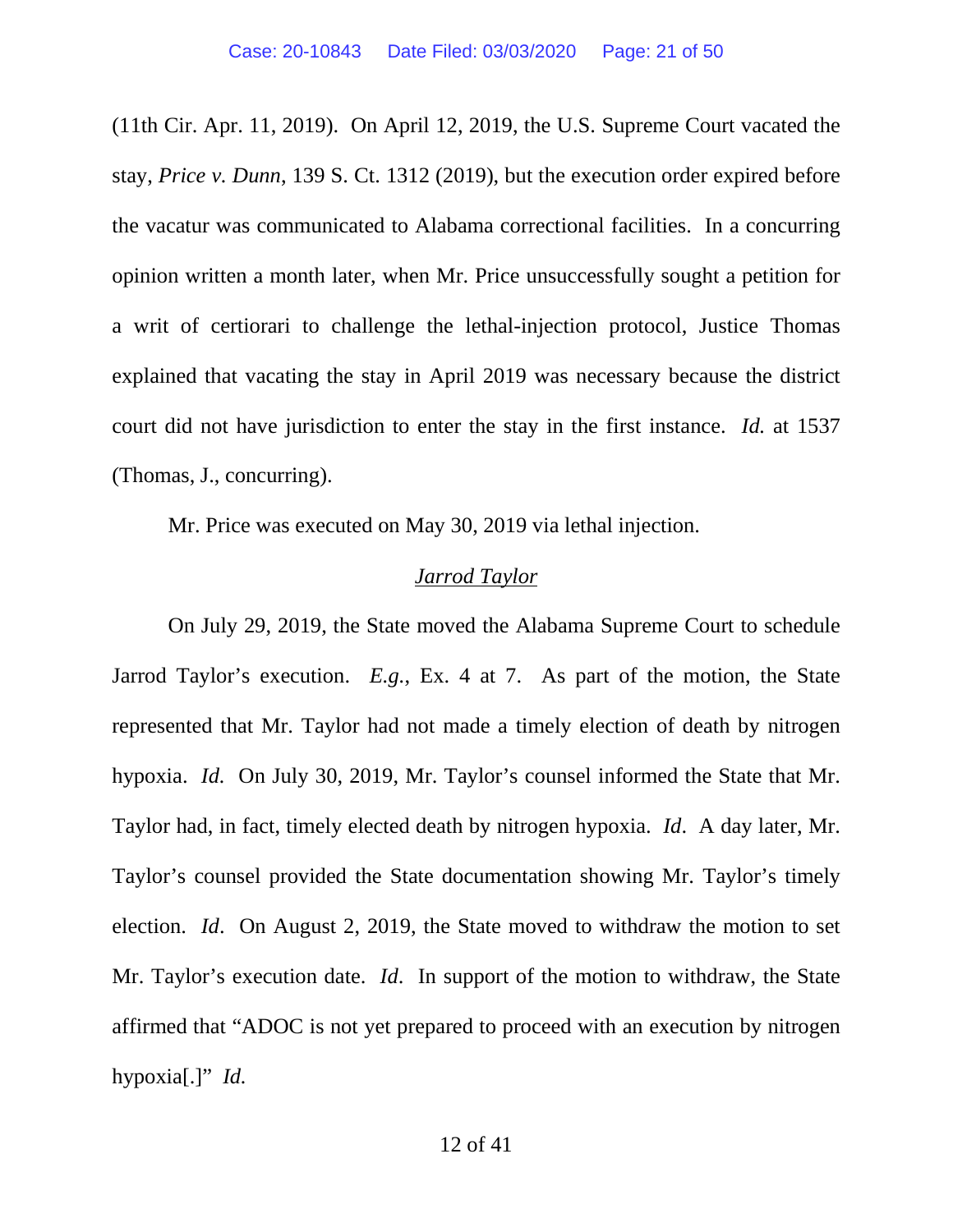#### **3.** *Current status of Alabama's Nitrogen-Hypoxia Protocol.*

While the State disclosed in April 2019 that it had not yet created or implemented a protocol or acquired the means to execute Alabama inmates via nitrogen hypoxia, it could have done so at any point in time leading up to the date it moved to sentence Mr. Woods' execution. As a consequence of the State's failure to adopt a protocol, it has indefinitely suspended and postponed the execution of all inmates who elected death by nitrogen hypoxia. To date, no state, including Alabama, has carried out an execution via nitrogen hypoxia.

#### Statement of the Standard of Review

The issues raised in this appeal require independent reassessment of the proper application of federal constitutional principles to the record facts relevant to the claim. *Cuyler v. Sullivan*, 446 U.S. 335, 341-42, 100 S. Ct. 1708, 1714-15 (1980). Mixed questions of law and fact are reviewed de novo, *Horton v. Zant*, 941 F.2d 1449, 1462 (11th Cir. 1991), as are questions of law, *Collier v. Turpin*, 177 F.3d 1184, 1193 (11th Cir. 1999).

### **SUMMARY OF ARGUMENT**

Before July 1, 2018, the State of Alabama carried out executions in chronological fashion based on when the inmate had exhausted his or her direct appeals, state post-conviction relief, and federal habeas proceedings. Whatever discretion the Alabama Attorney General exercised over in this area was never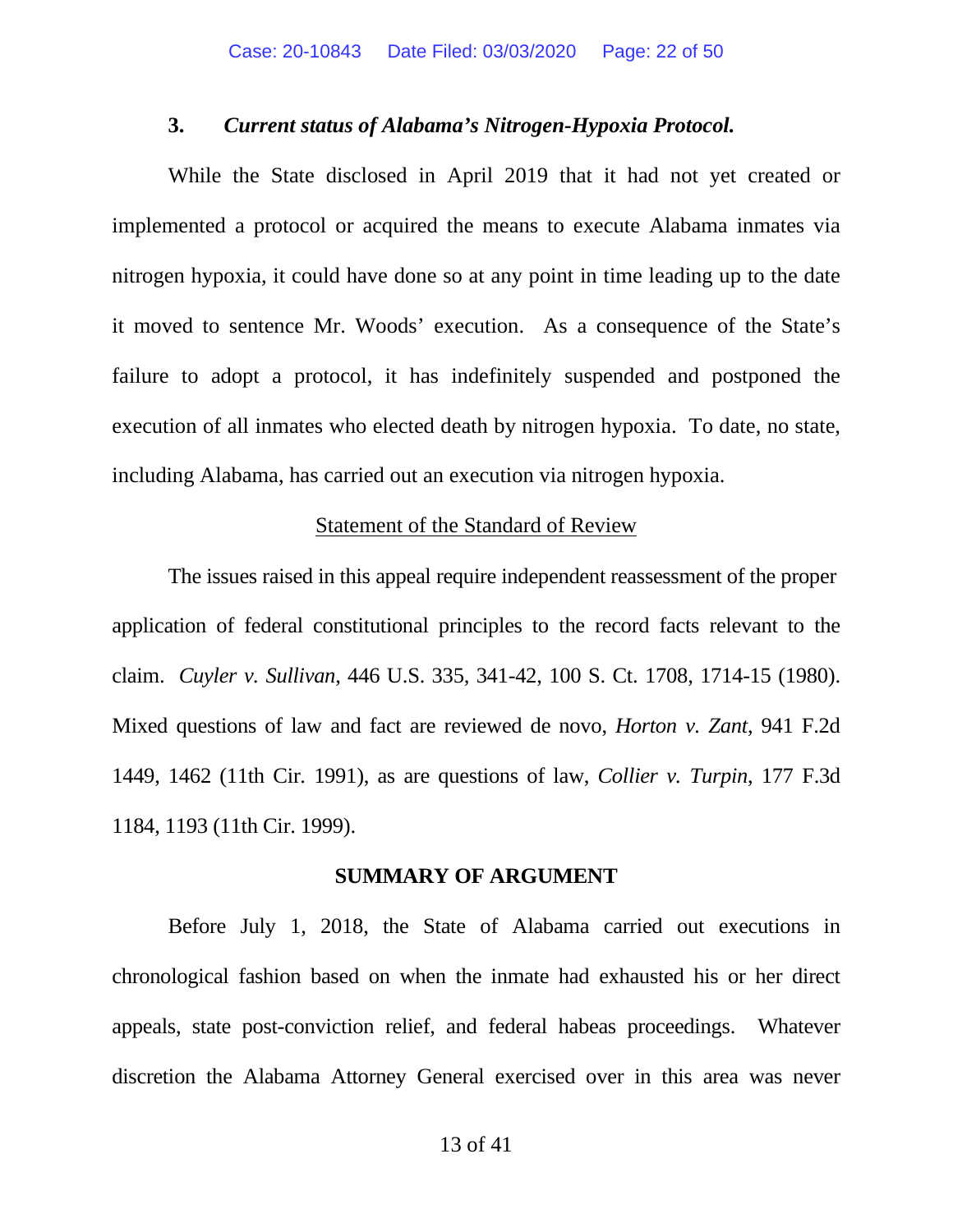challenged because it appeared to be exercised within the bounds of the Constitution. Certainly, that would not be true if the Attorney General's approach changed and he began scheduling executions based on arbitrary factors such as inmate eye color, height, or hair length. Whatever rights death row inmates may be deemed to have forfeited, the Constitution would not tolerate such capricious behavior in the decision-making process of selecting which condemned prisoner should be executed.

That's precisely what transpired in the summer of 2018. Except with a twist. That summer inmates were told to choose between nitrogen gas and lethal injection. What they were not told was the State of Alabama did not have a nitrogen gas execution protocol. What they also were not told—and only became apparent as a consequence of the events pertaining to Jarrod Taylor—was the State of Alabama would be deviating from past practice. Inmates would now, as a threshold matter, be selected for execution based on whether they had chosen to participate in their own execution process in June 2018 and selected nitrogen gas. Of course, being unaware of the implications, Mr. Woods declined to participate in any process that required him to play an active role in his own execution. It's as if the State told him he could choose his hair length and later prioritized his execution based on that unwitting decision. Certainly, had the State not played games with Mr. Woods and disclosed then what only recently became apparent—that in the absence of a nitrogen gas protocol, it would target for execution inmates scheduled to die by lethal injection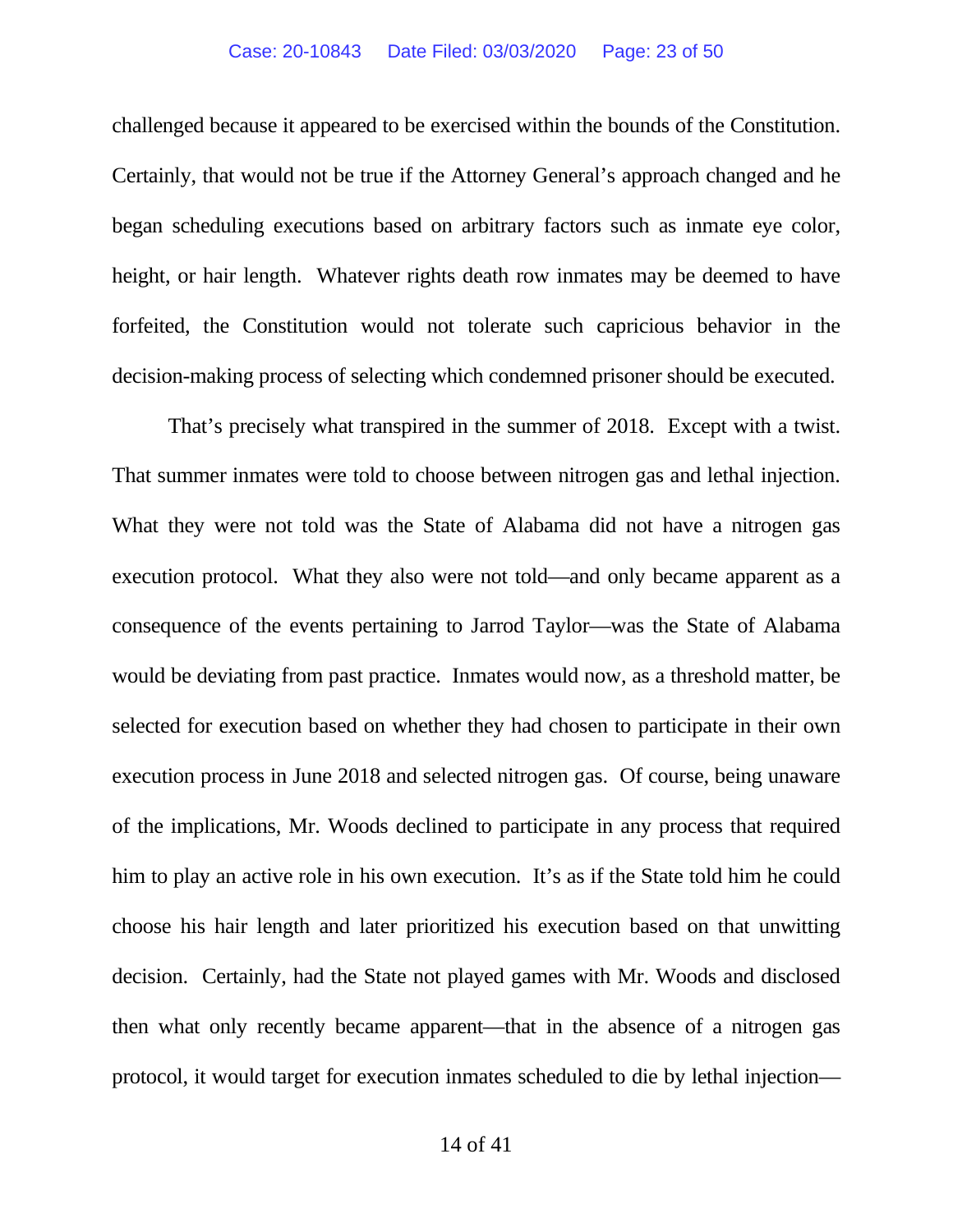Mr. Woods would have chosen differently. This Court should remedy the State's ongoing violations of Mr. Woods' rights under the U.S. Constitution, Alabama State Constitution, and Alabama state law.

### **ARGUMENT**

# **I. THE STATE'S PLAN TO EXECUTE MR. WOODS VIA LETHAL INJECTION WILL VIOLATE HIS EIGHTH AMENDMENT RIGHT TO BE FREE FROM CRUEL AND UNUSUAL PUNISHMENT.**

The Eighth Amendment prohibits the cruel, arbitrary, and capricious infliction of the death penalty. The State has violated Mr. Woods' Eighth Amendment rights by targeting him for speedier execution based on his refusal to participate in the execution process and concomitant inability to divine that the State had no execution protocol for nitrogen gas and would otherwise proceed with executions for those scheduled to die by lethal injection.

At its core, the Eighth Amendment prohibits the wanton, freakish, and discriminatory infliction of the death penalty. As the Supreme Court has explained, the death penalty should not be deployed in "circumstances under which" it will be "meted out arbitrarily or capriciously or through whim or mistake." *Caldwell v. Mississippi*, 472 U.S. 320, 343 (1983) (O'Connor, J., concurring in part and concurring in the judgment) (citation and internal quotations omitted) (grammatical alterations omitted). Here, the State has singled out for execution those individuals who declined to participate in the process of choosing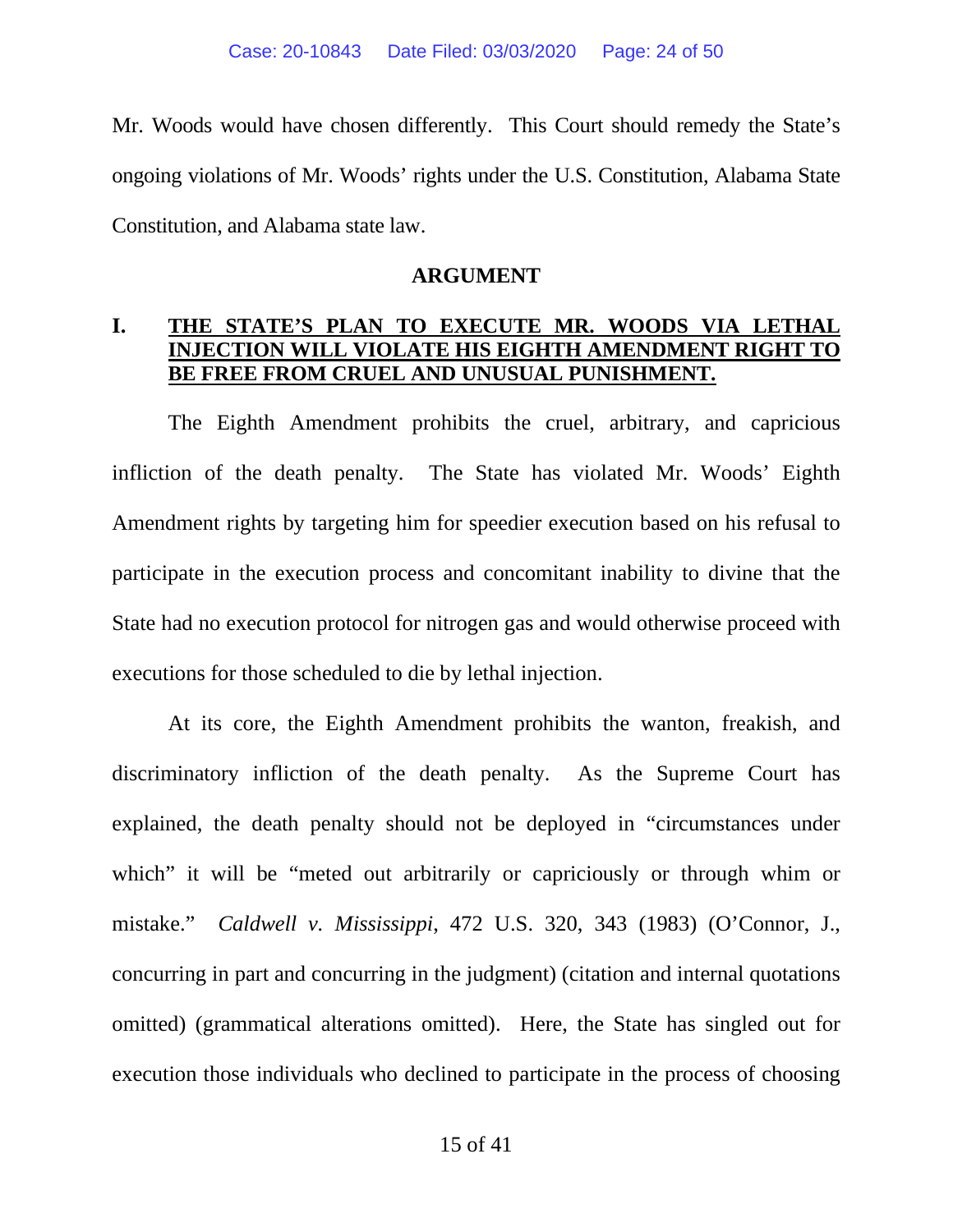#### Case: 20-10843 Date Filed: 03/03/2020 Page: 25 of 50

their own deaths. Such targeting is not simply arbitrary and freakish, it is affirmatively discriminatory and serves to punish individuals based on factors divorced from their offense. *Furman v. Georgia*, 408 U.S. 238, 249 (1972) ("A penalty … should be considered 'unusually' imposed if it is administered arbitrarily or discriminatorily."). This impermissible targeting, particularly when a consequence of withheld information, is cruel and unusual.

To be clear, this Court does not need to find that the death penalty itself—or even the methods by which Alabama executes people—are cruel and unusual for Mr. Woods to succeed on the merits of is Eighth Amendment claim. Unlike *Price,*  this claim does not depend on which drugs Alabama uses in its lethal-injection protocol, or whether there is a safer, more humane alternative. Instead, Mr. Woods need only demonstrate the Alabama Attorney General's approach to scheduling executions creates the risk that death will be imposed arbitrarily and capriciously. *See*, *e.g.*, *Gregg v. Georgia*, 428 U.S. 153, 189 (1976) ("[W]here discretion is afforded a sentencing body on a matter so grave as the determination of whether a human life should be taken or spared, that discretion must be suitably directed and limited so as to minimize the risk of wholly arbitrary and capricious action."). This risk is intolerable when the State has unfettered discretion in its application of the death penalty, *see id*. at 207 (administration of the death penalty precludes its "wanton[] and freakish[] impos[ition]"), or applies punishment based on a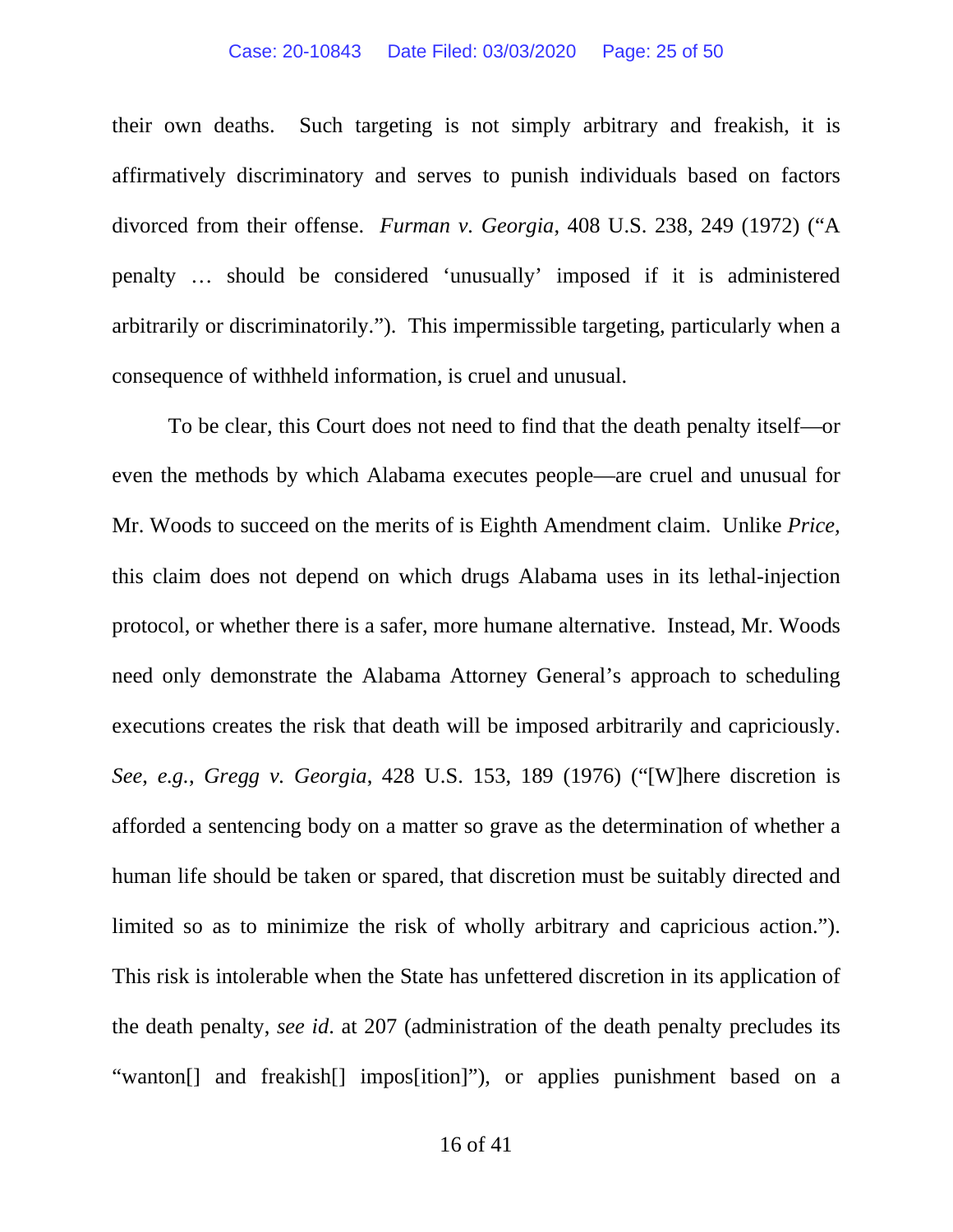"morally irrelevant" factor, *see McCleskey v. Kemp*, 481 U.S. 279, 341 (1987) (Brennan, J., dissenting) ("Certainly, a factor that we would regard as morally irrelevant, such as hair color, ... could be associated with sentencing results to such an extent that we would regard as arbitrary a system in which that factor played a significant role.").

Here, the State's targeting rule suffers from each of these defects. No less so than if the Attorney General began scheduling executions based on arbitrary factors such as shirt and hair color, his practice of scheduling executions based on method of execution is wholly arbitrary. Neither the State nor the lower court have gone so far as to suggest the Attorney General has freewheeling authority that has no constitutional limits. Rather, the lower court concluded "[t]he State's conduct in seeking Woods' execution date is not constitutionally suspect" because "Woods did not elect nitrogen hypoxia" and thus "remains subject to execution by Alabama's default execution method." *See* Ex. 10 at 36. In other words, the lower court held the Attorney General's conduct is not arbitrary but rather grounded in inmate "choice." But the premise is flawed because a decision (or indecision) without vital information is no choice at all. The State's successful deployment of a shell game cannot supply a basis for the Attorney General's arbitrary treatment.<sup>[1](#page-25-0)</sup>

<span id="page-25-0"></span><sup>&</sup>lt;sup>1</sup> The Court's conclusion that the State had no obligation to disclose vital information at the time of election is also flawed for the reasons explained below. *See* Ex. 10 at 35.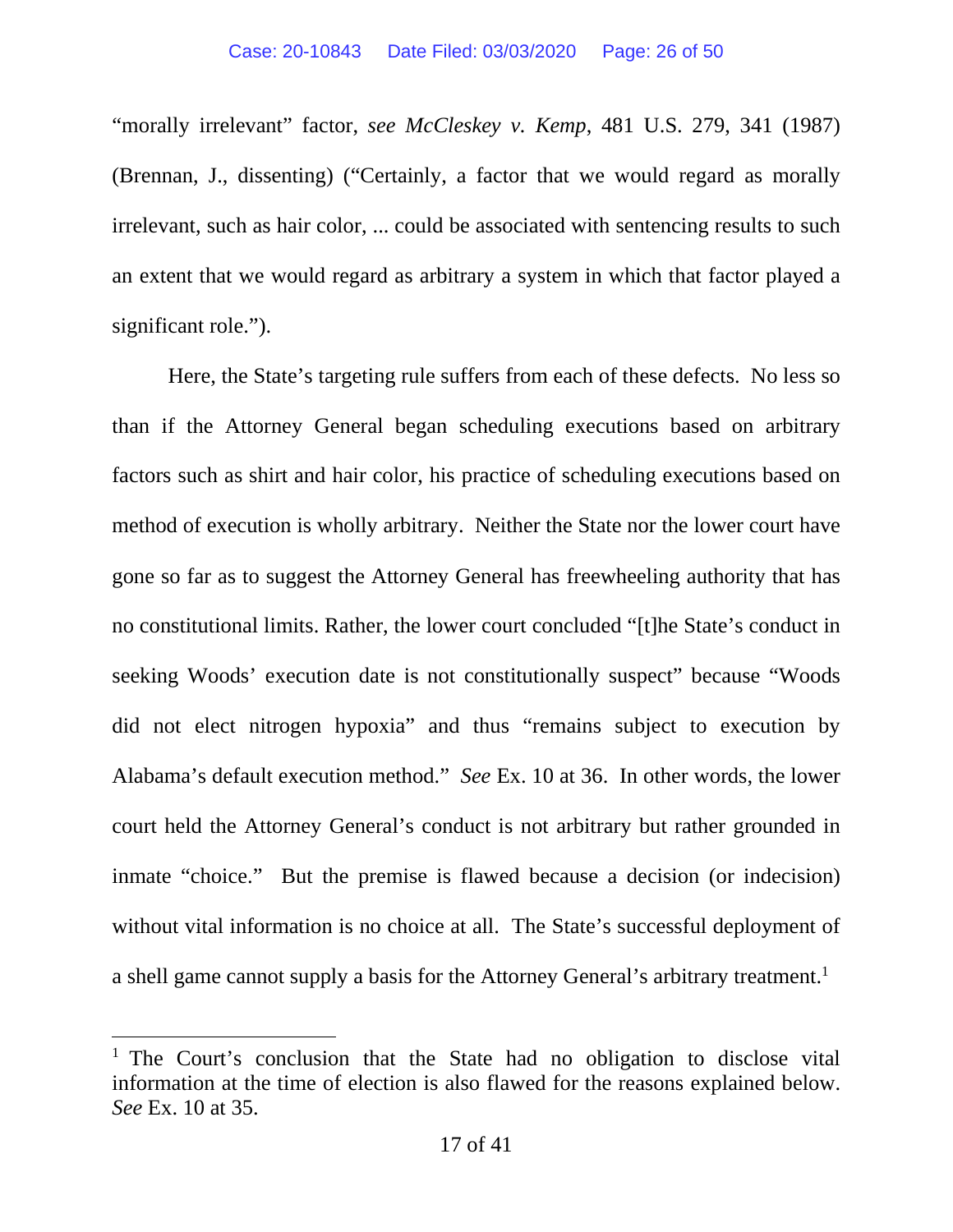# **II. APPELLEES VIOLATED MR. WOODS' RIGHT TO DUE PROCESS UNDER THE FOURTEENTH AMENDMENT.**

The Fourteenth Amendment forbids the State from "depriv[ing] any person of life, liberty, or property without due process of law …." In the capitalpunishment arena, the Government's obligation to provide due process is all the more critical. Indeed, the Supreme Court has emphasized its "heightened concern for fairness and accuracy" when reviewing "the process requisite to the taking of a human life." *Ford v. Wainwright*, 477 U.S. 399, 414 (1986). How much process is due depends on the situation. *See Morrissey v. Brewer*, 408 U.S. 471, 481 (1972) ("[D]ue process is flexible and calls for such procedural protections as the particular situation demands."). In assessing the Government's due-process obligations, courts must analyze three distinct factors: (1) "the private interest that will be affected by the official action"; (2) "the risk of an erroneous deprivation of such interest through the procedures used, and the probable value, if any, of additional or substitute procedural safeguards"; and (3) "the Government's interest, including the function involved and the fiscal and administrative burdens that the additional or substitute procedural requirement would entail." *Mathews v. Eldridge*, 424 U.S. 319, 334-35 (1976) (citation omitted). These factors weigh in favor of Mr. Woods.

*Private Interest Affected by Official Action.* Asked to make a critical life decision, Mr. Woods had an interest in understanding all material factors bearing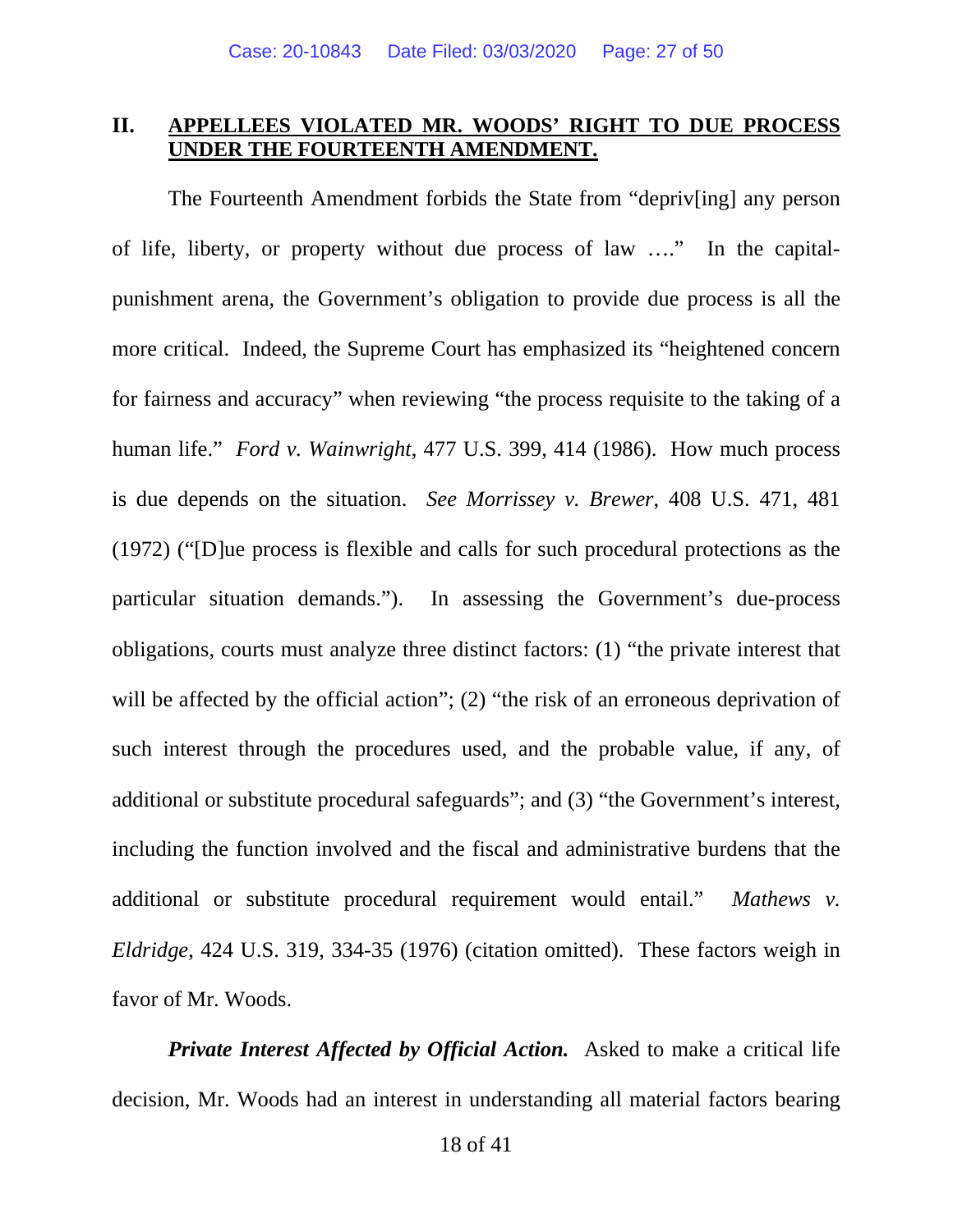upon that decision. The State of Alabama suppressed vital information concerning the timing of his execution and failed to provide Mr. Woods a meaningful opportunity to consult with his attorney.

Here, the State's withholding of information implicates Mr. Woods' life interest because Mr. Woods was asked to make a choice that would affect the timing of his death without having any knowledge that his choice carried that consequence. Despite having been sentenced to death, Mr. Woods still has a "residual life interest." *See Ohio Adult Parole Auth. v. Woodard*, 523 U.S. 272, 281 (1998) (Rehnquist, C..J., joined by Scalia, Kennedy, and Thomas, JJ.) ("We agree that respondent maintains a residual life interest, e.g., in not being summarily executed by prison guards."); *id*. at 288 (O'Connor, J., concurring in part and concurring in the judgment) ("A prisoner under a death sentence remains a living person and consequently has an interest in his life."); *id.* at 291 (Stevens, J., concurring in part and dissenting in part) ("There is, however, no room for legitimate debate about whether a living person has a constitutionally protected interest in life. He obviously does."). Indeed, in *Woodard*, the plurality explained that a death-sentenced inmate has a protected life or liberty interest in a purely discretionary clemency proceeding. If the State chooses to offer a process—like clemency proceedings—the plurality concluded the State must incorporate "some *minimal* procedural safeguards," like notice of the clemency hearing and an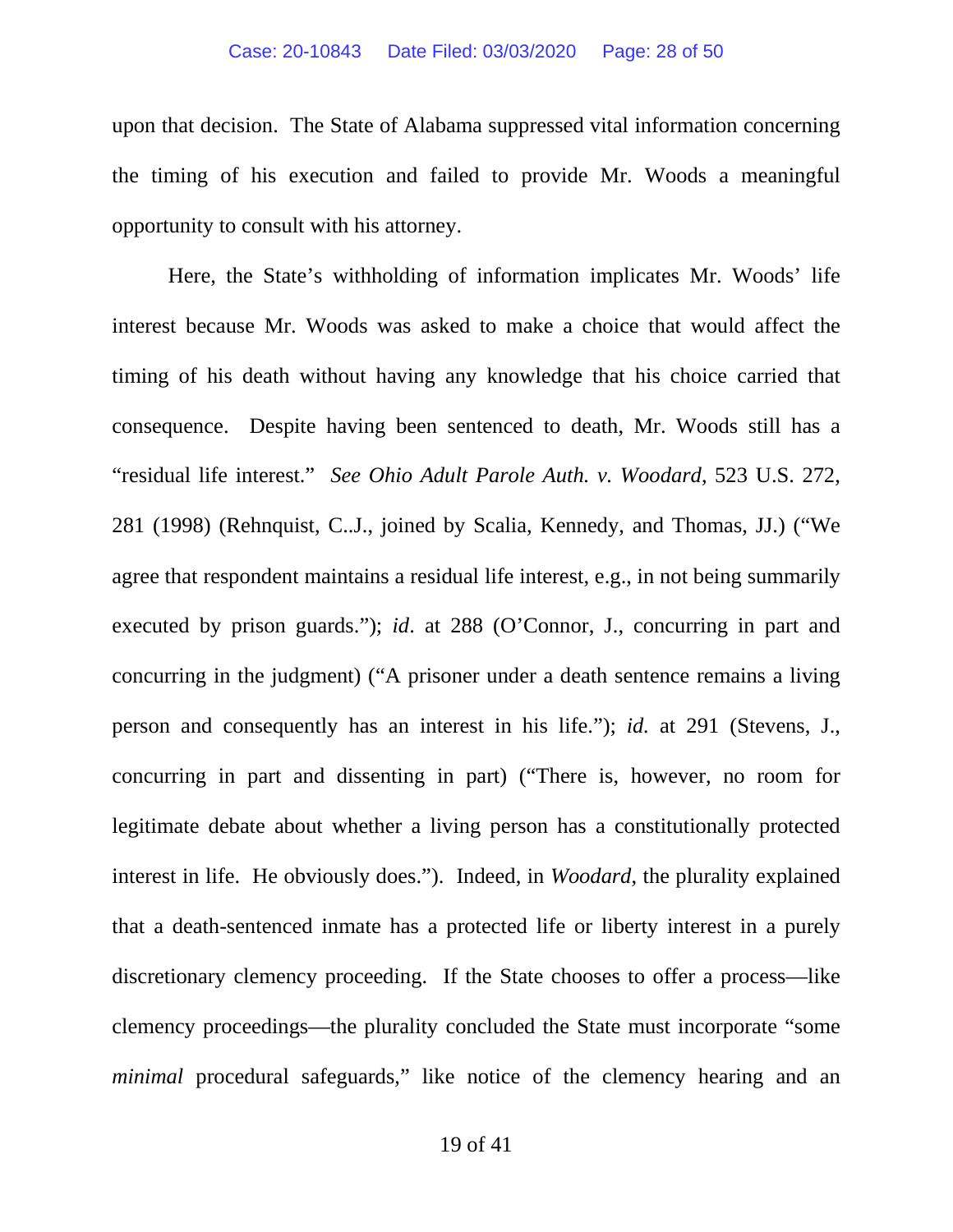opportunity to participate in the interview, for the proceeding to comport[] with Due Process. *Id.* at 290 (emphasis in original).

In *Ford*, the Supreme Court made clear that "[a]though the condemned prisoner does not enjoy the same presumptions accorded a defendant who has yet to be convicted or sentenced, he has not lost the protections of the Constitution altogether." 477 U.S. at 411 (plurality op.). Even in the post-conviction setting, "if the Constitution renders the fact or timing of [the condemned prisoner's] execution contingent upon establishment of a further fact, then that fact must be determined with the high regard for truth that befits a decision affecting the life or death of a human being." *Id.* Applying these principles, the plurality ruled that Florida's procedures for determining whether an inmate was sane enough to be executed did not comport with the Fourteenth Amendment. These procedures consisted of an in-person interview of the inmate, conducted by a panel of three psychiatrists, while the inmate's attorney was present. *Id.* at 412. The inmate's attorney was not allowed to speak during the interview, nor did the inmate (or counsel) have a right to submit materials for the Governor's consideration. *Id.* at 413. The Court found this process to be "cursory" and "fail[ed] to achieve even the minimal degree of reliability required for the protection of any constitutional interest[.]" *Id.* Justices Stevens and O'Connor joined the four-judge plurality in determining that Florida's sanity-determination procedures "do not … comport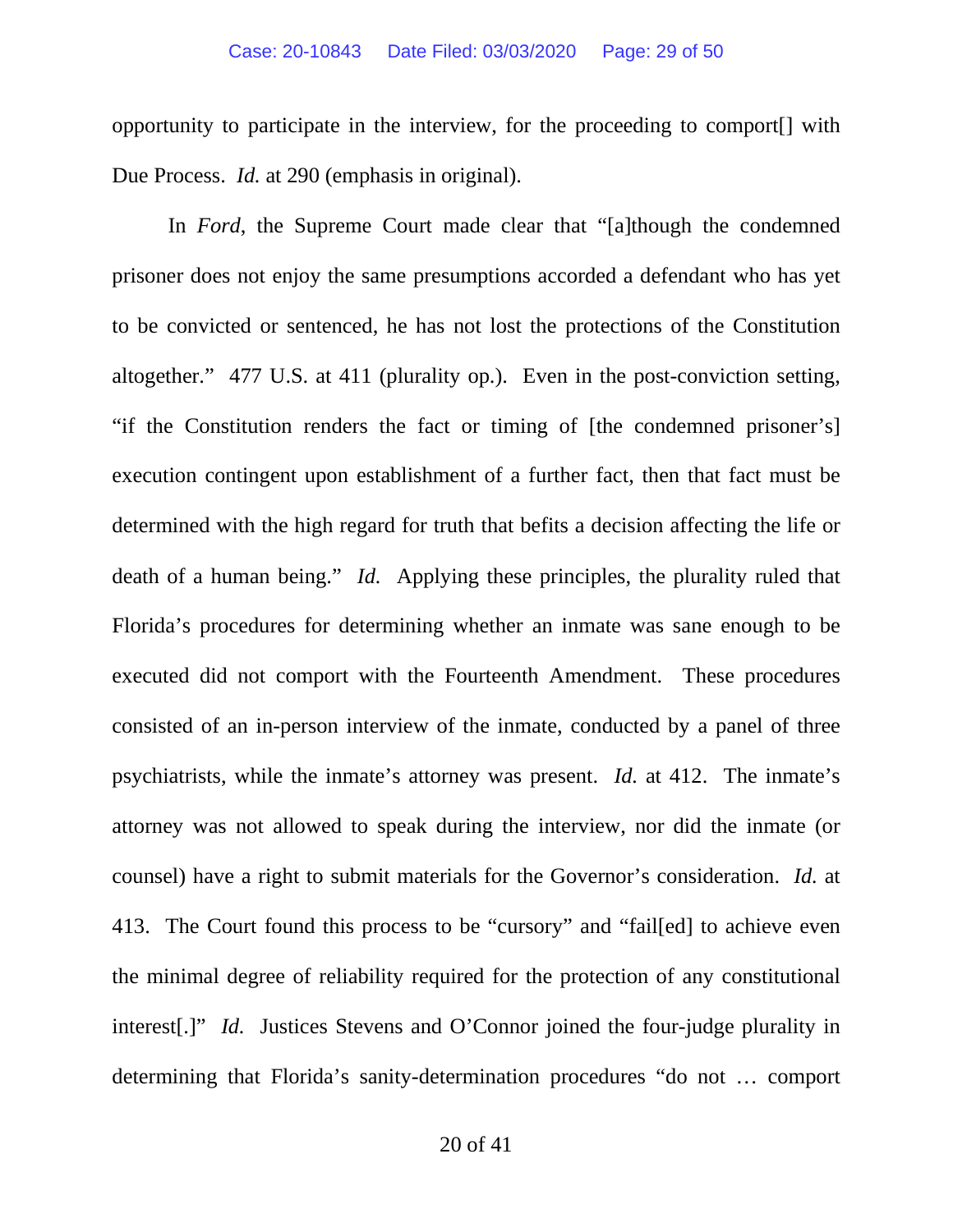with the requirements of due process." *Id.* at 424 (Stevens, J., concurring) ("Thus, the question in this case is whether Florida's procedures for determining petitioner's sanity comport with the requirements of due process. Together with [the four-judge plurality] and Justice O'CONNOR, I would hold that they do not.").

In contrast to the limited due process afforded the *Woodard* respondent as part of a purely discretionary clemency scheme, and in contrast to the relatively robust due process afforded the *Ford* petitioner, Mr. Woods was deprived of even minimal procedural safeguards during the 30-day period he was required to choose how Appellees would execute him. At a minimum, he was entitled to all relevant information bearing upon his choice, including that (1) the State did not have a nitrogen-hypoxia protocol in place and (2) the State intended to continue executing individuals via lethal injection while indefinitely sparing the lives of inmates who opted into nitrogen gas. But Appellees did not tell him this.

In fact, Appellees actively *withheld* this information from Mr. Woods. On June 26 or 27—just days before Mr. Woods was required to make his choice— Appellees distributed a form devoid of any information about the State's lack of a nitrogen-hypoxia protocol or the impact that not opting into death by nitrogen would have on his interests in *living* and avoiding painful death. Appellees' troubling actions deprived Mr. Woods of his constitutional right to notice, "at a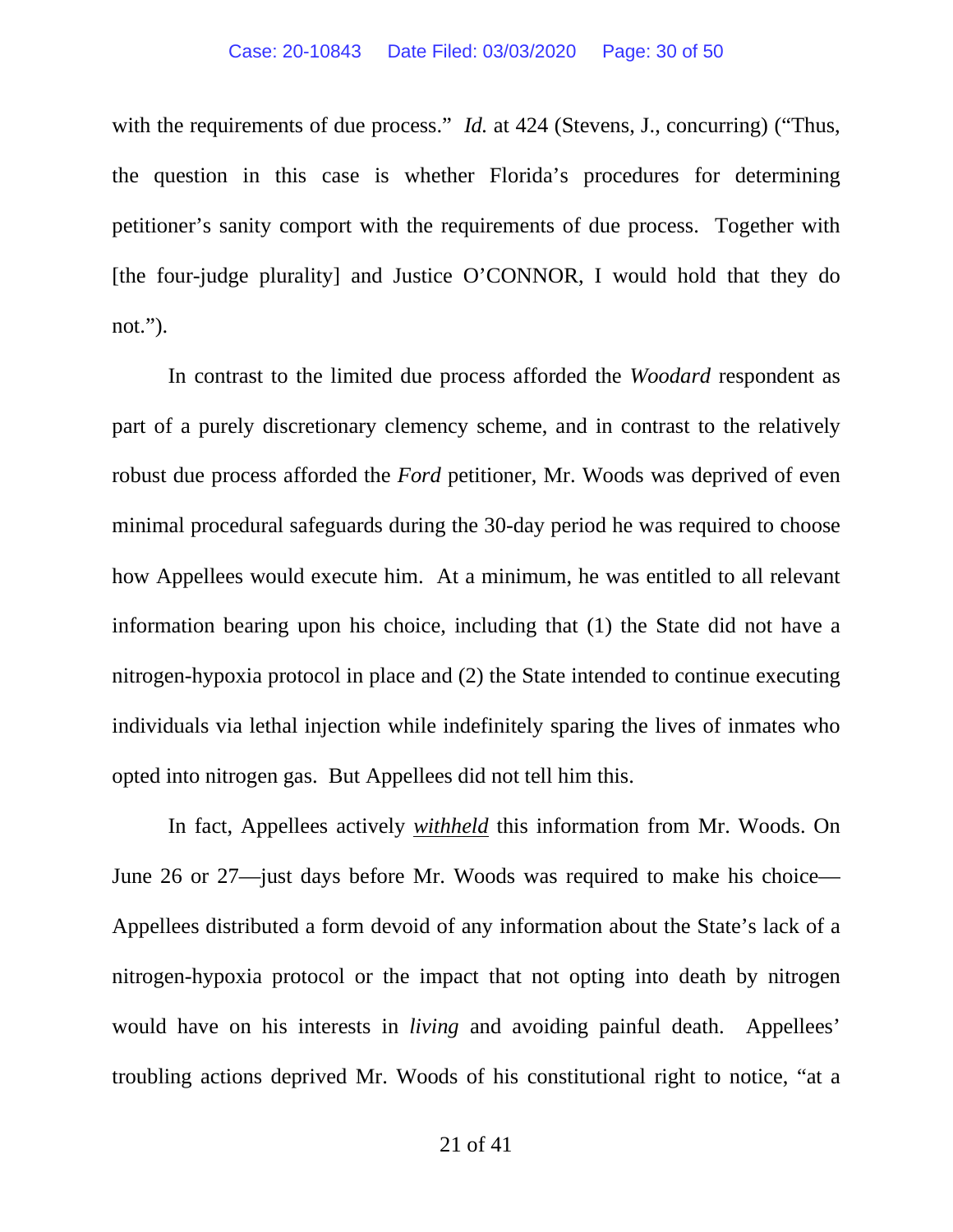meaningful time and in a meaningful manner." *See Hamdi v. Rumsfeld*, 542 U.S. 507, 533 (2004) (citation and internal quotations omitted); *Sessions v. Dimaya*, 138 S.Ct. 1204, 1225 (2018) (Gorsuch, J., concurring) ("Perhaps the most basic of due process's customary protections is the demand for fair notice.") (citations omitted).

The logical extension of the State's position—endorsed by the court below—is that the State can withhold (and even suppress) information about the timing of an execution because a death-row inmate already has received due process in the form of a fair trial, direct appeals, and collateral review. But if this were all the Fourteenth Amendment required, then *Woodard* and *Ford* would mean nothing—and the State could avoid pesky challenges involving the timing of executions by simply never setting a date and instead dragging the inmate out of his cell at a moment's notice, or by determining execution dates by a roll of the dice. Of course, the Fourteenth Amendment would not tolerate such a grotesque denial of due process, particularly where the State affirmatively elects to afford inmates a procedure by which they can obtain relief, whether it is a purely discretionary clemency scheme (*Woodard*, 523 U.S. at 288), or a pre-execution competency hearing (*Ford*, 477 U.S. at 412), or a procedure whereby inmates may choose the method of execution.

*Risk of Erroneous Deprivation.* The second *Mathews* factor also weighs in favor of Mr. Woods. The State deprived Mr. Woods of vital information necessary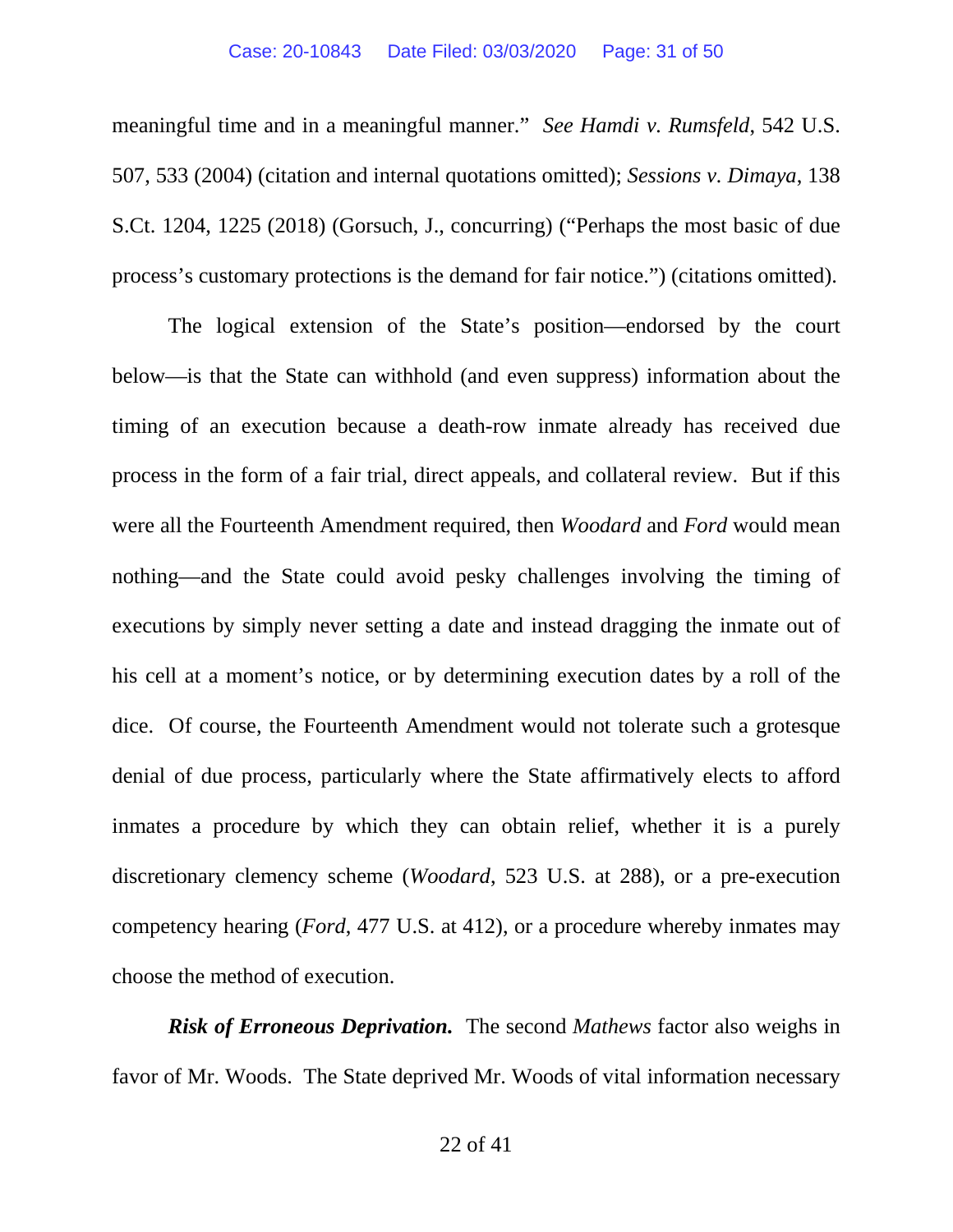to make a knowing and informed decision surrounding his execution. Without this information, Mr. Woods understood that he was being given a choice between lethal injection and nitrogen hypoxia but did not understand that his election (or non-election) would impact the timing of his execution. He did not understand because Appellees did not tell him—that, depending on what method of execution he "chose," Appellees would either indefinitely spare his life or arbitrarily (and therefore unconstitutionally) schedule his death. Without this information, Mr. Woods declined to participate in his own execution process. It was not until the State's mistake in pursuing Jarrod Taylor's execution that it became clear it had no execution protocol for nitrogen gas *and*, rather than maintain its prior "first-out of habeas, first-up" execution protocol, it would punish individuals like Mr. Woods' decision who chose not to participate by scheduling their executions.

Mr. Woods could not have protected his residual life interest or his interest in being free from excruciating punishment unless he had sufficient information about the effect of his election on those interests. *See, e.g., Pabon*, 459 F.3d at 249-50 ("[A]n individual cannot exercise his established right to refuse medical treatment in a meaningful and intelligent fashion unless he has sufficient information about proposed treatment. Absent knowledge of the risks or consequences that a particular treatment entails, a reasoned decision about whether to accept or reject that treatment is not possible. We therefore hold that, in order to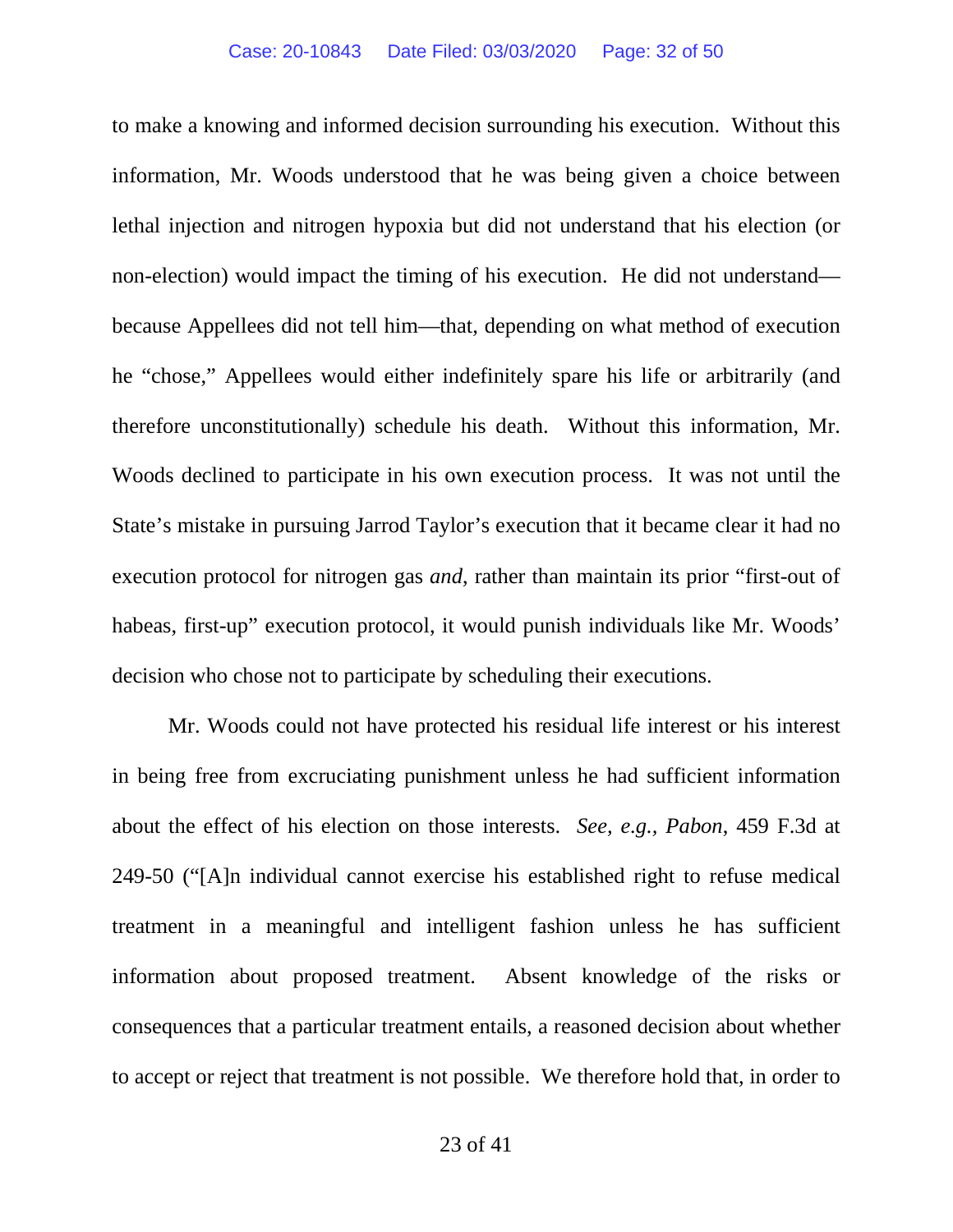permit prisoners to exercise their right to refuse unwanted treatment, there exists a liberty interest in receiving such information as a reasonable patient would require in order to make an informed decision as to whether to accept or reject proposed medical treatment."); *see also Frye*, 402 F.3d at 1127 (in deciding whether to plead guilty, defendant must know and understand the consequences of doing so); *Stone v. Univ. of Md. Med. Sys. Corp.*, 855 F.2d 167, 174 (4th Cir. 1988) (where employee's resignation is obtained by employer's misrepresentation or deception, the employer has "prevented the employee from making a free and informed choice" and thus "deprived the employee of his protected property interest").

Mr. Woods' treatment contrasts with the due process afforded the *Woodard* respondent as part of a purely discretionary clemency scheme, and the process afforded the *Ford* petitioner as part of Florida's pre-execution competency scheme. Unlike the *Woodard* respondent, Mr. Woods was deprived of even minimal procedural safeguards during the 30-day period he was required to choose how the State would execute him. He was entitled to all relevant information bearing upon that choice, including that the State did not have a nitrogen-hypoxia protocol in place. He was entitled to know if he refused to participate in a process that required him to select how he would prefer to be killed, the Alabama Attorney General would target him for speedier execution. And just as in *Ford*—where the inmate was entitled to robust due process before the State could determine a fact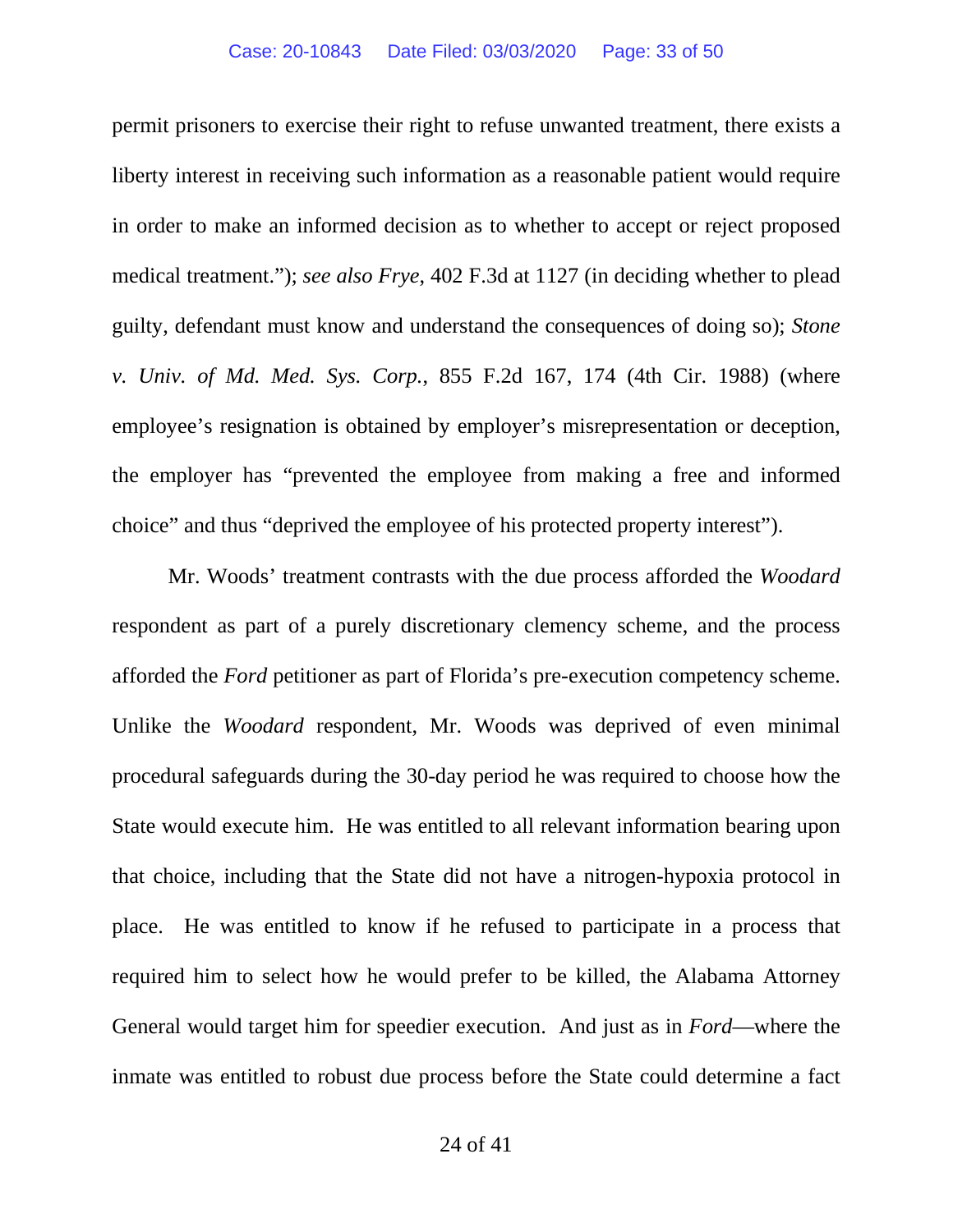#### Case: 20-10843 Date Filed: 03/03/2020 Page: 34 of 50

that bore directly on *when* he will be executed—Mr. Woods was entitled to procedural safeguards to ensure the State is not arbitrarily basing the timing of his execution on the post-conviction factual finding that he voluntarily "chose" to not opt into the protocol-less nitrogen-hypoxia process. *See Ford*, 477 U.S. at 411.

To prevent the risk that inmates like Mr. Woods would make uninformed decisions, Respondents-Appellees should have disclosed—during the 30-day optin period—that there was no nitrogen-hypoxia protocol in place. Or, alternately, the State could revert to its non-discriminatory and fairly administered policy of scheduling executions based only on when an inmate has exhausted his judicial review.

*Government Interest.* While the State has an interest in the enforcement of its criminal judgments and sentences, *e.g.*, *Hill v. McDonough*, 547 U.S. 573, 584 (2006) ("Both the State and the victims of crime have an important interest in the timely enforcement of a sentence" and the State has a "strong interest in enforcing its criminal judgments without undue interference from the federal courts." (citations omitted)), none of the procedural safeguards that Mr. Woods requests would meaningfully undermine that interest because they are not unduly burdensome or prejudicial to the State's interest. Mr. Woods seeks only an election process wherein all relevant information is provided and an opportunity to consult with counsel concerning that information.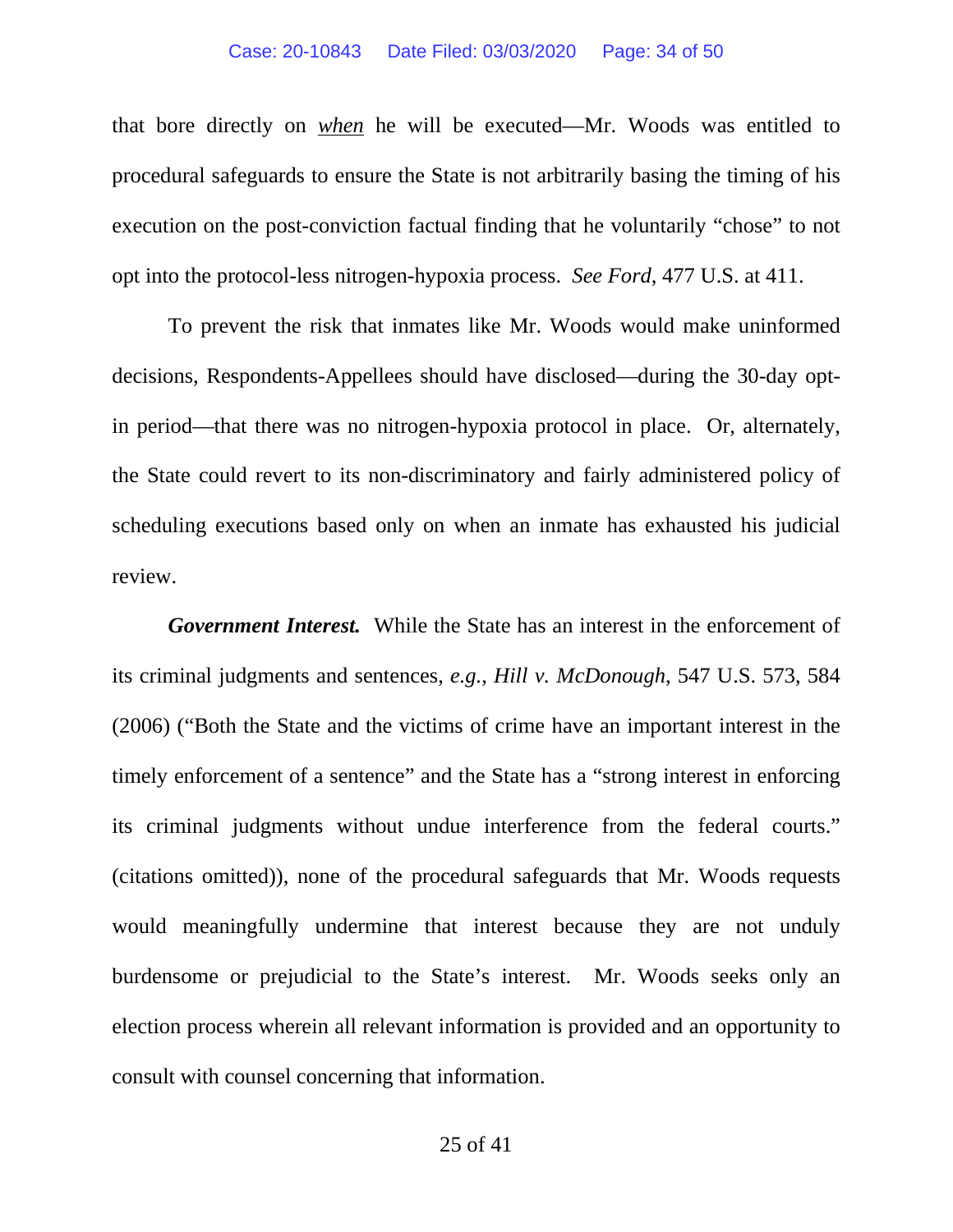Moreover, the State's supposed timing interest is offset by its own conduct. That is, the very need for the delay is due to the State's suppression of information. Had the State provided this information in the first instance, Mr. Woods would likely not be advancing this claim and there would be no reason for a delay. *See*, *e.g.*, *Landrigan v. Brewer*, No. 10-02246, 2010 WL 4269559, at \*9 (D. Ariz. Oct. 25, 2010) ("Defendants have never adequately explained their rationale for withholding *all* evidence regarding the drug, and Defendants have now created a situation where a seemingly simple claim that could have been resolved well in advance of the execution must be resolved in five days—and now only eighteen hours due to further protractions created only be [sic] Defendants—without the benefit of Plaintiff having the opportunity to present fact-based arguments.") (emphasis in original), *aff'd*, 625 F.3d 1144 (9th Cir. 2010), *rev'd on other grounds*, 131 S. Ct. 455 (2010).

Finally, the State's proclaimed interest in swift executions is mitigated by the fact that it accepted a certain amount of delay as the inevitable consequence of adopting nitrogen hypoxia. The State was aware when it passed Alabama Code § 15-18-82.1—and gave every death-sentenced inmate the option of nitrogen hypoxia—that it did not have an execution protocol for that method and thus would be unable to perform executions until it did. The State should not then be heard to complain about a slight delay. The State also cannot claim that it has a legitimate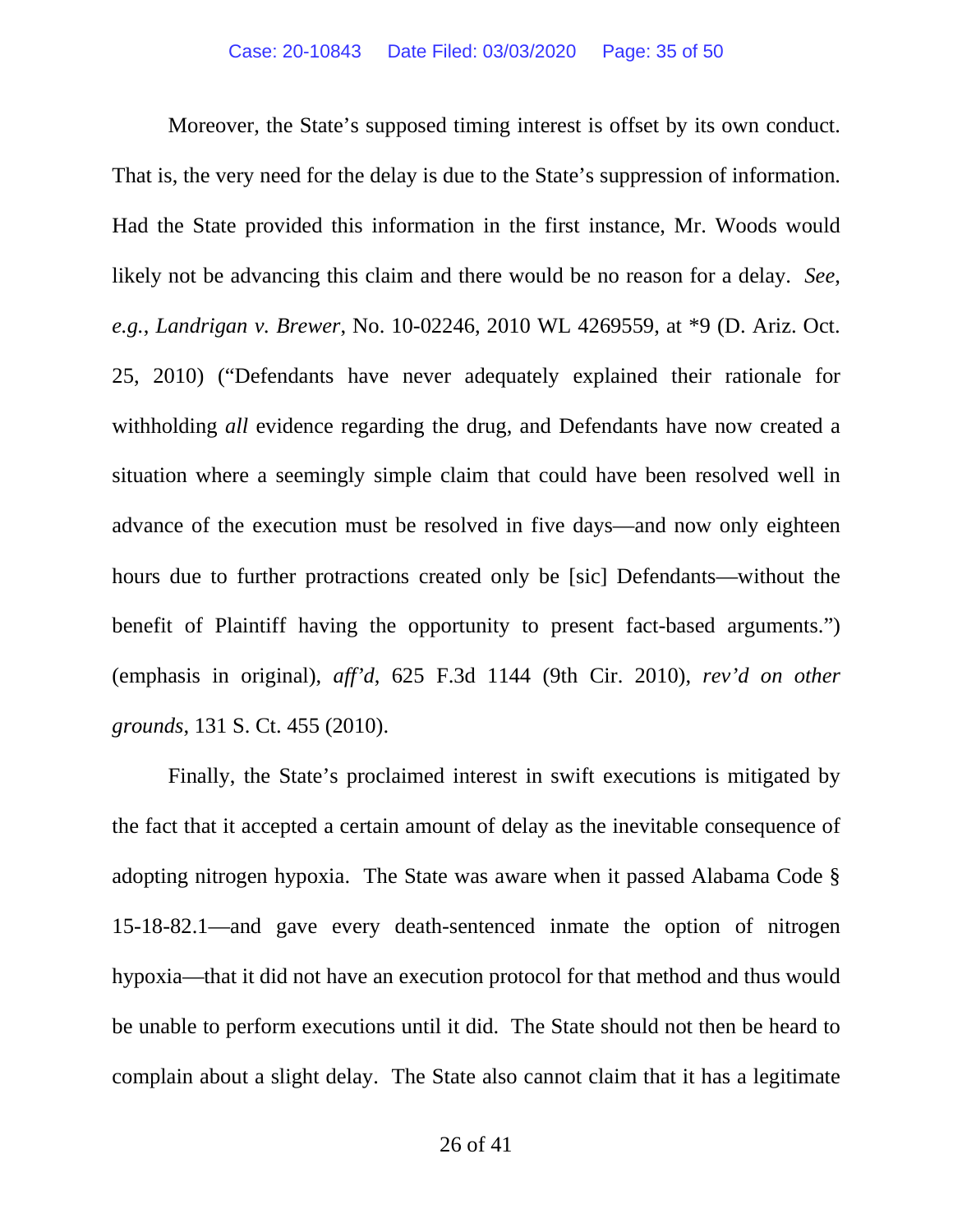interest in the swift executions of one set of inmates (those who did not opt into nitrogen hypoxia) but not another (those who did so opt).

# **III. THE STATE IS TREATING MR. WOODS DIFFERENTLY THAN Y SITUATED INMATES, IN VIOLATION OF HIS RIGHT TO EQUAL PROTECTION.**

To prevail on his equal protection claim, Mr. Woods must show that "the State will treat him disparately from other similarly situated persons," and, unless a fundamental right is at issue, "that the disparate treatment is not rationally related to a legitimate government interest." *Price*, 920 F.3d at 1323 (citations and internal quotation omitted).

**Disparate Treatment.** Mr. Woods is similarly situated in all meaningful respects to the fourteen (14) other death-row inmates who are eligible to be executed due to the completion of their direct appeals and federal habeas proceedings. However, the State has created two classes of death-sentenced inmates: (1) those whose executions have been indefinitely suspended because they elected, during a 30-day window, a method the State is not prepared to carry out, and (2) those whose executions will proceed because they did not elect to die via nitrogen hypoxia. Mr. Woods falls into the latter category—but only because the State suppressed material information from him. Because Mr. Woods did not stumble into an indefinite suspension of his execution, he has been targeted for execution sooner than similarly situated death-sentenced prisoners solely as a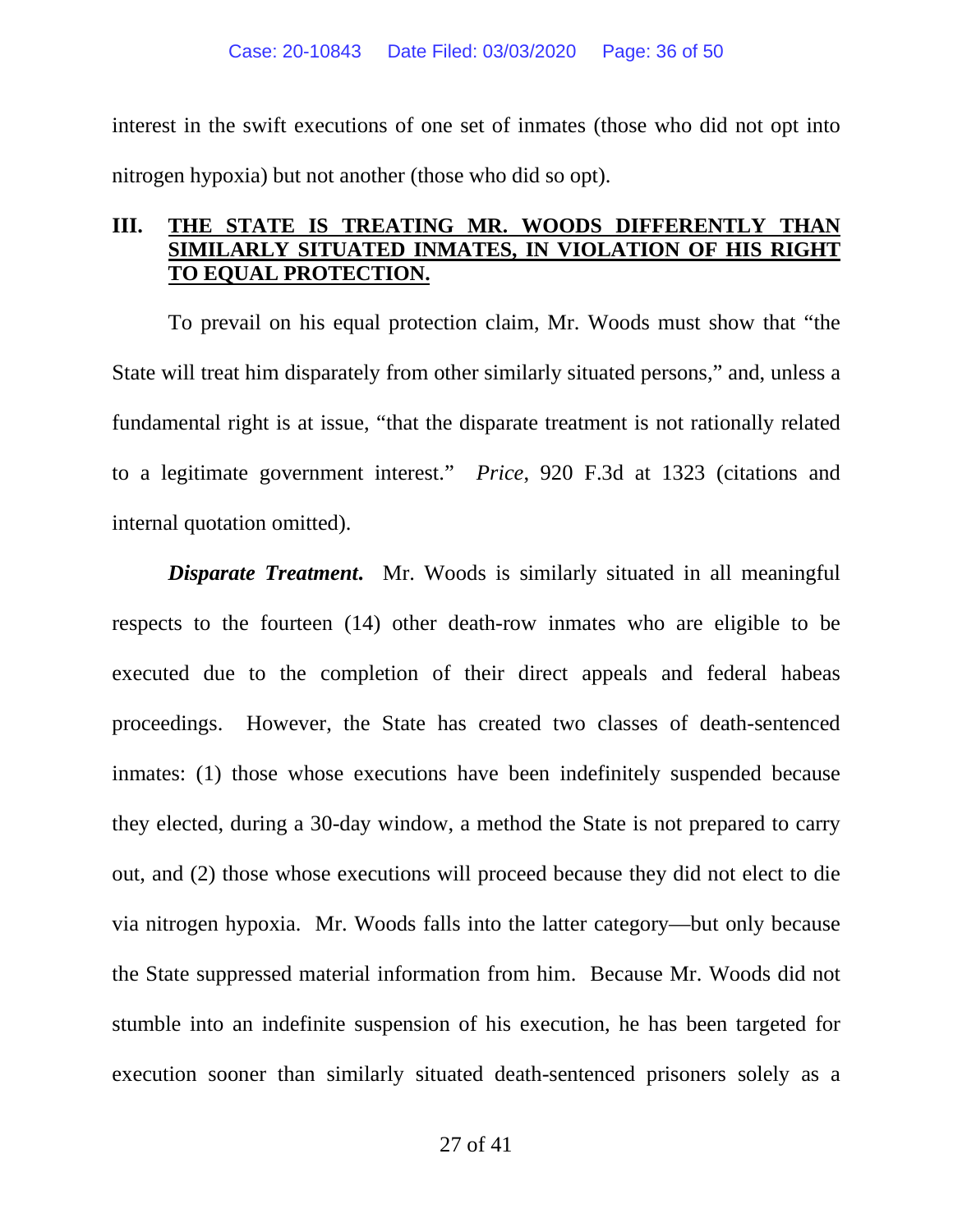function of his purported "choice." This is an unconstitutional distinction. *See*, *e.g., Skinner v. State of Okl. ex rel. Williamson*, 316 U.S. 535, 541 (1942) ("When the law lays an unequal hand on those who have committed intrinsically the same quality of offense and sterilizes one and not the other, it has made as invidious a discrimination as if it had selected a particular race or nationality for oppressive treatment.").

Appellees argued in the lower court that Mr. Woods is *not* similarly situated to 14 of these inmates because, unlike them, he did not choose nitrogen hypoxia during the June 2018 election period. *See*, *e.g*., Ex. 5 at 11 ("Woods is not similarly situated to the electing inmates because, in accordance with state statute, they have chosen to be executed by hypoxia"). Appellees do not dispute that in virtually every material aspect Mr. Woods is similarly situated to other death-row inmates who have exhausted their federal habeas petitions. Instead, they claim the tainted variable Mr. Woods identifies (i.e., the illusory choice) supplies a basis for discriminating among them. This circular logic cannot stand. Appellees cannot utilize unconstitutional methods such as suppressing information to create classes of individuals and then rely upon the fruit of that poisonous tree as a basis for distinguishing among each other. *See Skinner*, 316 U.S. at 541.

Both the State and the lower court have mistakenly attempted to shoehorn this case into this Court's factually distinguishable *Price* decision. But no matter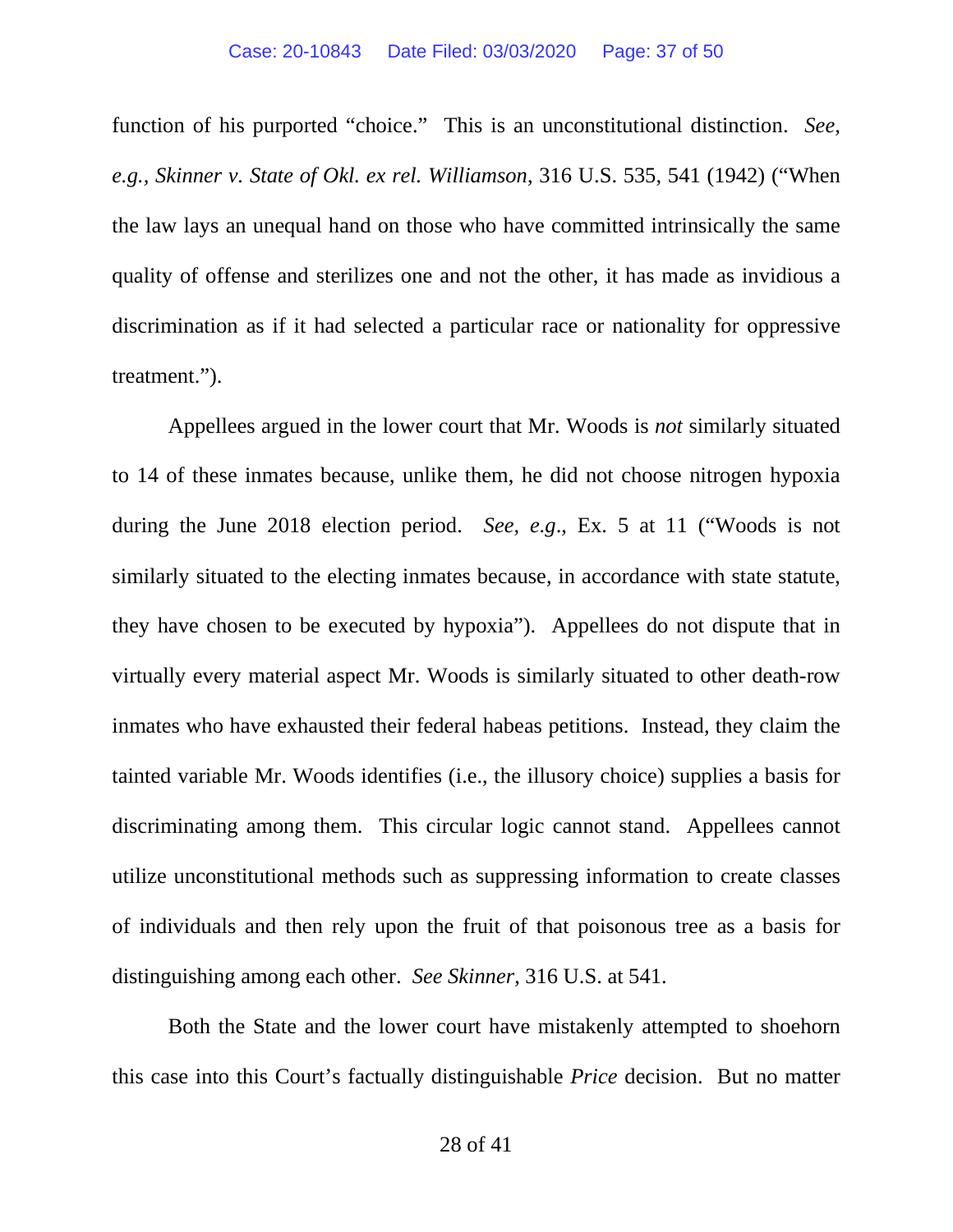how many times the State or the district court says it, this case is not *Price.* In *Price*, the equal protection claim was predicated upon alleged disparate treatment where everyone had the same information—i.e., all death-row inmates had an opportunity to opt into nitrogen hypoxia during the same 30-day window. Specifically, Mr. Price argued that "the State violated his Fourteenth Amendment right to equal protection by not permitting him to elect nitrogen hypoxia as a method of execution." *Price*, 920 F.3d at 1323. This Court rejected this claim because "Price had the same opportunity as every other inmate to elect nitrogen hypoxia as his method of execution." *Id.* at 1323-24.

Critically, however, Mr. Price did not raise before this Court the impact of the State's deviation from its long-standing execution-scheduling policy on his Fourteenth Amendment right to equal protection. Nor could he, as Mr. Price was dead by the time the State's deviation became clear following its withdrawal of Jarrod Taylor's execution and the scheduling of Mr. Woods' death. Given the State's deviation in policy, the equal protection violation here lies in how the State is treating people now that its suppression of evidence has been revealed. Where Mr. Price complained that one group of inmates was allowed to opt into nitrogen hypoxia while he was not, here the claim is that the State is indefinitely sparing the lives of inmates who stumbled into more life (by choosing a method of execution that the State cannot carry out) while seeking to kill those inmates who unwittingly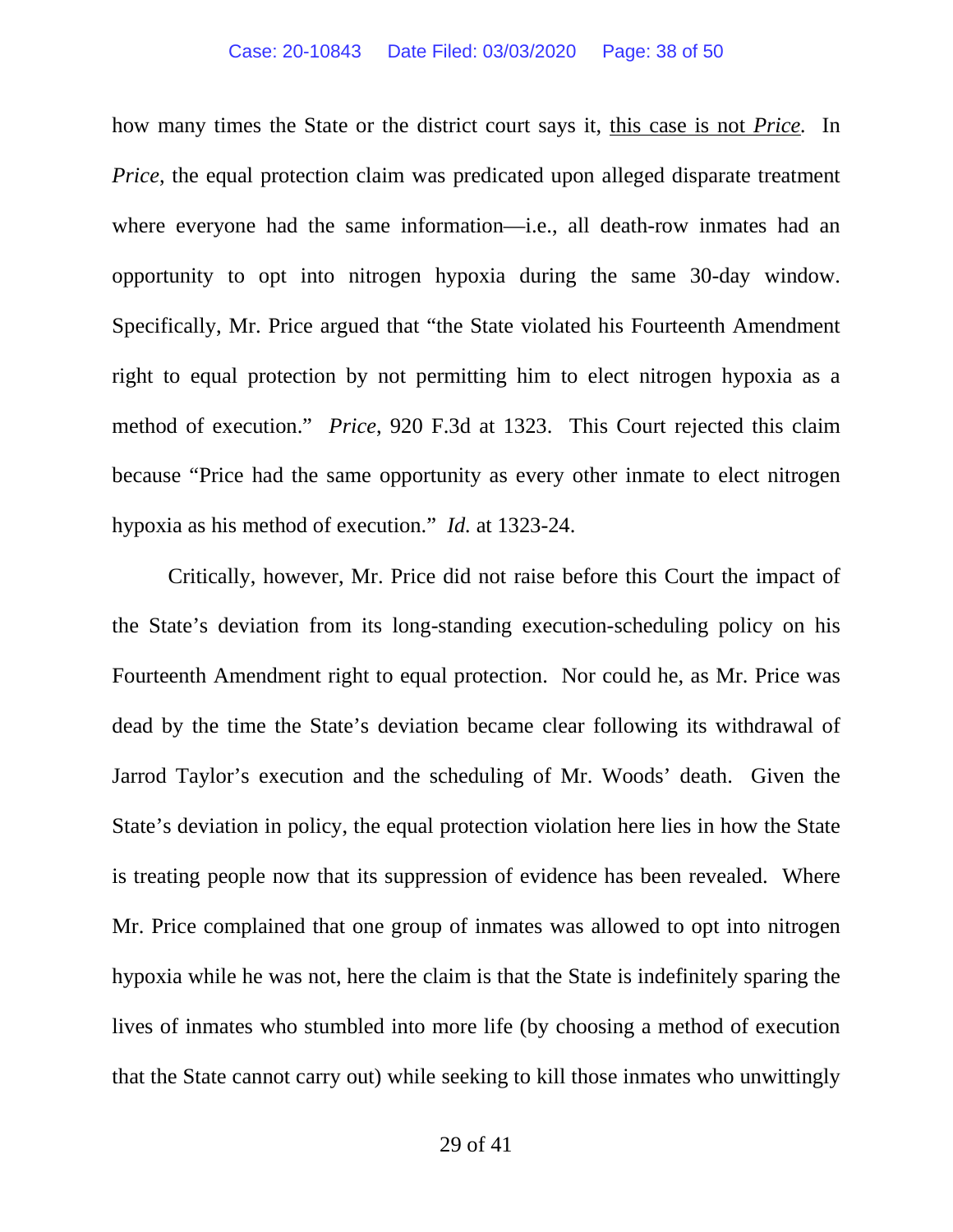#### Case: 20-10843 Date Filed: 03/03/2020 Page: 39 of 50

declined the State's misrepresented offer. These are fundamentally different claims, and rather than paint this case with the same broad brush as used by the State and the lower court, it is imperative that this Court analyze the unequal application of the death penalty resulting from the State's recently discovered deviation from its long-standing scheduling policy. When it does so, this Court should find that, unlike Mr. Price, he *is* substantially likely to succeed on the merits of his equal protection claim.

*Degree of Scrutiny*. Numerous fundamental rights are at issue here, including Mr. Woods' Fourteenth Amendment rights to life and notice as well as his Eighth Amendment to be free from cruel and unusual punishment. Accordingly, strict scrutiny applies. *See, e.g.*, *Furman*, 408 U.S. at 359 n.141 (1972) (Marshall, J., concurring) ("[B]ecause capital punishment deprives an individual of a fundamental right (i.e., the right to life), the State needs a compelling interest to justify it."); *Skinner*, 316 U.S. at 541 (recognizing strict scrutiny applies where the right at issue is "fundamental to [an individual's] very existence and survival" and he would "forever [be] deprived of a basic liberty").

In *Price*, this Court applied the rational basis test, explaining "a rational basis exists for the thirty-day rule—the efficient and orderly use of state resources in planning and preparing for executions." 920 F.3d at 1325. But the use of the rational basis test stemmed from this Court's finding that Mr. Price was not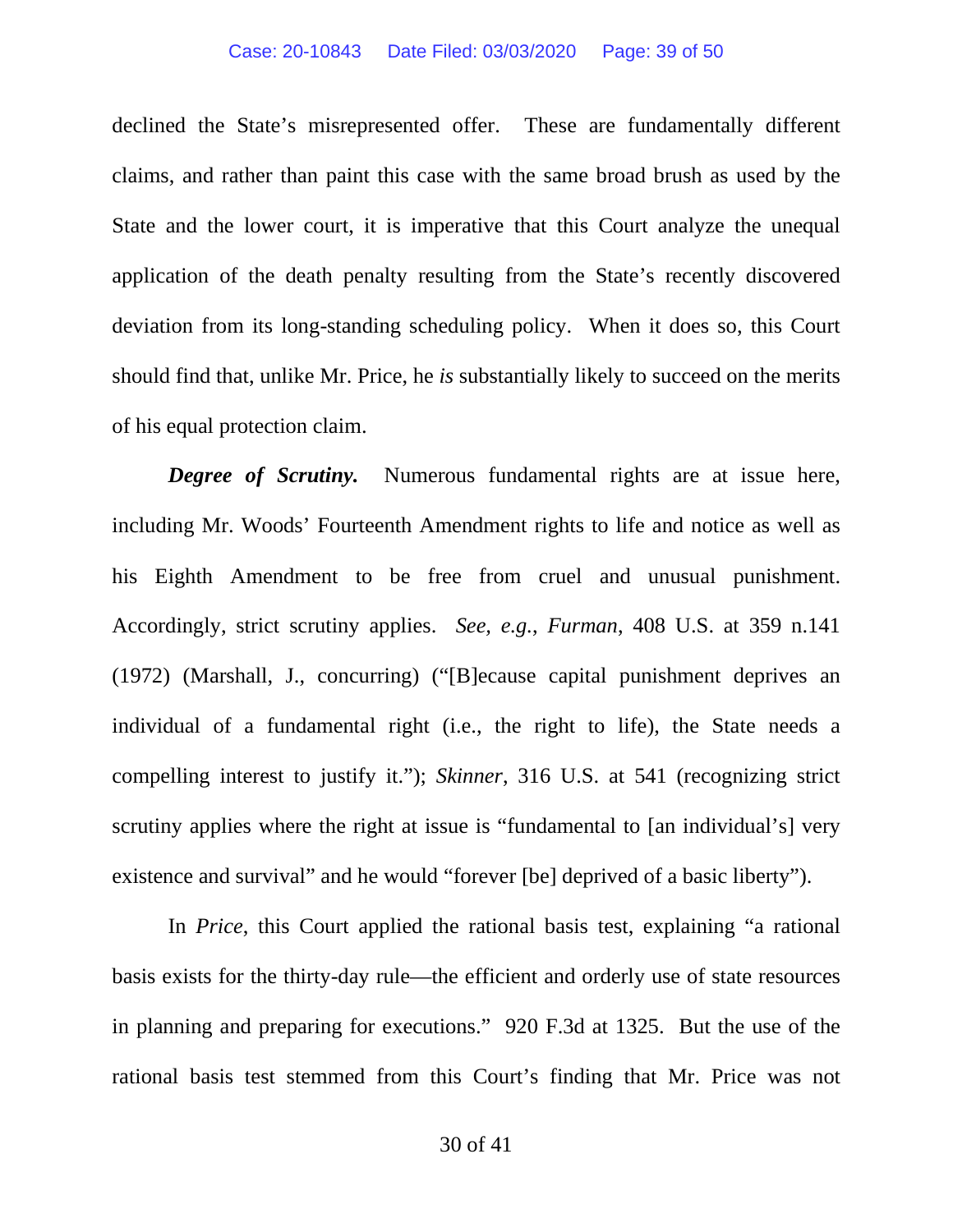substantially likely to succeed on the merits of his Eighth Amendment claim that Alabama's lethal injection would cause him severe pain. *Id.* at 1325 n.5. This determination, explained the *Price* Court, was mandated by binding precedent. *Id.* Here, however, Mr. Woods *is* substantially likely to succeed on the merits of his claim that the State has violated his Eighth Amendment rights through its arbitrary and capricious execution-targeting policy—and, as to this claim, there is no precedent binding on this Court. As such, because Mr. Woods has asserted a recognized fundamental life interest, strict scrutiny applies.

To survive strict scrutiny, the State must supply a compelling government interest in withholding information from inmates and targeting for execution those who declined to participate in the election process. *See id*. There is no compelling reason—or even a rational basis—for withholding such information or targeting. Nor have Appellees ever articulated one. In fact, by virtue of passing Alabama Code § 15-18.82.1, the State was fully prepared for delay, as all death-sentenced inmates had the ability to opt for nitrogen hypoxia. As such, it cannot claim urgency as an interest that warrants depriving an individual of the opportunity to make an informed decision or hasten painful executions.

Moreover, even if the rational basis test were applied, Mr. Woods would prevail. Unlike "the efficient and orderly use of state resources in planning and preparing for executions" that served to justify the thirty-day rule under *Price*, 920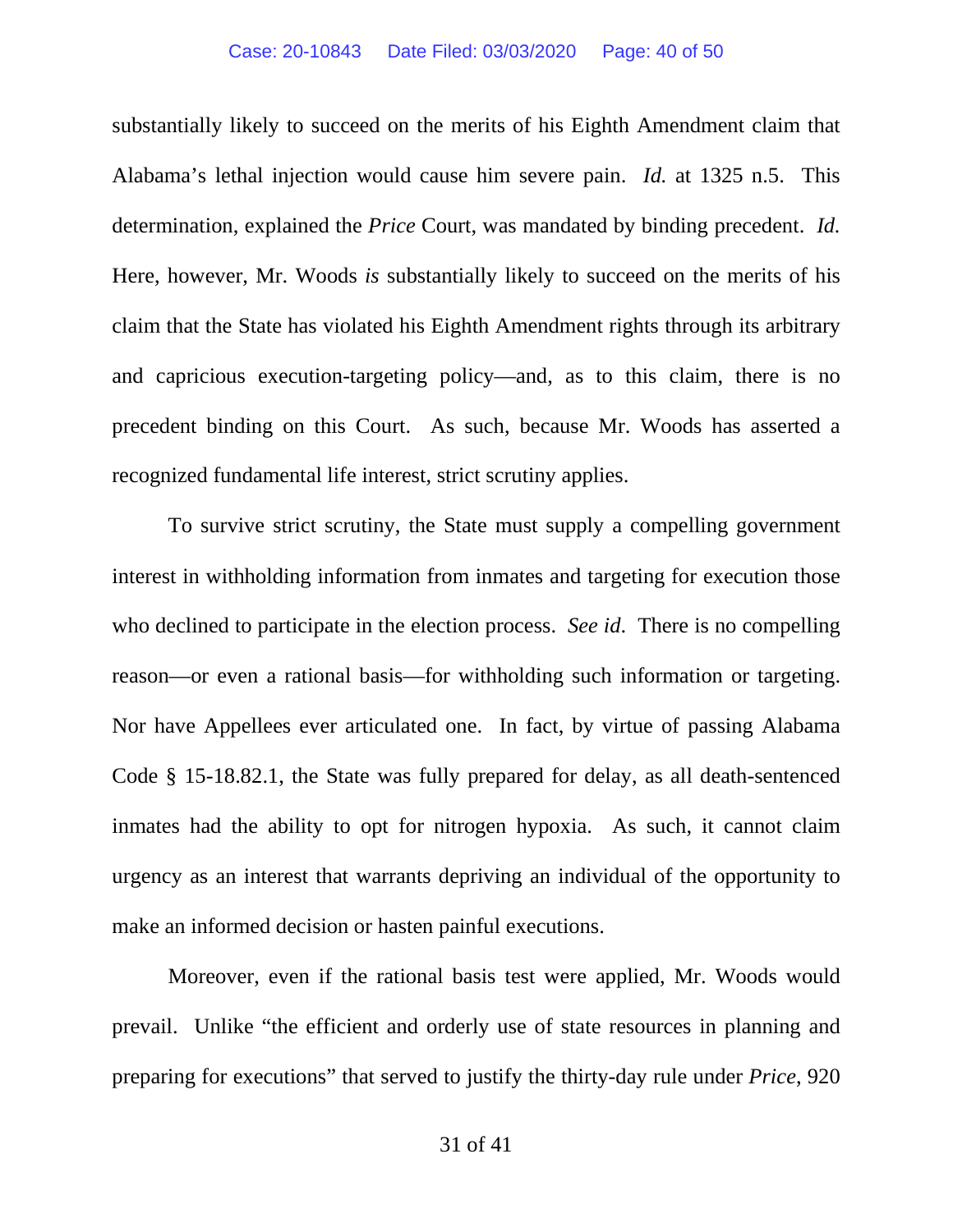F.3d at 1325, there is no rational basis for suppressing information—i.e., that which supplies a basis for treating similarly situated inmates differently.

## **IV. APPELLEES VIOLATED MR. WOODS' RIGHTS UNDER ALABAMA STATE LAW BY MISREPRESENTING AND SUPPRESSING MATERIAL INFORMATION.**

*Fraudulent Misrepresentation.* To make out a claim of fraudulent misrepresentation under Alabama law, a party must demonstrate (1) a false representation, (2) concerning a material fact, (3) upon which the plaintiff relied, (4) resulting in injury to the plaintiff. *See Int'l Resorts, Inc. v. Lambert*, 350 So. 2d 391, 394 (Ala. 1977). All four elements are met here.

Defendants wrongfully withheld from Mr. Woods information about the impact of not opting into nitrogen hypoxia during the 30-day election period. When they provided Mr. Woods the bare-bones and constitutionally infirm election form just days before the deadline, Defendants effectively represented to Mr. Woods that he was making a decision regarding his preferred method of execution. But they failed to inform him that, because the State of Alabama did not have a nitrogen hypoxia execution protocol, he was also making a decision (or indecision) regarding the timing of his execution. This false representation constituted a material existing fact, namely the timing of his execution. As a result of this misrepresentation, Mr. Woods elected not to participate in a decision concerning his own execution. Had he known his execution would occur more quickly if he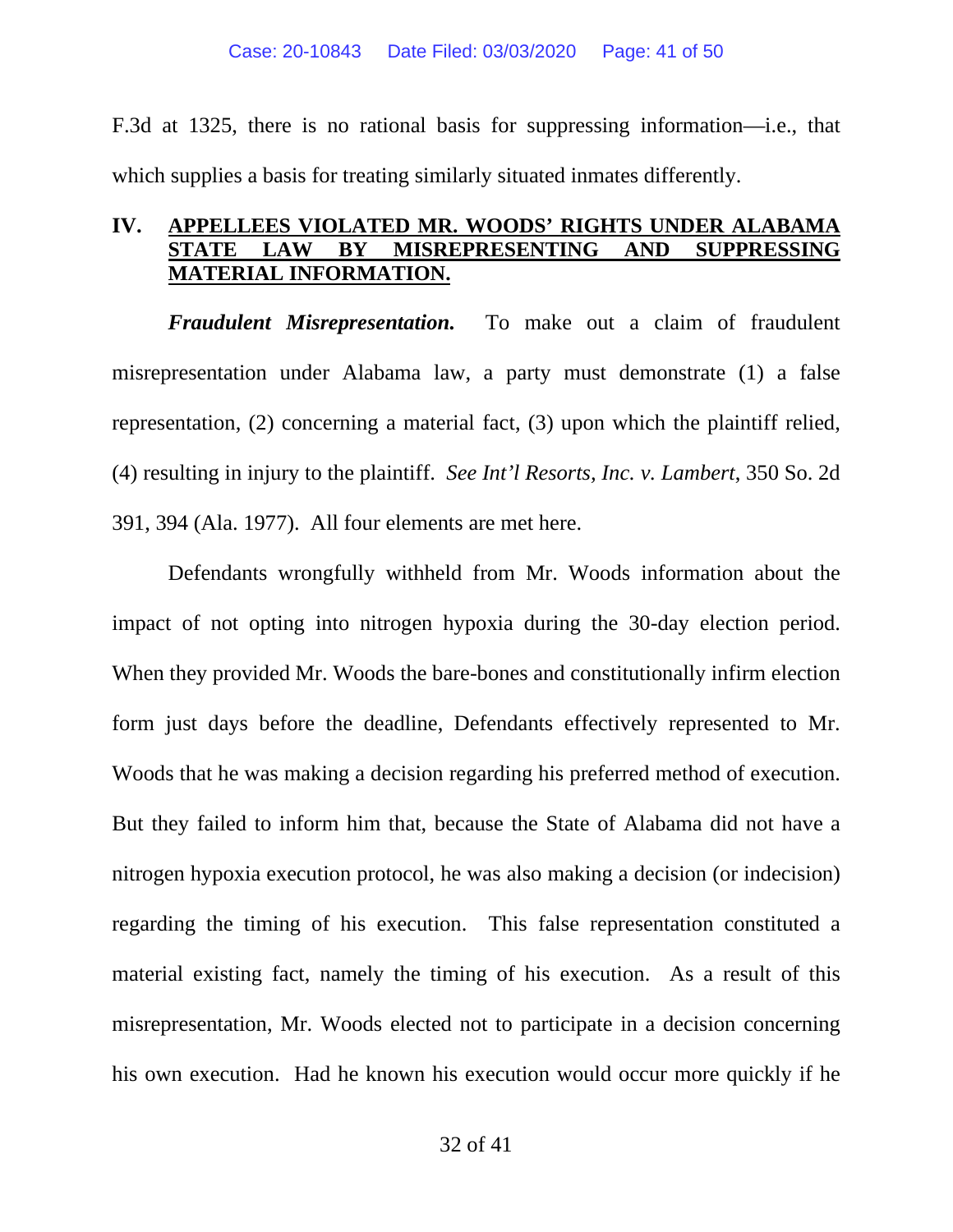opted for nitrogen hypoxia, he would have made a different choice. Accordingly, Mr. Woods was proximately damaged in the form of imminent death as a consequence of Defendants' false representation.

*Fraudulent Suppression*. Mr. Woods also has established that Defendants fraudulently suppressed material evidence. To prevail on this claim, Mr. Woods must show that (1) Defendants had a duty to disclose an existing material fact; (2) Defendants suppressed that existing material fact; (3) Defendants had actual knowledge of the fact; (4) Defendants' suppression of the fact induced Mr. Woods to act or to refrain from acting; and (5) Mr. Woods suffered actual harm as a proximate result. *State Farm Fire & Cas. Co. v. Owen*, 729 So. 2d 834, 837 (Ala. 1998). Mr. Woods satisfies all five elements.

Defendants owed a duty to Mr. Woods to disclose it did not have a nitrogen hypoxia protocol in place throughout June 2018 and, as such, not electing to die via nitrogen gas effectively would speed up Mr. Woods' death. A duty to disclose can arise from the circumstances of a case, such as the parties' relationship and their relative knowledge, the value of the information, and the plaintiff's opportunity and ability to ascertain the fact. *See State Farm Fire & Cas. Co*, 729 So. 2d at 842-43. As a death-sentenced inmate, Mr. Woods is uniquely disempowered vis-à-vis the defendants. He is dependent on them in most every respect.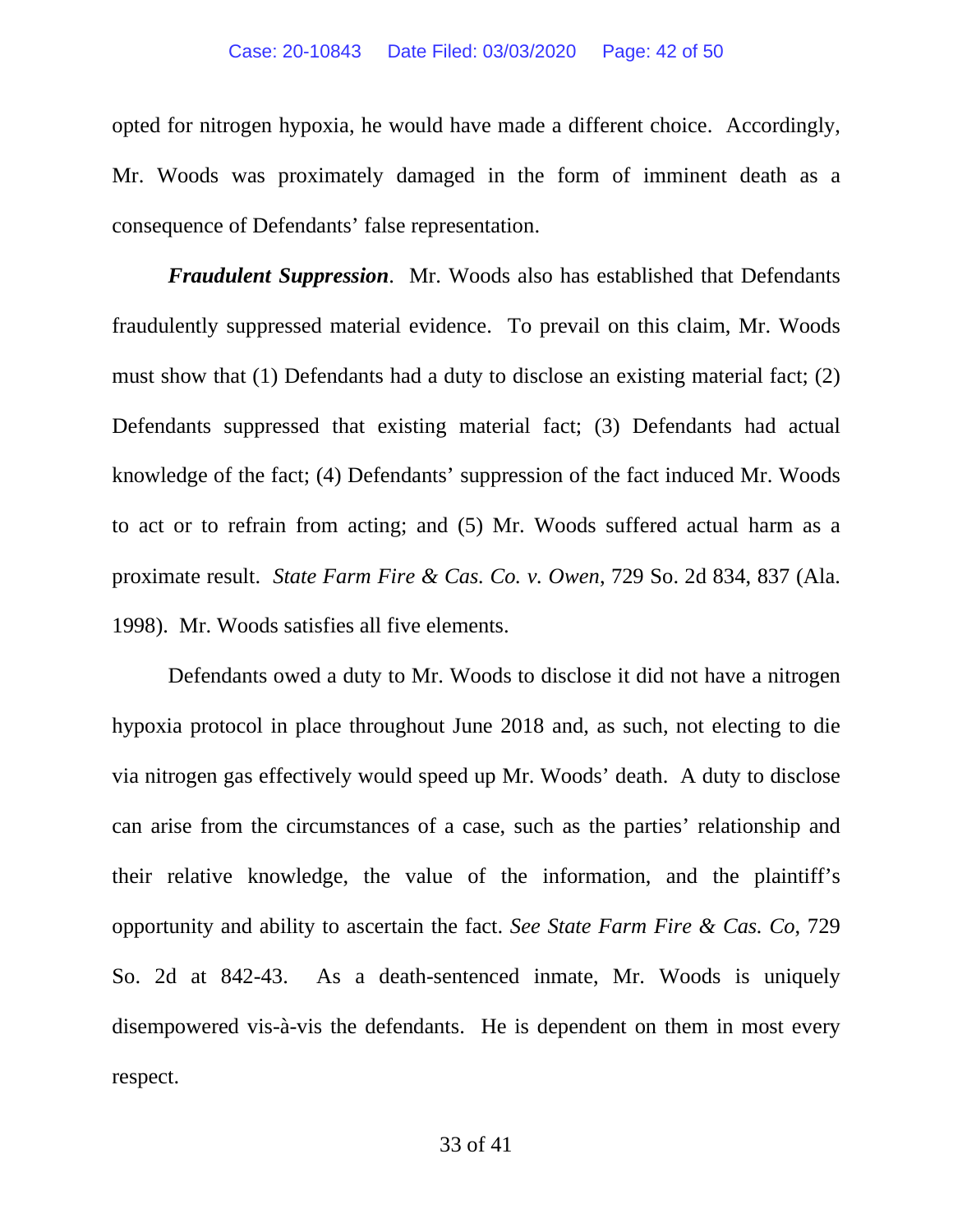Defendant Stewart is entrusted with Mr. Woods' well-being. *See e.g.,* Ala. Code § 14-3-13 (corrections officers' duty requires they not "ill treat or abuse any convict under [their] charge or control"). Both Defendants Dunn and Marshall took an oath to "support the Constitution of the United States" and to "faithfully and honestly discharge the duties of the office upon which [they were] about to enter." *See* Ala. Const. § 279. In addition to owing Mr. Woods a duty as a consequence of these obligations, Defendants owed him a duty to disclose based on their asymmetrical knowledge. Defendants had actual knowledge that (1) the State did not have a nitrogen-hypoxia protocol and (2) inmates who did not elect death by nitrogen gas would be executed more quickly than those who had opted into nitrogen. By contrast, at the time he was required to choose how he would die, Mr. Woods had no knowledge the State did not have the means to conduct executions using nitrogen gas or what impact not electing execution by nitrogen hypoxia would have on the scheduling of Mr. Woods' death. In addition, Defendant Stewart ordered her staff to distribute a form to Mr. Woods, purportedly to elicit his choice of how he wanted the State to kill him. This was done despite Defendants knowing they had no way to carry out nitrogen-gas executions, yet they did not mention this material fact, on the form or otherwise.

Defendants' suppression of material facts relating to Mr. Woods's execution induced him to refrain from opting into death by nitrogen gas. Had Defendants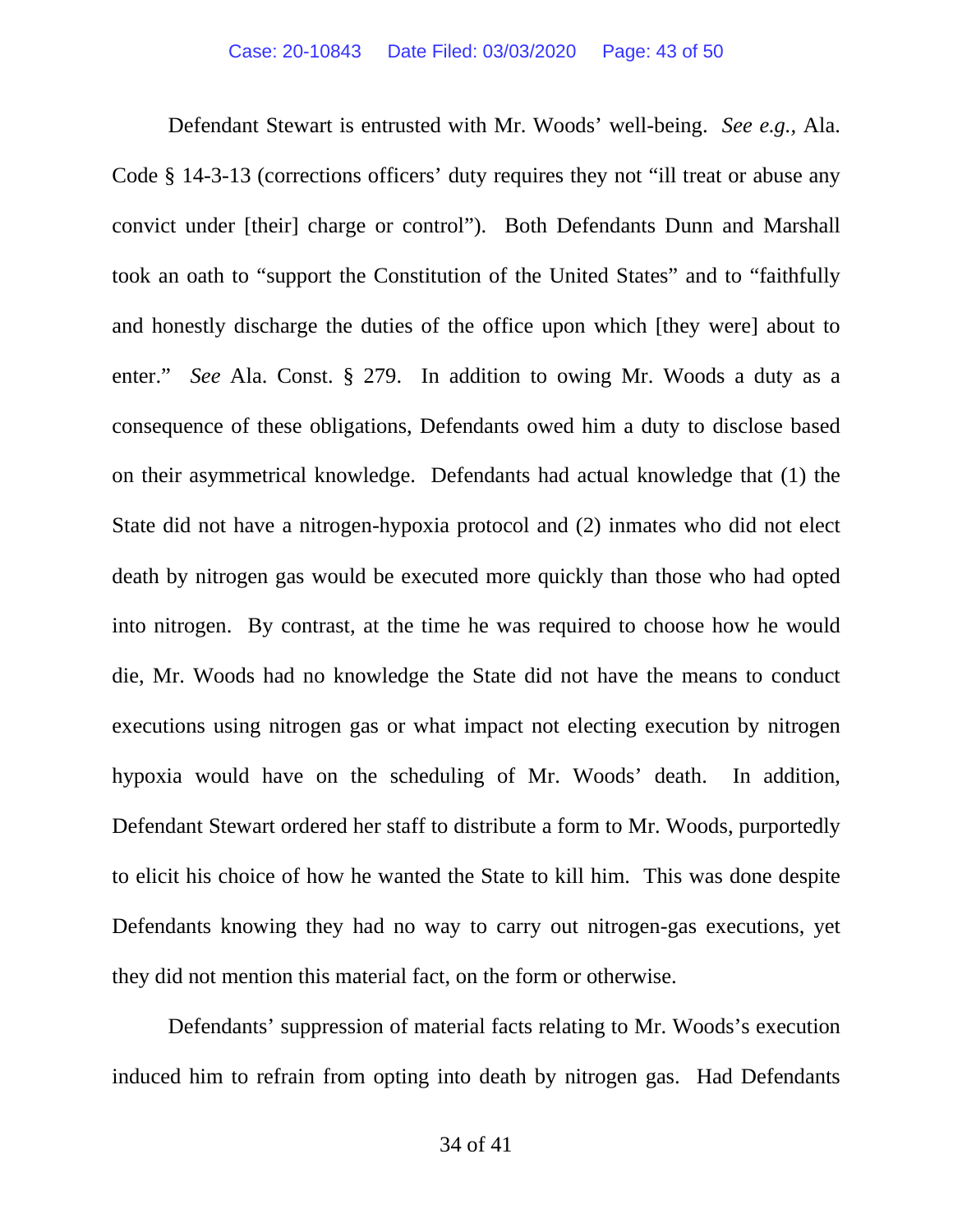fulfilled their duties and not suppressed material facts, Mr. Woods would have opted into death by nitrogen gas during the timeline established by Alabama Law. *See* Ala. Code § 15-18-82.1. As a proximate cause of Defendants' fraudulent suppression, Mr. Woods has suffered actual harm by being targeted for speedier execution due to his purported failure to knowingly and voluntarily opt into death by nitrogen gas.

\* \* \*

In far less significant circumstances, courts have recognized that where, as here, the government misrepresents the terms of an offer, the resulting agreement is invalid. Indeed, "[u]nder the implied duty of good faith and fair dealing, the Government maintains an implied duty to disclose information fundamental to the preparation of estimates or contract performance." *E.g., Miller Elevator Co. v. United States*, 30 Fed. Cl. 662, 674 (1994). Therefore, "where the Government possesses special knowledge not shared by the contractor, which is vital to the performance of the contract, the Government has an affirmative duty to disclose such knowledge. *It cannot remain silent with impunity*." *Hardeman-Monier-Hutcherson v. United States*, 458 F.2d 1364, 1371-72 (Ct. Cl. 1972) (citing *Helene Curtis Indus. v. United States*, 312 F.2d 774, 778 (Ct. Cl. 1963) (emphasis added)). This is true even though the Government is not a fiduciary for its contractors, in large part because "the Government—where the balance of knowledge is so clearly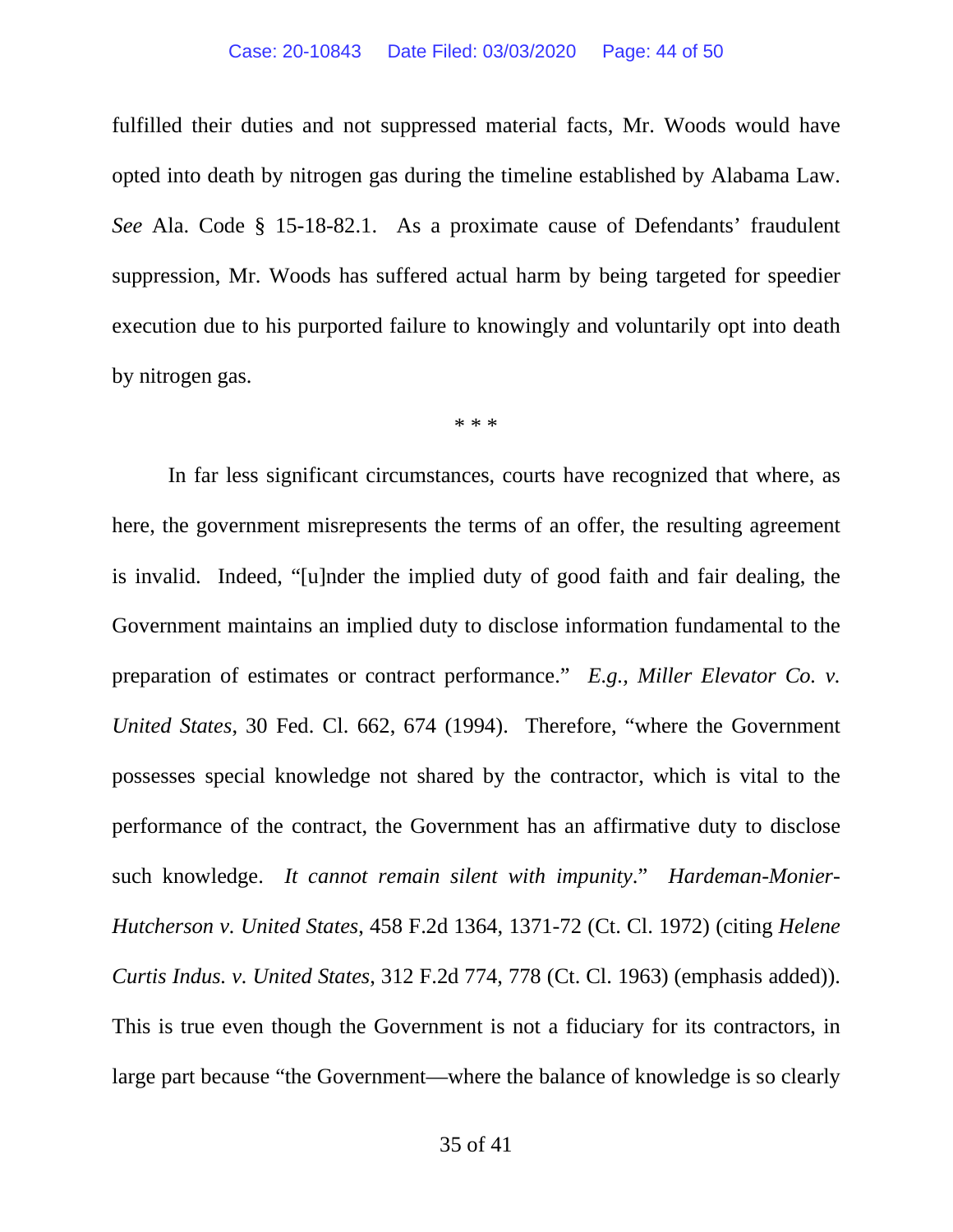on its side—can no more betray a contractor into a ruinous course of action by silence than by the written or spoken word." *Helene Curtis Indus.*, 312 F.2d at 778. Yet here, Defendants would have this Court believe the State *can* remain silent with impunity despite having superior knowledge of information that was critical to a decision that impacted whether Mr. Woods would die within months or would have his life indefinitely spared. If contract principles obligate the State to disclose material information to asphalt suppliers and elevator maintainers, then surely Alabama law and the Fourteenth Amendment compel the State to divulge life-saving facts in order to avoid betraying a death-row inmate into a ruinous decision. Though seemingly suggesting otherwise, Defendants cite no "death row inmate" exception that would confer upon the State less of an obligation to Mr. Woods than it has to routine contractors.

# **V. THE ALABAMA ATTORNEY GENERAL CREATED IMPLEMENTED A "RULE" IN VIOLATION OF THE ALABAMA ADMINISTRATIVE PROCEDURE ACT AND, THEREFORE, THE RULE IS INVALID.**

Section  $41-22-5(a)(1)$  of the Alabama Code provides that, "[p]rior to the adoption, amendment, or repeal of any rule, the agency shall … [g]ive at least 35 days' notice of its intended action." This notice must "[a]fford all interested persons reasonable opportunity to submit data, views, or arguments, orally or in writing" and the agency "shall consider fully all written and oral submissions respecting the proposed rule." *Id*. (a)(2). If an agency does not comply with these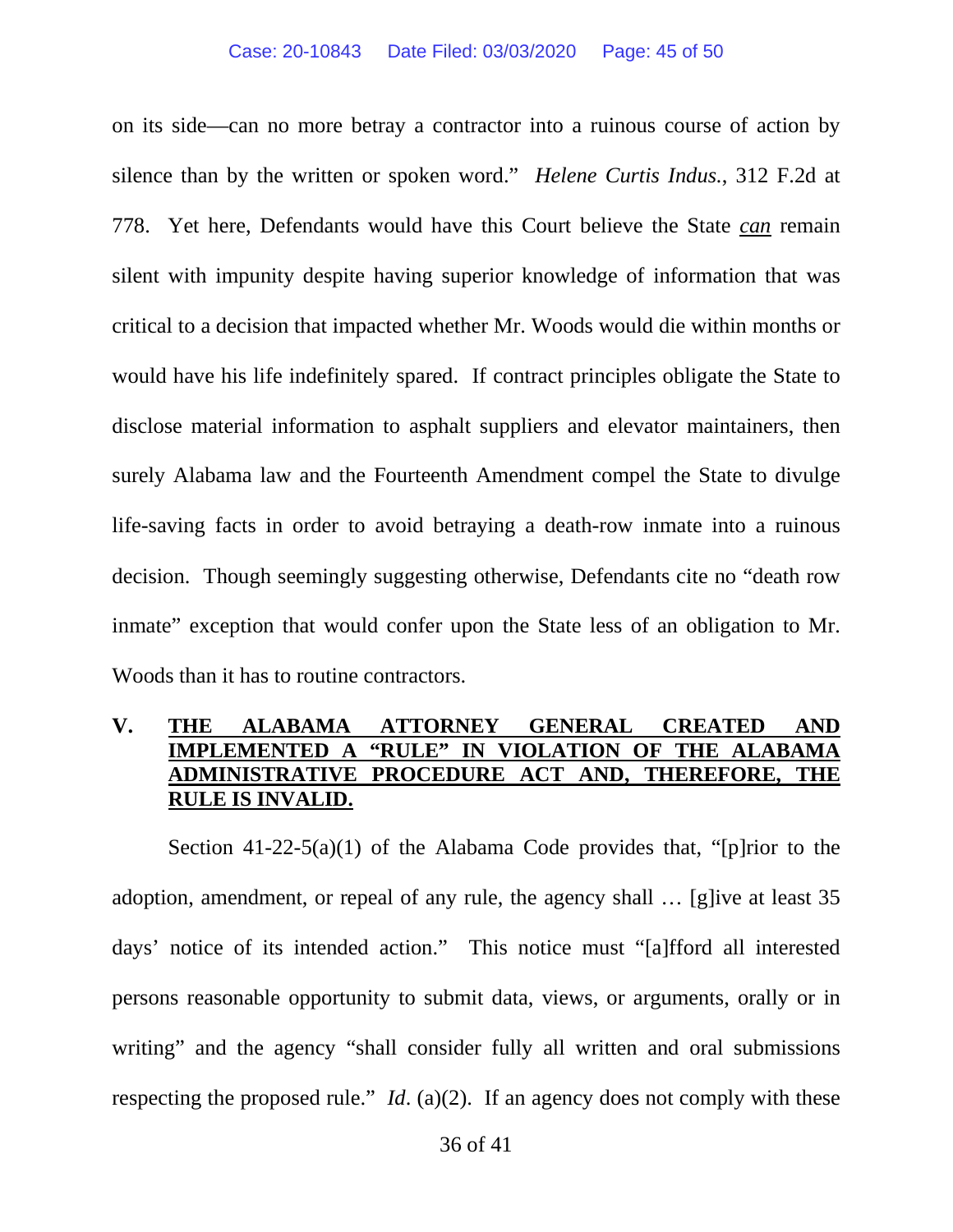requirements, the rule will be considered invalid. *Id*. (d). Summary judgment is appropriate because, even when viewed in the light most favorable to Defendants, the facts clearly establish clear that (1) Defendant Marshall's execution-scheduling policy is a "rule" as defined by the AAPA, and (2) Defendant Marshall and his agency did not comply with the AAPA's notice requirements.

The AAPA defines a "rule" as:

Each agency regulation, standard, or statement of general applicability that implements, interprets, or prescribes law or policy, or that describes the organization, procedure, or practice requirements of any agency and includes any form which imposes any requirements or solicits any information not specifically required by statute or by an existing rule or by federal statute ….

Ala. Code. § 41-22-3(9). Defendant Marshall's policy is a rule of "general applicability," as it applies generally to all death-sentenced inmates.

Because Defendant Marshall's execution-targeting policy is a "rule" under the AAPA, he was required to comply with the AAPA's notice provisions. He did not. As such, Defendant Marshall's rule is invalid as a matter of law—and summary judgment for Mr. Woods on this claim is appropriate. *See* Ala. Code §  $41-22-5(d)$ .

In the court below, Appellees did not even attempt to explain how the Attorney General's execution-scheduling policy is not a "rule" as defined by the Alabama Administrative Act. Dkt. 25 at 13-14. Nor do Appellees muster an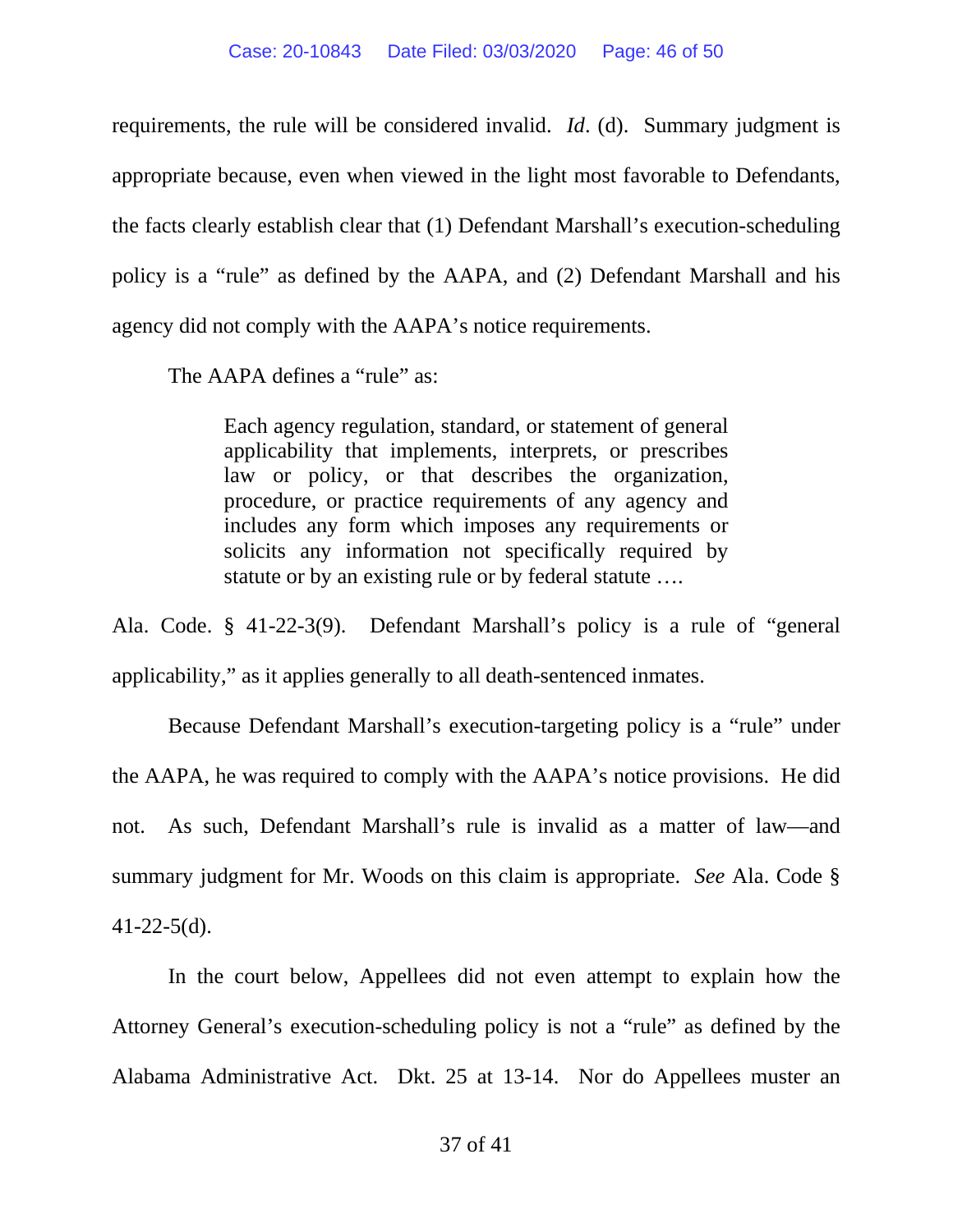argument that somehow the AAPA does not apply to the Attorney General or suggest that the Attorney General did in fact comply with the AAPA's notice requirements. Id. Instead, Appellees concluded—again, without any analysis or legal support—that the Attorney General did not create a rule when he started seeking execution dates based on whether an inmate had opted into nitrogen hypoxia. How Appellees reached this conclusion is anybody's guess, but the undisputed facts establish that the Attorney General's execution-scheduling policy is a "rule" as defined by the AAPA, as it is an "agency regulation, standard, or statement of general applicability that implements … law or policy[.]" *See* Dkt. 22 at 29-30 (quoting Ala. Code § 41-22-3(9)).

### **CONCLUSION**

The undisputed facts here show that the State is selecting inmates to die not based on any objective measure but rather on the arbitrary consideration of whether they stumbled into selecting the method of execution that would result in a delay. Whatever discretion an Attorney General may have surrounding execution scheduling, it does not extend so far as to allow for such arbitrary treatment. Had the State informed inmates that this was the likely outcome of choosing a particular method, perhaps we might not be here today. But it did and, in so doing, it violated Mr. Woods' state and federal rights. The lower court erred in granting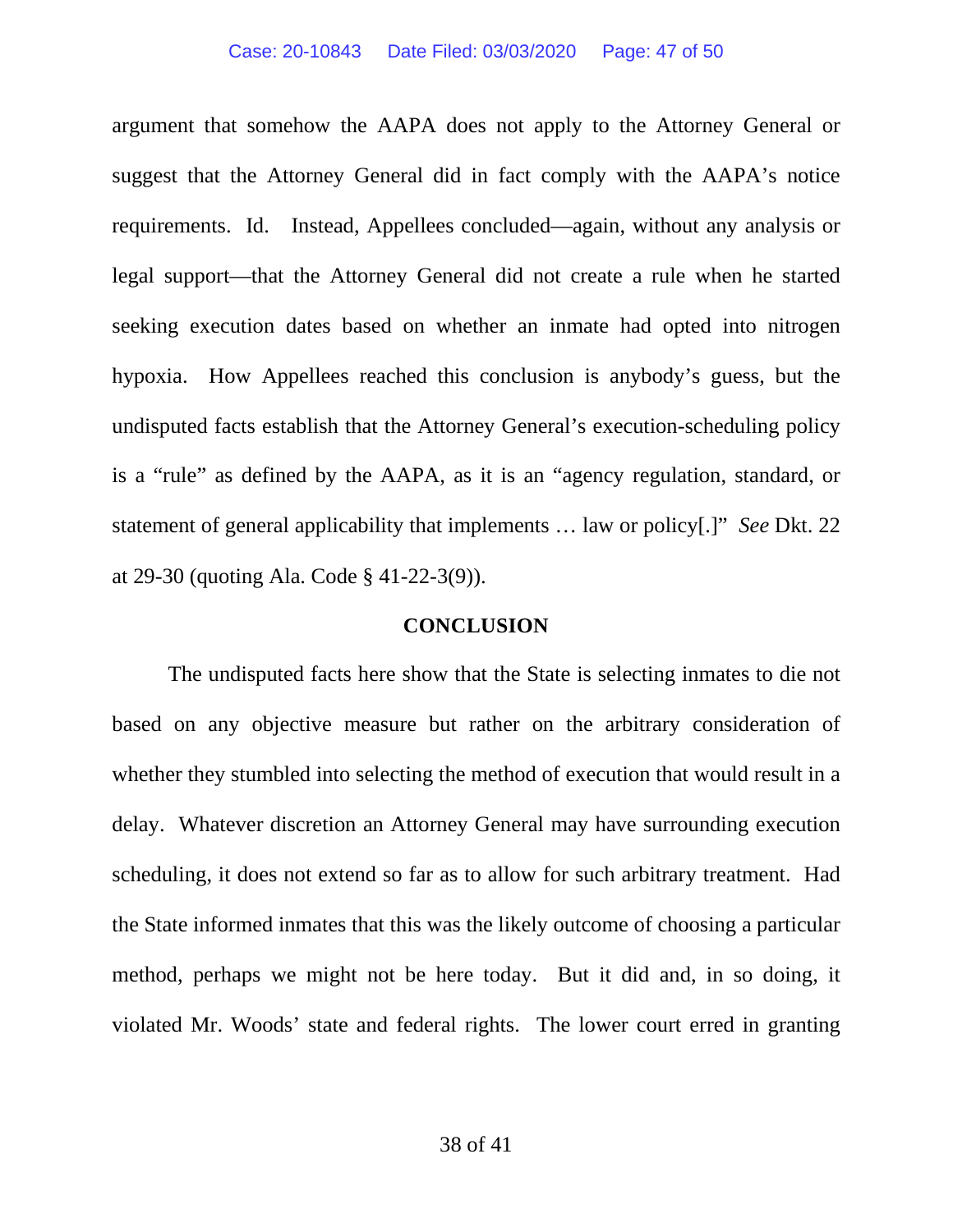summary judgment to the State and in denying summary judgment in favor of Mr.

Woods. Its determination should be reversed.

Respectfully submitted,

By: */s/ Marc R. Shapiro* Marc R. Shapiro

ORRICK, HERRINGTON & SUTCLIFFE LLP Marc Shapiro 51 West 52nd Street New York, NY 10019 T: (212) 506-5000 F: (212) 506-5151 [mrshapiro@orrick.com](mailto:mrshapiro@orrick.com)

LAW OFFICES OF J.D. LLOYD J.D. Lloyd (ASB-LLO-011) 2151 Highland Ave. S. Suite 310 Birmingham, AL 35205 T: 205-538-3340 F: 205-212-9701 [jdlloyd@jdlloydlaw.com](mailto:jdlloyd@jdllodylaw.com) 

*Counsel for Nathaniel Woods* 

Dated: March 3, 2020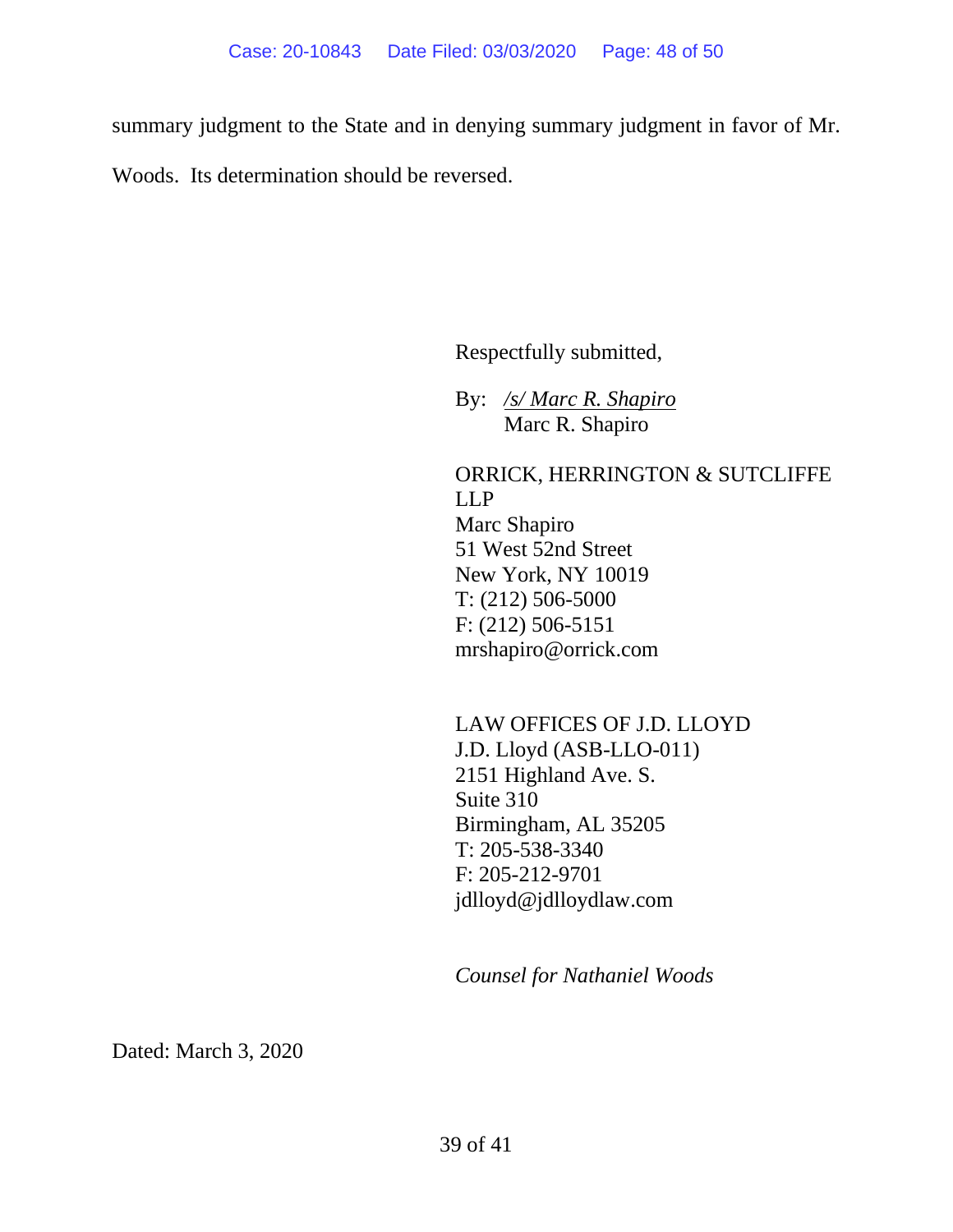## **CERTIFICATE OF COMPLIANCE**

This brief complies with the type-volume limitation of Fed. R. App. P. 32(a)(7)(B) because it contains 8,809 words, excluding the parts of the brief exempted by Fed. R. App. P. 32(a)(7)(B)(iii) and Rule 32-4 of the Eleventh Circuit Rules. This brief complies with the typeface requirements of Fed. R. App. P. 32(a)(5) and the type style requirements of Fed. R. App. P. 32(a)(6) because it has been prepared in a proportionally spaced typeface using WordPerfect X5, in 14-point Times New Roman font.

By: */s/ Marc R. Shapiro* Marc R. Shapiro

ORRICK, HERRINGTON & SUTCLIFFE LLP Marc Shapiro 51 West 52nd Street New York, NY 10019 T: (212) 506-5000 F: (212) 506-5151 [mrshapiro@orrick.com](mailto:mrshapiro@orrick.com)